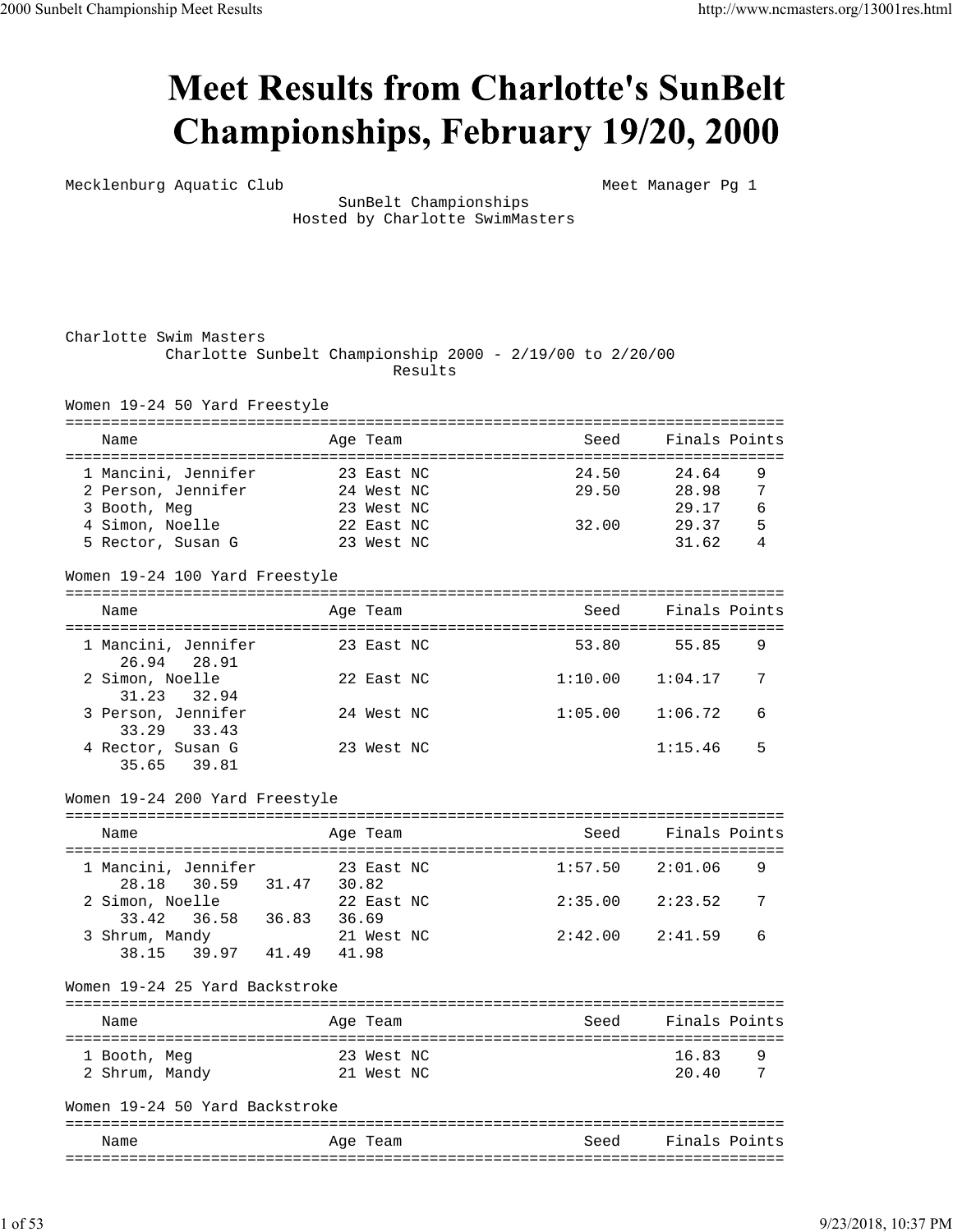| 1 Simon, Noelle<br>2 Person, Jennifer<br>3 Rector, Susan G | 24 West NC | 22 East NC<br>23 West NC | 37.00<br>35.00      | 34.39<br>34.58<br>38.68 | 9<br>7<br>6 |
|------------------------------------------------------------|------------|--------------------------|---------------------|-------------------------|-------------|
| Women 19-24 100 Yard Backstroke                            |            |                          |                     |                         |             |
| Name                                                       |            | Age Team                 | Seed                | Finals Points           |             |
| 1 Simon, Noelle                                            |            | 22 East NC               | 1:20.00             | 1:13.16                 | 9           |
| 36.18<br>36.98<br>2 Person, Jennifer<br>35.55 39.42        |            | 24 West NC               | 1:17.00             | 1:14.97                 | 7           |
| Women 19-24 200 Yard Backstroke                            |            |                          |                     |                         |             |
| Name                                                       |            | Age Team                 | Seed                | Finals Points           |             |
| 1 Simon, Noelle<br>40.44 41.55 40.45<br>38.19              | 22 East NC |                          | $2:50.00$ $2:40.63$ |                         | 9           |
| Women 19-24 50 Yard Breaststroke                           |            |                          |                     |                         |             |
| Name                                                       |            | Age Team                 | Seed                | Finals Points           |             |
| 1 Shrum, Mandy                                             | 21 West NC |                          |                     | 43.24                   | 9           |
| Women 19-24 25 Yard Butterfly                              |            |                          |                     |                         |             |
| Name                                                       |            | Age Team                 | Seed                | Finals Points           |             |
| 1 Booth, Meg                                               |            | 23 West NC               |                     | 14.87                   | 9           |
| Women 19-24 100 Yard IM                                    |            |                          |                     |                         |             |
| Name                                                       |            | Age Team                 | Seed                | Finals Points           |             |
| 1 Mancini, Jennifer<br>30.00<br>34.58                      | 23 East NC |                          | 1:06.90             | 1:04.58                 | 9           |
| 2 Simon, Noelle<br>34.82 38.99                             |            | 22 East NC               | 1:25.00             | 1:13.81                 | 7           |
| 3 Person, Jennifer<br>35.36<br>44.23                       |            | 24 West NC               |                     | $1:20.00$ $1:19.59$ 6   |             |
| 4 Booth, Meg<br>35.44<br>46.37                             |            | 23 West NC               |                     | 1:21.81                 | 5           |
| 5 Shrum, Mandy<br>46.16<br>38.56                           |            | 21 West NC               | 1:30.00             | 1:24.72                 | 4           |
| Women 19-24 200 Yard IM                                    |            |                          |                     |                         |             |
| Name                                                       |            | Age Team                 | Seed                | Finals Points           |             |
| 1 Mancini, Jennifer<br>30.07 35.41 40.38                   | 31.43      | 23 East NC               | 2:25.00             | 2:17.29                 | 9           |
| 2 Simon, Noelle<br>40.37  47.81  36.49<br>37.32            |            | 22 East NC               | 2:45.00             | 2:41.99                 | 7           |
| Women 25-29 50 Yard Freestyle                              |            |                          |                     |                         |             |
| Name                                                       |            | Age Team                 | Seed                | Finals Points           |             |
| 1 Hageman, Heather                                         | 29 West NC |                          | 25.01               | 23.94                   | 9           |
| 2 Williams, Ghislaine 26 Greater Pensacol                  |            |                          |                     | 26.33                   | 7           |
| 3 Britt, Lee Anne<br>4 Amerson, Lydia                      |            | 25 East NC<br>28 West NC | 30.00<br>33.00      | 28.34<br>32.27          | 6<br>5      |
| 5 Kraine, Meredith                                         | 27 East NC |                          | 37.09               | 36.58                   | 4           |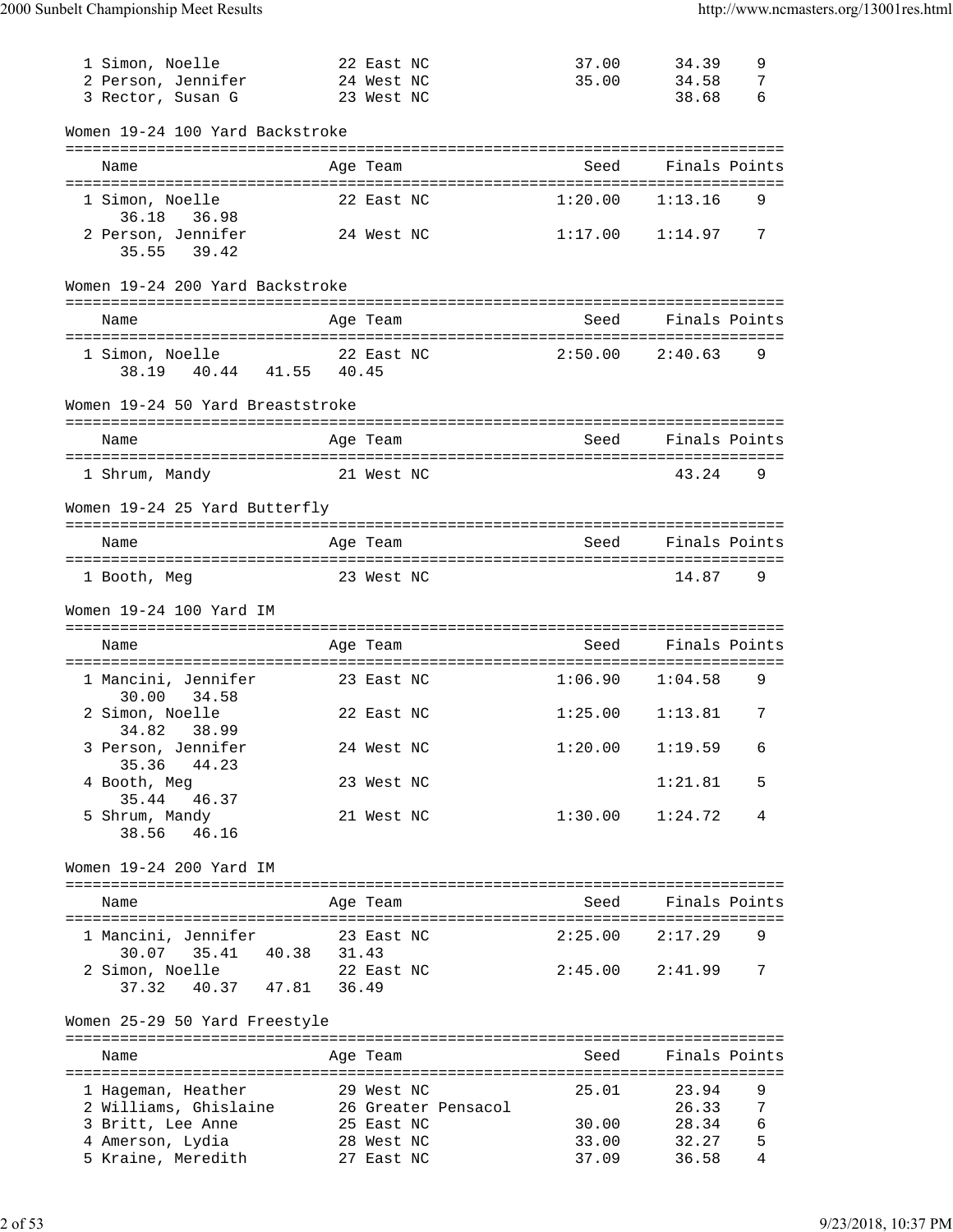| Women 25-29 100 Yard Freestyle                                                                     |                                                                                                         |         |                       |   |
|----------------------------------------------------------------------------------------------------|---------------------------------------------------------------------------------------------------------|---------|-----------------------|---|
| Name                                                                                               | Age Team                                                                                                | Seed    | Finals Points         |   |
| 1 Williams, Ghislaine<br>27.29 31.13                                                               | 26 Greater Pensacol                                                                                     | 1:00.00 | 58.42                 | 9 |
| 2 Amerson, Lydia<br>31.96<br>35.49                                                                 | 28 West NC                                                                                              |         | $1:08.00$ $1:07.45$   | 7 |
| 3 Kraine, Meredith<br>42.44<br>44.03                                                               | 27 East NC                                                                                              |         | 1:26.47               | 6 |
| Women 25-29 200 Yard Freestyle                                                                     |                                                                                                         |         |                       |   |
| Name                                                                                               | Age Team                                                                                                | Seed    | Finals Points         |   |
| 1 Britt, Lee Anne<br>100, Lee Affre 25 Ea.<br>32.15 35.33 36.81 35.79                              | 25 East NC                                                                                              | 2:12.40 | 2:20.08               | 9 |
| 2 Williams, Ghislaine<br>31.17 35.08 37.59 39.53                                                   |                                                                                                         |         | 2:23.37               | 7 |
| Women 25-29 500 Yard Freestyle                                                                     |                                                                                                         |         |                       |   |
| Name                                                                                               | Age Team                                                                                                |         | Seed Finals Points    |   |
| 1 Sullivan, Elizabeth                                                                              | 5:40.29<br>25 East NC                                                                                   |         | 5:30.53               | 9 |
| 32.94<br>33.51                                                                                     | 29.87 32.95 33.42 33.31 33.68 33.43 33.68 33.74                                                         |         |                       |   |
| Women 25-29 1000 Yard Freestyle                                                                    |                                                                                                         |         |                       |   |
| Name                                                                                               | Age Team                                                                                                | Seed    | Finals Points         |   |
| 1 Amerson, Lydia<br>45.39<br>46.06 45.48<br>44.83 44.81<br>44.89<br>Women 25-29 50 Yard Backstroke | 28 West NC<br>38.24 39.87 45.81 42.04 44.63 44.72 44.85 44.65<br>45.37 45.52 45.52 45.41 45.45<br>43.37 |         | $15:30.00$ $14:46.45$ | 9 |
| Name                                                                                               | Age Team                                                                                                | Seed    | Finals Points         |   |
| 1 Hageman, Heather                                                                                 | 29 West NC                                                                                              | 30.67   | 29.41                 | 9 |
| 2 Britt, Lee Anne                                                                                  | 25 East NC                                                                                              | 35.00   | 32.18                 | 7 |
| 3 Kraine, Meredith                                                                                 | 27 East NC                                                                                              | 44.76   | 43.81                 | 6 |
| Women 25-29 100 Yard Backstroke                                                                    |                                                                                                         |         |                       |   |
| Name                                                                                               | Age Team                                                                                                | Seed    | Finals Points         |   |
| 1 Britt, Lee Anne<br>33.13<br>35.16                                                                | 25 East NC                                                                                              | 1:07.80 | 1:08.29               | 9 |
| 2 Williams, Ghislaine<br>35.96<br>36.73                                                            | 26 Greater Pensacol                                                                                     |         | 1:12.69               | 7 |
| 3 Kraine, Meredith<br>47.44<br>50.67                                                               | 27 East NC                                                                                              |         | 1:38.11               | 6 |
| Women 25-29 200 Yard Backstroke                                                                    |                                                                                                         |         |                       |   |
| Name                                                                                               | Age Team                                                                                                | Seed    | Finals Points         |   |
| 1 Sullivan, Elizabeth<br>32.13<br>35.16<br>35.41                                                   | 25 East NC<br>34.68                                                                                     | 2:19.10 | 2:17.38               | 9 |
| 2 Britt, Lee Anne<br>34.84 37.87 38.60 38.67                                                       | 25 East NC                                                                                              | 2:25.40 | 2:29.98               | 7 |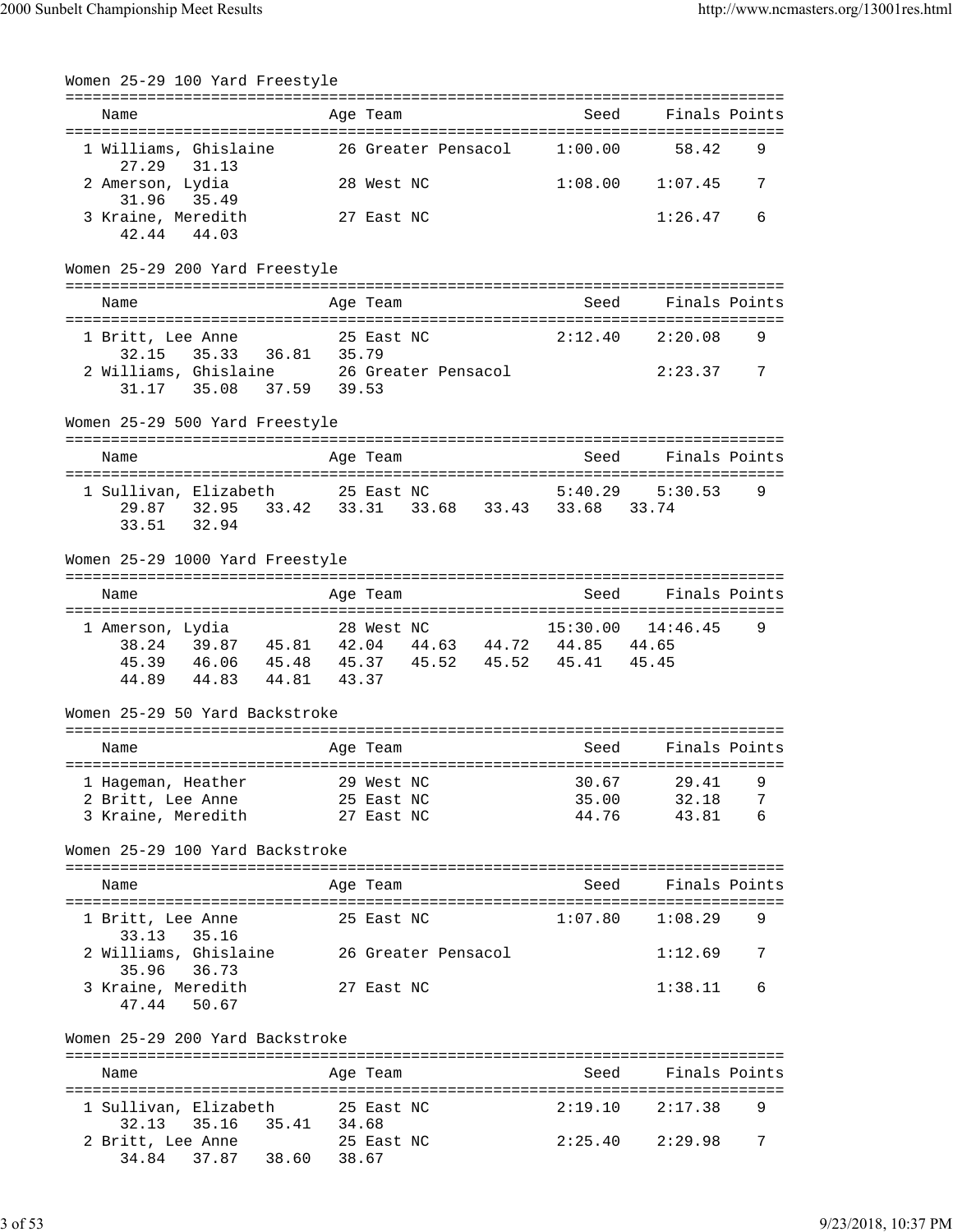| Women 25-29 50 Yard Breaststroke                                                                    |       |                          |                     |                |                         |             |
|-----------------------------------------------------------------------------------------------------|-------|--------------------------|---------------------|----------------|-------------------------|-------------|
| Name                                                                                                |       | Age Team                 |                     | Seed           | Finals Points           |             |
| 1 Hageman, Heather<br>2 Williams, Ghislaine<br>3 Kraine, Meredith                                   |       | 29 West NC<br>27 East NC | 26 Greater Pensacol | 37.93<br>47.09 | 35.51<br>38.86<br>46.48 | 9<br>7<br>6 |
| Women 25-29 50 Yard Butterfly                                                                       |       |                          |                     |                |                         |             |
| Name                                                                                                |       | Age Team                 |                     | Seed           | Finals Points           |             |
| 1 Hageman, Heather<br>2 Williams, Ghislaine 26 Greater Pensacol<br>3 Kraine, Meredith<br>27 East NC |       | 29 West NC               |                     | 29.18<br>43.89 | 27.52<br>31.74<br>45.51 | 9<br>7<br>6 |
| Women 25-29 100 Yard Butterfly                                                                      |       |                          |                     |                |                         |             |
| Name                                                                                                |       | Age Team                 |                     | Seed           | Finals Points           |             |
| 1 Sullivan, Elizabeth 25 East NC                                                                    |       |                          |                     | 1:05.32        | 1:04.96                 | 9           |
| 30.44<br>34.52<br>2 Williams, Ghislaine 26 Greater Pensacol<br>31.90 41.09                          |       |                          |                     |                | 1:12.99                 | 7           |
| 3 Amerson, Lydia<br>39.14 48.51                                                                     |       | 28 West NC               |                     | 1:20.00        | 1:27.65                 | 6           |
| Women 25-29 100 Yard IM                                                                             |       |                          |                     |                |                         |             |
| Name                                                                                                |       | Age Team                 |                     | Seed           | Finals Points           |             |
| 1 Britt, Lee Anne<br>32.12<br>37.76                                                                 |       | 25 East NC               |                     | 1:08.00        | 1:09.88                 | 9           |
| 2 Williams, Ghislaine<br>33.59<br>39.77                                                             |       |                          | 26 Greater Pensacol |                | 1:13.36                 | 7           |
| 3 Amerson, Lydia<br>39.45 46.82                                                                     |       | 28 West NC               |                     | 1:25.00        | 1:26.27                 | 6           |
| 4 Kraine, Meredith<br>42.64<br>50.11                                                                |       | 27 East NC               |                     | 1:37.09        | 1:32.75                 | 5           |
| Women 25-29 200 Yard IM                                                                             |       |                          |                     |                |                         |             |
| Name                                                                                                |       | Age Team                 |                     | Seed           | Finals Points           |             |
| 1 Sullivan, Elizabeth                                                                               |       | 25 East NC               |                     | 2:18.24        | 2:17.50                 | 9           |
| 30.38<br>34.60<br>41.85<br>2 Britt, Lee Anne                                                        | 30.67 | 25 East NC               |                     | 2:28.40        | 2:33.84                 | 7           |
| 37.42 46.25 37.26<br>32.91<br>3 Amerson, Lydia<br>40.03  46.69  57.61                               | 41.82 | 28 West NC               |                     | 3:00.00        | 3:06.15                 | 6           |
| Women 25-29 400 Yard IM                                                                             |       |                          |                     |                |                         |             |
| Name                                                                                                |       | Age Team                 |                     | Seed           | Finals Points           |             |
| 1 Britt, Lee Anne<br>40.41 43.56 43.14 49.75 50.78 42.67 43.06<br>33.70                             |       | 25 East NC               |                     |                | 5:47.07                 | 9           |
| Women 30-34 50 Yard Freestyle                                                                       |       |                          |                     |                |                         |             |
| Name                                                                                                |       | Age Team                 |                     | Seed           | Finals Points           |             |
| 1 Hartnett, Maureen<br>2 Braunstein, Cheryl                                                         |       | 30 West NC<br>30 East NC |                     | 29.00<br>31.00 | 29.14<br>30.03          | 9<br>7      |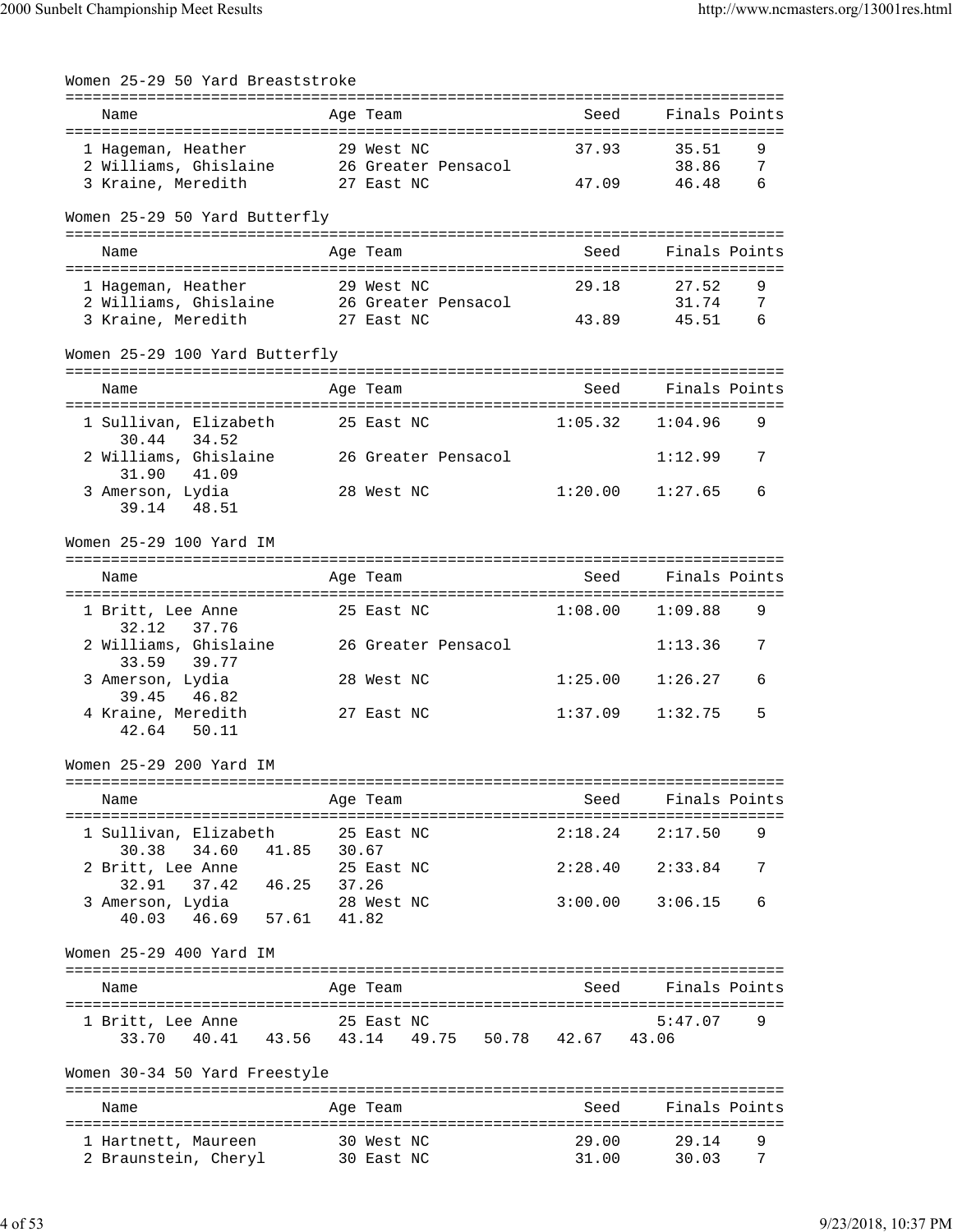| 3 Weatherford, Denise<br>4 Brigden, Lorin                                                                                                                       | 32 West NC<br>32 West NC |  | 36.68<br>33.00                     | 32.50<br>35.42              | 6<br>5 |
|-----------------------------------------------------------------------------------------------------------------------------------------------------------------|--------------------------|--|------------------------------------|-----------------------------|--------|
|                                                                                                                                                                 |                          |  |                                    |                             |        |
| Women 30-34 100 Yard Freestyle                                                                                                                                  |                          |  |                                    |                             |        |
| Name                                                                                                                                                            | Age Team                 |  | Seed                               | Finals Points               |        |
| 1 Sonnier, Sharon<br>30.78<br>34.38                                                                                                                             | 32 West NC               |  |                                    | 1:05.16                     | 9      |
| 2 Hogan, Patricia<br>31.69<br>34.05                                                                                                                             | 30 East NC               |  | 1:03.75                            | 1:05.74                     | 7      |
| 3 Braunstein, Cheryl<br>32.63<br>35.93                                                                                                                          | 30 East NC               |  | 1:07.00                            | 1:08.56                     | 6      |
| 4 Brigden, Lorin<br>39.80 46.59                                                                                                                                 | 32 West NC               |  | 1:18.00                            | 1:26.39                     | 5      |
| Women 30-34 200 Yard Freestyle                                                                                                                                  |                          |  |                                    |                             |        |
| Name                                                                                                                                                            | Age Team                 |  | Seed                               | Finals Points               |        |
| 30 East NC<br>1 Hogan, Patricia<br>32.66 35.28 35.52 35.02                                                                                                      |                          |  | 2:21.36                            | 2:18.48                     | 9      |
| Women 30-34 500 Yard Freestyle                                                                                                                                  |                          |  |                                    |                             |        |
| Name                                                                                                                                                            | Age Team                 |  | Seed                               | Finals Points               |        |
| 1 Hogan, Patricia 61 30 East NC                                                                                                                                 |                          |  |                                    | $6:08.98$ $6:09.85$         | 9      |
| 32.77   35.58   36.79   37.61   37.88   38.21   38.00   38.25<br>38.09<br>36.67                                                                                 |                          |  |                                    |                             |        |
| 2 Duval, Michelle<br>41.91  42.10  41.93  42.71  42.44  42.40  42.07<br>38.04                                                                                   | 30 East NC               |  |                                    | 6:53.40                     | 7      |
| 40.42<br>39.38<br>3 Braunstein, Cheryl<br>42.88<br>43.91 43.33<br>37.97<br>42.88<br>39.80                                                                       | 30 East NC               |  | 7:30.00<br>43.65 43.52 43.67 42.19 | 7:03.80                     | 6      |
| Women 30-34 1000 Yard Freestyle                                                                                                                                 |                          |  |                                    |                             |        |
| Name                                                                                                                                                            | Age Team                 |  | Seed                               | Finals Points               |        |
| 1 Hogan, Patricia<br>33.72 36.99 37.57<br>39.18 39.56 39.25 39.73 39.91 39.91 39.45 39.84<br>38.95 39.61 38.81 37.50                                            | 30 East NC               |  | 38.39 38.36 39.01 39.07 38.88      | $12:47.49$ $12:53.07$       | 9      |
| 2 Braunstein, Cheryl<br>38.87 42.68 44.46 45.30 45.53 45.94 45.75 46.00<br>45.44  44.99  45.04  45.10  44.87  44.87  44.98  44.51<br>44.50  44.34  42.69  38.43 | 30 East NC               |  | 16:00.00                           | 14:43.89                    | 7      |
| Women 30-34 50 Yard Backstroke                                                                                                                                  |                          |  |                                    |                             |        |
| Name                                                                                                                                                            | Age Team                 |  | Seed                               | Finals Points               |        |
| 1 Braunstein, Cheryl 30 East NC<br>2 Weatherford, Denise 32 West NC                                                                                             |                          |  |                                    | 40.00 36.40<br>49.00  41.42 | 9<br>7 |
| Women 30-34 100 Yard Backstroke                                                                                                                                 |                          |  |                                    |                             |        |
| Name                                                                                                                                                            | Age Team                 |  | Seed                               | Finals Points               |        |
| 1 Hogan, Patricia                                                                                                                                               | 30 East NC               |  | 1:12.26                            | 1:11.33                     | 9      |
| 35.06<br>36.27<br>2 Hartnett, Maureen<br>35.87 36.90                                                                                                            | 30 West NC               |  | 1:20.00                            | 1:12.77                     | 7      |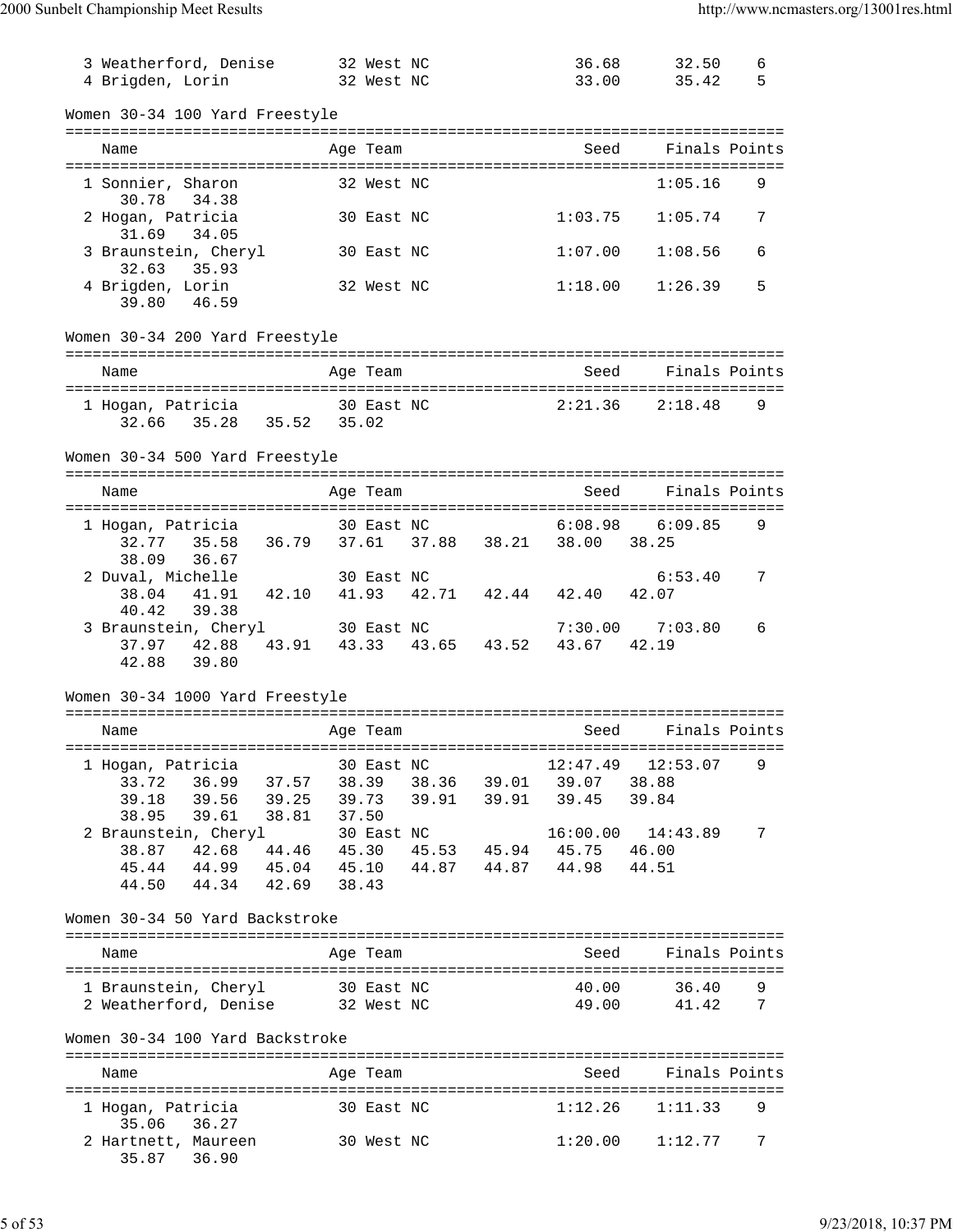| 3 Weatherford, Denise<br>44.79<br>50.65                        | 32 West NC |         | 1:35.44             | 6             |
|----------------------------------------------------------------|------------|---------|---------------------|---------------|
| Women 30-34 200 Yard Backstroke                                |            |         |                     |               |
| Name                                                           | Age Team   |         | Seed                | Finals Points |
| 30 East NC<br>1 Hogan, Patricia<br>35.05 37.15 38.30 37.80     |            |         | 2:33.97<br>2:28.30  | 9             |
| Women 30-34 50 Yard Breaststroke                               |            |         |                     |               |
| Name                                                           | Age Team   |         | Seed                | Finals Points |
| 1 Hartnett, Maureen                                            | 30 West NC |         | 38.00<br>34.61      | 9             |
| 2 Weatherford, Denise 32 West NC                               |            |         | 47.66<br>42.02      | 7             |
| 3 Duval, Michelle<br>30 East NC                                |            |         |                     | 6<br>45.98    |
| 4 Brigden, Lorin 32 West NC                                    |            |         | 45.00 46.19         | 5             |
| Women 30-34 100 Yard Breaststroke                              |            |         |                     |               |
|                                                                |            |         |                     |               |
| Name                                                           | Age Team   |         | Seed                | Finals Points |
|                                                                |            |         |                     |               |
| 1 Hartnett, Maureen<br>36.25<br>41.06                          | 30 West NC |         | $1:16.00$ $1:17.31$ | 9             |
| 2 Weatherford, Denise<br>45.44<br>50.28                        | 32 West NC |         |                     | 1:35.72<br>7  |
| 3 Brigden, Lorin<br>47.06 56.74                                | 32 West NC |         | 1:43.80             | 6             |
| Women 30-34 50 Yard Butterfly                                  |            |         |                     |               |
| Name                                                           | Age Team   |         | Seed                | Finals Points |
| 1 Weatherford, Denise 32 West NC                               |            |         | 42.87<br>37.73      | 9             |
| Women 30-34 100 Yard IM                                        |            |         |                     |               |
|                                                                |            |         |                     |               |
| Name                                                           | Age Team   |         | Seed                | Finals Points |
|                                                                |            |         |                     |               |
| 1 Hartnett, Maureen 30 West NC 1:20.00 1:11.97<br>33.59 38.38  |            |         |                     | 9             |
| 2 Hogan, Patricia<br>41.09<br>35.48                            | 30 East NC |         | $1:18.54$ $1:16.57$ | 7             |
| 3 Braunstein, Cheryl<br>45.00<br>38.72                         | 30 East NC |         | 1:40.00<br>1:23.72  | 6             |
| 4 Duval, Michelle<br>38.88<br>45.01                            | 30 East NC |         | 1:23.89             | 5             |
| 5 Weatherford, Denise<br>39.17 47.30                           | 32 West NC |         | 1:38.73<br>1:26.47  | 4             |
| 6 Brigden, Lorin<br>43.96 52.34                                | 32 West NC |         | 1:30.00<br>1:36.30  | 3             |
|                                                                |            |         |                     |               |
| Women 30-34 200 Yard IM                                        |            |         |                     |               |
| Name                                                           | Age Team   |         | Seed Finals Points  |               |
|                                                                |            |         |                     |               |
| 1 Hartnett, Maureen 30 West NC<br>41.83  43.71  38.01<br>33.16 |            | 2:50.00 | 2:36.71             | 9             |
| 2 Duval, Michelle<br>38.25 45.98 51.31 39.73                   | 30 East NC |         |                     | 2:55.27<br>7  |
| 3 Faison, Olga                                                 | 32 West NC |         |                     | 2:55.29<br>6  |
| 35.76 45.44 51.03 43.06                                        |            |         |                     |               |
| 4 Weatherford, Denise                                          | 32 West NC |         | 3:16.31             | 5             |
| 40.39<br>51.26<br>55.10 49.56                                  |            |         |                     |               |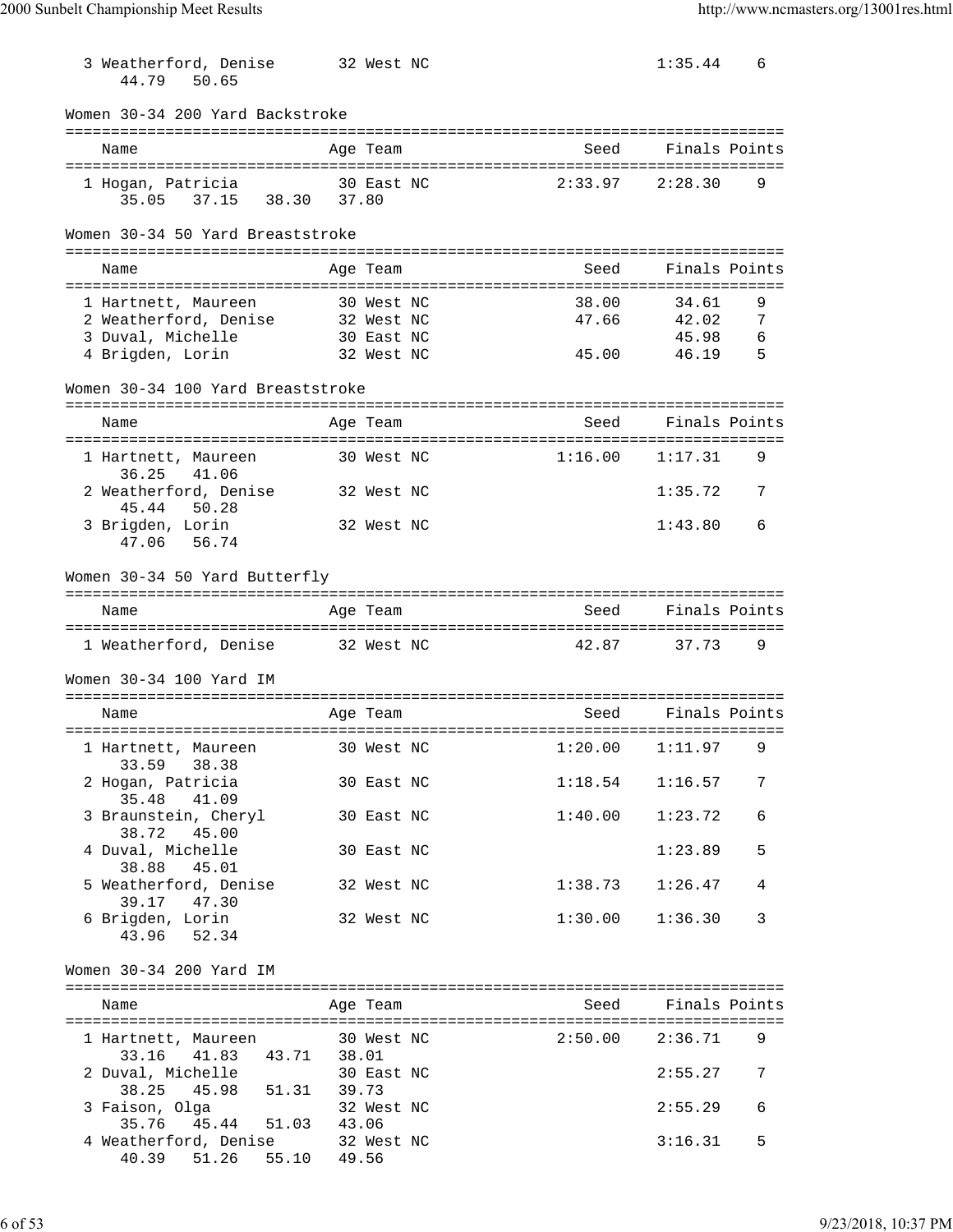| Women 35-39 50 Yard Freestyle                                                      |                                                 |            |                    |         |                       |                |
|------------------------------------------------------------------------------------|-------------------------------------------------|------------|--------------------|---------|-----------------------|----------------|
| Name                                                                               |                                                 | Age Team   |                    | Seed    |                       | Finals Points  |
| 1 Vess, Christine                                                                  |                                                 | 35 West NC |                    | 26.00   | 26.28                 | 9              |
| 2 Scheimann, Beth                                                                  |                                                 |            | 37 Team Greenville | 26.20   | 26.74                 | 7              |
| 3 Speight, Peggy                                                                   |                                                 | 38 West NC |                    | 27.99   | 28.00                 | 6              |
| 4 Haugh, Sue                                                                       |                                                 | 38 East NC |                    | 27.95   | 28.18                 | 5              |
| 5 Toney, Christy                                                                   |                                                 |            | 39 Spartanburg Y   | 28.70   | 29.00                 | 4              |
|                                                                                    |                                                 | 37 West NC |                    | 29.50   | 30.25                 | 3              |
| 6 Nestor, Susan                                                                    |                                                 |            |                    |         |                       |                |
| 7 Groce, Michelle                                                                  |                                                 | 39 West NC |                    | 30.17   | 31.54                 | $\overline{2}$ |
| Women 35-39 100 Yard Freestyle                                                     |                                                 |            |                    |         |                       |                |
| Name                                                                               |                                                 | Age Team   |                    | Seed    | Finals Points         |                |
| 1 Haugh, Sue                                                                       |                                                 | 38 East NC |                    | 59.05   | 1:01.11               | 9              |
| 31.29<br>29.82                                                                     |                                                 |            |                    |         |                       |                |
| 2 Toney, Christy<br>30.15<br>34.30                                                 |                                                 |            | 39 Spartanburg Y   | 1:03.00 | 1:04.45               | 7              |
| 3 Groce, Michelle                                                                  |                                                 | 39 West NC |                    | 1:07.00 | 1:09.25               | 6              |
| 32.84 36.41                                                                        |                                                 |            |                    |         |                       |                |
| 4 Woodard, Alis R<br>34.32<br>38.10                                                |                                                 | 39 West NC |                    | 1:15.29 | 1:12.42               | 5              |
| 5 Spencer, Melanie                                                                 |                                                 | 39 West NC |                    |         | 1:23.22               | 4              |
| 40.34 42.88                                                                        |                                                 |            |                    |         |                       |                |
| Women 35-39 200 Yard Freestyle                                                     |                                                 |            |                    |         |                       |                |
|                                                                                    |                                                 |            |                    |         |                       |                |
| Name                                                                               |                                                 | Age Team   |                    | Seed    | Finals Points         |                |
| 1 Speight, Peggy                                                                   |                                                 | 38 West NC |                    | 2:10.26 | 2:10.83               | 9              |
| 29.79                                                                              | 32.31 33.97 34.76                               |            |                    |         |                       |                |
| 2 Haugh, Sue                                                                       |                                                 | 38 East NC |                    | 2:09.75 | 2:12.45               | 7              |
| 30.56<br>33.03 34.28                                                               |                                                 |            |                    |         |                       |                |
|                                                                                    |                                                 | 34.58      |                    |         | 2:34.98               |                |
| 3 Groce, Michelle                                                                  |                                                 | 39 West NC |                    | 2:37.00 |                       | 6              |
| 33.27 38.06                                                                        | 41.12                                           | 42.53      |                    |         |                       |                |
| 4 Tallmadge, Karen                                                                 |                                                 | 37 West NC |                    | 2:47.00 | 2:36.81               | 5              |
| 37.64 39.78 40.31 39.08                                                            |                                                 |            |                    |         |                       |                |
| Women 35-39 500 Yard Freestyle                                                     |                                                 |            |                    |         |                       |                |
|                                                                                    |                                                 |            |                    |         |                       |                |
| Name                                                                               |                                                 | Age Team   |                    | Seed    |                       | Finals Points  |
|                                                                                    |                                                 |            |                    |         |                       |                |
| 1 Haugh, Sue                                                                       |                                                 |            | 38 East NC         |         | $5:55.00$ $5:55.40$   | 9              |
| 31.50  34.53  35.91  36.32  36.55  36.43  36.38  36.30                             |                                                 |            |                    |         |                       |                |
| 35.29<br>36.19                                                                     |                                                 |            |                    |         |                       |                |
| 2 Scheimann, Beth                                                                  |                                                 |            | 37 Team Greenville |         | 5:57.06               | 7              |
| 32.81                                                                              | 36.09  35.55  36.37  36.29  36.71  36.96        |            |                    |         | 36.39                 |                |
| 35.99 33.90                                                                        |                                                 |            |                    |         |                       |                |
|                                                                                    |                                                 |            |                    |         | 7:51.07               | 6              |
| 3 Woodard, Alis R 39 West NC 7:<br>41.75 44.92 46.39 47.62 47.77 48.81 50.32 49.80 |                                                 |            |                    |         |                       |                |
| 49.51 44.18                                                                        |                                                 |            |                    |         |                       |                |
| Women 35-39 1000 Yard Freestyle                                                    |                                                 |            |                    |         |                       |                |
|                                                                                    |                                                 |            |                    |         |                       |                |
| Name                                                                               |                                                 | Age Team   |                    |         | Seed Finals Points    |                |
| 1 Haugh, Sue                                                                       |                                                 | 38 East NC |                    |         | 12:11.39              | 9              |
| 32.26                                                                              | 35.02  36.06  36.59  36.78  37.40  37.46  37.19 |            |                    |         |                       |                |
|                                                                                    |                                                 |            |                    |         |                       |                |
| 36.65 37.23 36.81 36.95 36.82 36.82 36.93 37.19                                    |                                                 |            |                    |         |                       |                |
| 36.72                                                                              | 37.08 36.97 36.25                               |            |                    |         |                       |                |
| 2 Speight, Peggy                                                                   |                                                 |            | 38 West NC         |         | $12:05.00$ $12:16.46$ | 7              |
| 33.35                                                                              | 35.94 36.29 36.90 36.92 37.46 37.30 37.27       |            |                    |         |                       |                |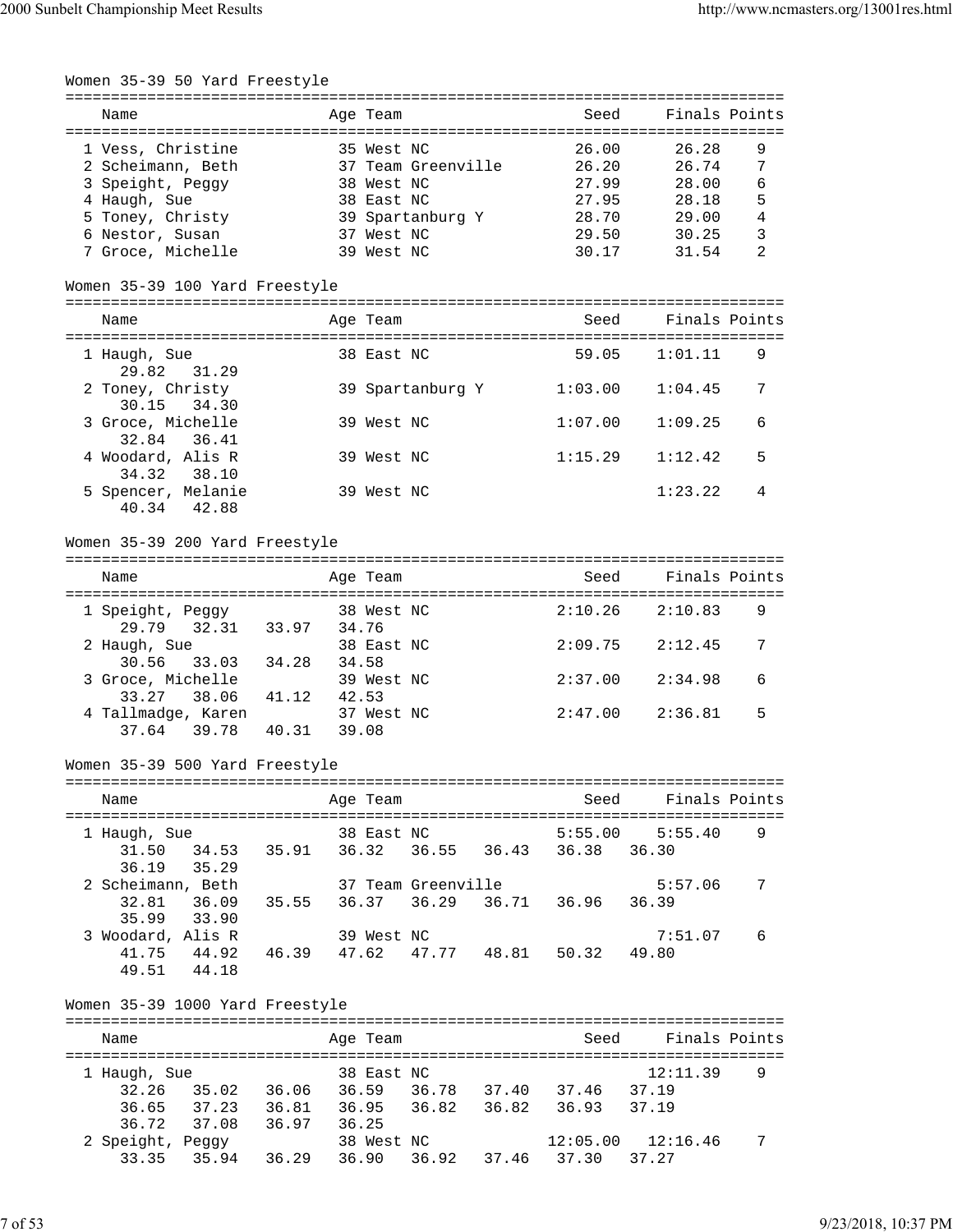| 37.58<br>37.22              | 37.85<br>36.51                    | 37.52<br>36.20 |       | 37.58<br>35.33 | 37.13              | 37.13            | 37.50          | 36.99              |               |
|-----------------------------|-----------------------------------|----------------|-------|----------------|--------------------|------------------|----------------|--------------------|---------------|
|                             | Women 35-39 1650 Yard Freestyle   |                |       |                |                    |                  |                |                    |               |
| Name                        |                                   |                |       | Age Team       |                    |                  | Seed           |                    | Finals Points |
| 1 Speight, Peggy            |                                   |                |       | 38 West NC     |                    |                  | 21:00.00       | 20:25.57           | 9             |
| 32.86                       | 35.31                             | 36.63          |       | 37.14          | 37.10              | 37.41            | 37.64          | 37.52              |               |
| 37.62                       | 37.57                             | 37.60          |       | 37.58          | 37.72              | 37.72            | 37.54          | 37.78              |               |
| 37.64                       | 37.32                             | 37.49          |       | 37.12          | 37.33              | 37.52            | 37.24          | 38.02              |               |
| 37.55<br>35.21              | 37.26                             | 37.78          |       | 37.27          | 37.44              | 37.29            | 36.66          | 36.90              |               |
| 2 Woodard, Alis R           |                                   |                |       | 39 West NC     |                    |                  |                | 26:29.73           | 7             |
| 41.65<br>48.26              | 45.17<br>48.75                    | 46.52<br>48.83 |       | 48.08<br>46.70 | 48.55<br>47.94     | 48.85<br>47.94   | 49.00<br>47.67 | 48.92<br>48.89     |               |
| 48.97                       | 48.92                             | 47.65          | 49.46 |                | 49.46              | 48.26            | 48.83          | 48.57              |               |
| 50.05                       | 49.65                             | 49.08          |       | 48.65          | 49.54              | 49.23            | 49.35          | 49.59              |               |
| 42.61                       |                                   |                |       |                |                    |                  |                |                    |               |
|                             | Women 35-39 50 Yard Backstroke    |                |       |                |                    |                  |                |                    |               |
| Name                        |                                   |                |       | Age Team       |                    |                  | Seed           |                    | Finals Points |
| 1 Toney, Christy            |                                   |                |       |                | 39 Spartanburg Y   |                  | 36.00          | 34.96              | 9             |
|                             | 2 Springer, Margie 38 East NC     |                |       |                |                    |                  | 40.00          | 36.22              | 7             |
| 3 Woodard, Alis R           |                                   |                |       | 39 West NC     |                    |                  |                | 42.28              | 6             |
| 4 Spencer, Melanie          |                                   |                |       | 39 West NC     |                    |                  |                | 47.06              | 5             |
|                             | Women 35-39 100 Yard Backstroke   |                |       |                |                    |                  |                |                    |               |
| Name                        |                                   |                |       |                |                    |                  | Seed           |                    | Finals Points |
|                             |                                   |                |       | Age Team       |                    |                  |                |                    |               |
| 1 Vess, Christine<br>32.61  | 34.31                             |                |       | 35 West NC     |                    |                  | 1:06.00        | 1:06.92            | 9             |
| 2 Toney, Christy<br>37.21   | 39.66                             |                |       |                |                    | 39 Spartanburg Y | 1:17.00        | 1:16.87            | 7             |
| 3 Springer, Margie<br>38.51 | 40.40                             |                |       | 38 East NC     |                    |                  | 1:30.00        | 1:18.91            | 6             |
| 4 Nestor, Susan             | 38.59 40.59                       |                |       | 37 West NC     |                    |                  | 1:19.00        | 1:19.18            | 5             |
| 5 Tallmadge, Karen<br>43.27 | 43.31                             |                |       | 37 West NC     |                    |                  | 1:28.00        | 1:26.58            | 4             |
|                             | Women 35-39 200 Yard Backstroke   |                |       |                |                    |                  |                |                    |               |
| Name                        |                                   |                |       |                |                    |                  |                | Seed Finals Points |               |
|                             |                                   |                |       | Age Team       |                    |                  |                |                    |               |
| 1 Scheimann, Beth<br>38.03  | 39.96                             | 39.91 39.14    |       |                | 37 Team Greenville |                  |                | 2:37.04            | 9             |
|                             | Women 35-39 50 Yard Breaststroke  |                |       |                |                    |                  |                |                    |               |
|                             |                                   |                |       |                |                    |                  |                |                    |               |
| Name                        |                                   |                |       | Age Team       |                    |                  | Seed           |                    | Finals Points |
| 1 Scheimann, Beth           |                                   |                |       |                | 37 Team Greenville |                  | 33.50          | 34.90              | 9             |
| 2 Haugh, Sue                |                                   |                |       | 38 East NC     |                    |                  | 38.25          | 36.72              | 7             |
| 3 Tallmadge, Karen          |                                   |                |       | 37 West NC     |                    |                  | 40.90          | 39.85              | 6             |
| 4 Springer, Margie          |                                   |                |       | 38 East NC     |                    |                  | 50.00          | 40.35              | 5             |
| 5 Groce, Michelle           |                                   |                |       | 39 West NC     |                    |                  | 42.00          | 42.72              | 4             |
|                             | Women 35-39 100 Yard Breaststroke |                |       |                |                    |                  |                |                    |               |
| Name                        |                                   |                |       | Age Team       |                    |                  | Seed           |                    | Finals Points |
|                             |                                   |                |       |                |                    |                  |                |                    |               |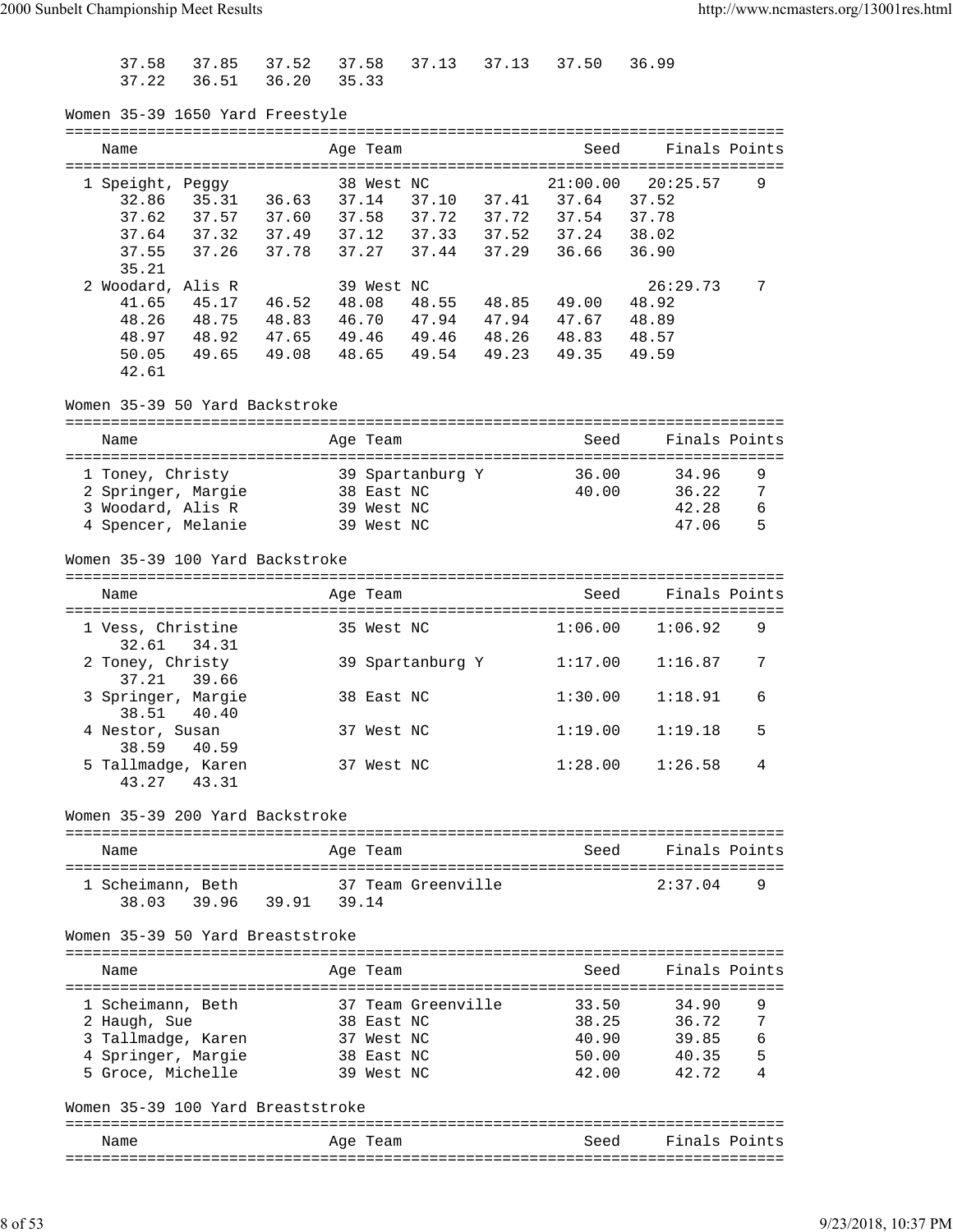| 1 Scheimann, Beth<br>35.48<br>39.13               |            |            | 37 Team Greenville         | 1:13.40             | 1:14.61        | 9      |
|---------------------------------------------------|------------|------------|----------------------------|---------------------|----------------|--------|
| 2 Haugh, Sue<br>37.66<br>41.39                    |            | 38 East NC |                            | 1:24.00             | 1:19.05        | 7      |
| 3 Spencer, Melanie<br>46.27<br>49.44              |            | 39 West NC |                            |                     | 1:35.71        | 6      |
| Women 35-39 200 Yard Breaststroke                 |            |            |                            |                     |                |        |
| Name                                              |            | Age Team   |                            | Seed                | Finals Points  |        |
| 1 Scheimann, Beth<br>38.71 41.55 42.00 43.07      |            |            | 37 Team Greenville 2:40.01 |                     | 2:45.33        | 9      |
| 2 Nestor, Susan<br>47.54 49.60 49.48<br>42.58     |            | 37 West NC |                            | 3:05.00             | 3:09.20        | 7      |
| -- Tallmadge, Karen 37 West NC<br>45.57           |            |            |                            | 3:16.00             | DO.            |        |
| Women 35-39 50 Yard Butterfly                     |            |            |                            |                     |                |        |
| Name                                              |            | Age Team   |                            | Seed                | Finals Points  |        |
| 1 Scheimann, Beth<br>2 Spencer, Melanie           | 39 West NC |            | 37 Team Greenville 29.00   |                     | 30.14<br>40.86 | 9<br>7 |
| Women 35-39 100 Yard Butterfly                    |            |            |                            |                     |                |        |
| Name                                              |            | Age Team   |                            | Seed                | Finals Points  |        |
| 1 Scheimann, Beth<br>37.12<br>32.55               |            |            | 37 Team Greenville 1:07.60 |                     | 1:09.67        | 9      |
| Women 35-39 100 Yard IM                           |            |            |                            |                     |                |        |
| Name                                              |            | Age Team   |                            | Seed                | Finals Points  |        |
| 1 Vess, Christine<br>32.09<br>37.67               | 35 West NC |            |                            | $1:09.00$ $1:09.76$ |                | 9      |
| 2 Haugh, Sue<br>33.64 36.19                       |            | 38 East NC |                            | 1:09.05             | 1:09.83        | 7      |
| 3 Scheimann, Beth<br>33.72<br>36.88               |            |            |                            |                     |                |        |
| 4 Speight, Peggy<br>35.50<br>39.41                |            | 38 West NC |                            | 1:13.58             | 1:14.91        | 5      |
| 5 Toney, Christy<br>36.07<br>41.81                |            |            | 39 Spartanburg Y           | 1:20.00             | 1:17.88        | 3.5    |
| 5 Springer, Margie<br>37.26<br>40.62              |            | 38 East NC |                            | 1:30.00             | 1:17.88        | 3.5    |
| 7 Nestor, Susan<br>38.21<br>41.42                 |            | 37 West NC |                            | 1:17.00             | 1:19.63        | 2      |
| Women 35-39 200 Yard IM                           |            |            |                            |                     |                |        |
| Name                                              |            | Age Team   |                            | Seed                | Finals Points  |        |
| 1 Springer, Margie                                |            | 38 East NC |                            |                     | 2:45.22        | 9      |
| 37.30<br>42.51  46.72  38.69<br>2 Groce, Michelle |            | 39 West NC |                            | 3:00.00             | 2:56.20        | 7      |
| 38.55<br>44.12 51.62<br>-- Tallmadge, Karen       | 41.91      | 37 West NC |                            | 3:15.00             | DQ             |        |
| 48.13 17.31<br>41.44                              | 41.12      |            |                            |                     |                |        |
| Women 35-39 400 Yard IM                           |            |            |                            |                     |                |        |
| Name                                              |            | Age Team   |                            | Seed                | Finals Points  |        |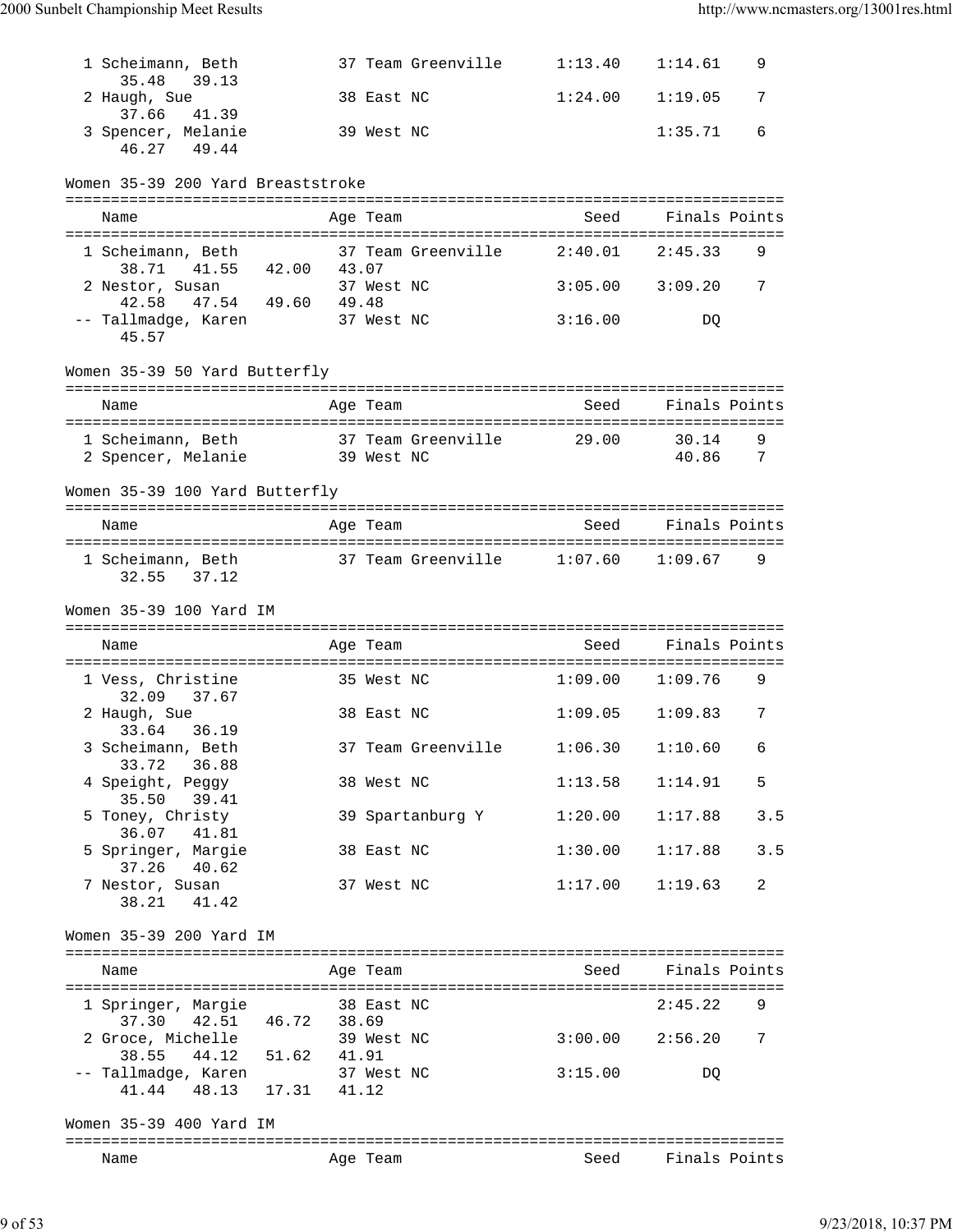=============================================================================== 1 Springer, Margie 38 East NC 40.65 45.62 47.37 46.33 48.54 50.81 41.25 38.06 Women 40-44 25 Yard Freestyle =============================================================================== Name Age Team Seed Finals Points =============================================================================== 1 Hill, Katy 41 West NC 14.86 9 Women 40-44 50 Yard Freestyle =============================================================================== Age Team Seed Finals Points =============================================================================== 1 Frederick, Bette 40 West NC 31.55 32.22 9 2 Hill, Katy 41 West NC 34.03 7 3 Airheart, Susan 41 West NC 40.00 35.56 6 4 Sanders, Ann 42 West NC 41.02 5 Women 40-44 100 Yard Freestyle =============================================================================== Name Age Team Seed Finals Points =============================================================================== 1 Hill, Katy 41 West NC 1:14.52 9 34.29 40.23 2 Frederick, Bette 40 West NC 1:16.84 1:16.03 7 35.93 40.10<br>3 Thornton, Charlotte 42 Team Greenville 1:41.16 1:34.57 6 47.97 46.60 Women 40-44 1650 Yard Freestyle =============================================================================== Name and Age Team Seed Finals Points =============================================================================== 1 Duffy, Lisa 41 East NC 30:00.00 29:12.20 9 47.09 51.47 52.49 52.77 52.83 52.55 53.34 53.47 53.40 53.15 53.14 53.22 53.63 53.63 53.95 52.82 53.25 54.11 53.54 52.55 53.50 54.57 53.46 53.08 53.63 52.78 53.37 53.47 53.84 53.32 54.01 54.24 52.53<br>2 Airheart, Susan 41 West NC 33:42.82 34:28.29 7 46.81 53.58 57.19 58.88 1:01.07 1:02.67 1:03.29 1:04.31 1:03.69 1:02.61 1:03.43 1:04.84 1:04.38 1:04.38 1:03.12 1:03.85 1:04.81 1:04.74 1:05.08 1:04.91 1:05.38 1:04.86 1:04.30 1:02.54 1:04.32 1:03.71 1:03.96 1:03.99 1:03.61 1:03.82 1:04.30 2:05.20 Women 40-44 25 Yard Backstroke =============================================================================== Name Age Team Seed Finals Points Age Team Seed Finals Points =============================================================================== 1 Hill, Katy 61 West NC 2 Sanders, Ann 12 West NC Women 40-44 50 Yard Backstroke =============================================================================== Name Age Team Seed Finals Points =============================================================================== 1 Frederick, Bette 40 West NC 42.21 40.98 9 Women 40-44 100 Yard Backstroke =============================================================================== Name and Age Team Seed Finals Points =============================================================================== 1 Stott, Kim 40 East NC 1:16.50 1:19.19 9 38.65 40.54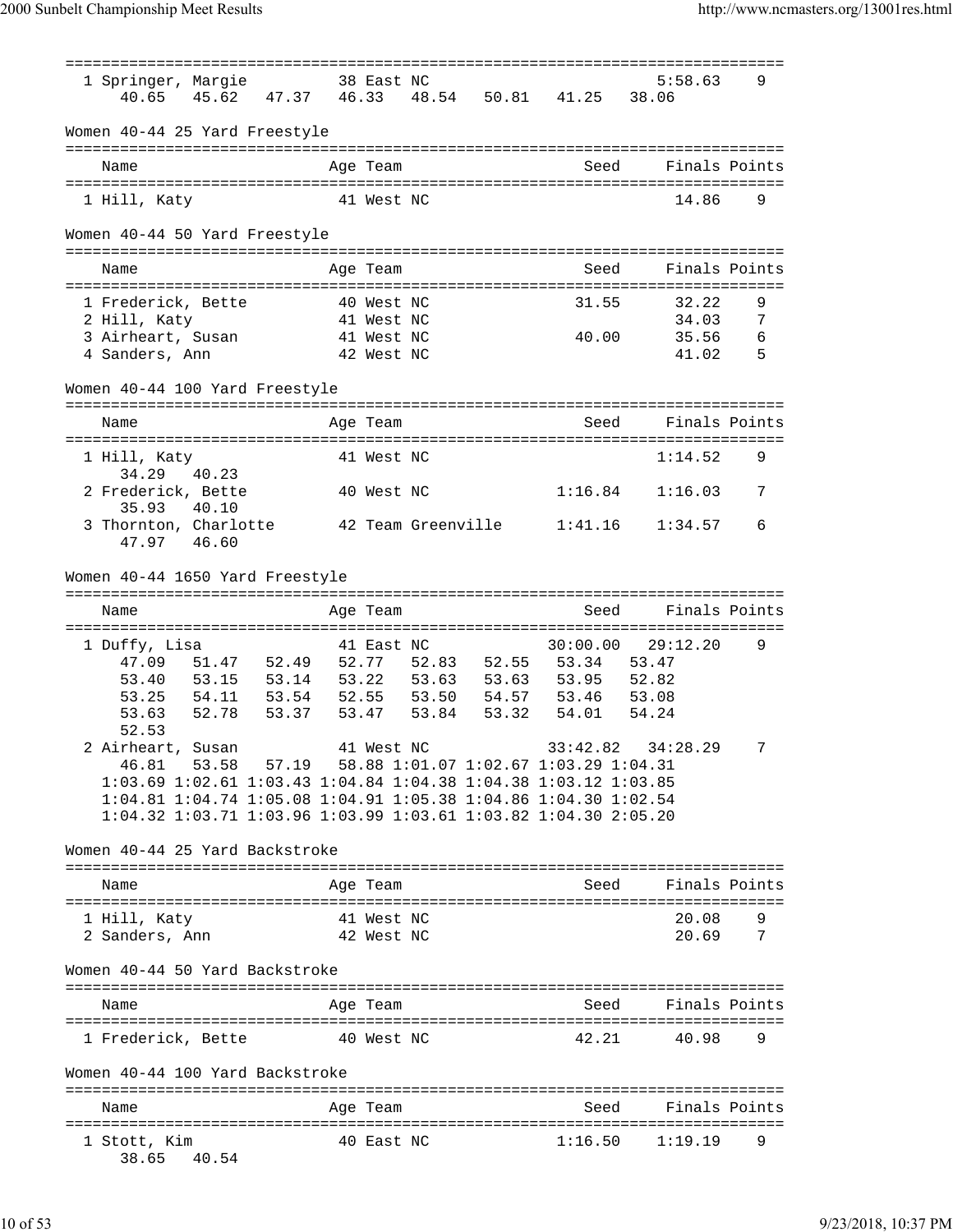| 2 Sanders, Ann<br>47.36           | 52.23 |                                                      | 42 West NC |                                                      | 1:39.59            | 7       |
|-----------------------------------|-------|------------------------------------------------------|------------|------------------------------------------------------|--------------------|---------|
|                                   |       | Women 40-44 25 Yard Breaststroke                     |            |                                                      |                    |         |
| Name                              |       |                                                      | Age Team   | Seed                                                 | Finals Points      |         |
| 1 Hill, Katy                      |       |                                                      | 41 West NC |                                                      | 21.01              | 9       |
|                                   |       | Women 40-44 50 Yard Breaststroke                     |            |                                                      |                    |         |
| Name                              |       |                                                      | Age Team   | Seed                                                 | Finals Points      |         |
|                                   |       |                                                      |            |                                                      |                    |         |
| 1 Frederick, Bette                |       |                                                      | 40 West NC | 39.81                                                | 39.78              | 9       |
| 2 Airheart, Susan                 |       |                                                      | 41 West NC | 46.00                                                | 42.76              | 7       |
| 3 Hill, Katy                      |       |                                                      | 41 West NC |                                                      | 44.12              | 6       |
|                                   |       | Women 40-44 100 Yard Breaststroke                    |            |                                                      |                    |         |
| Name                              |       |                                                      | Age Team   | Seed                                                 | Finals Points      |         |
|                                   |       |                                                      |            |                                                      |                    |         |
| 1 Frederick, Bette<br>42.26 46.85 |       |                                                      | 40 West NC | 1:31.03                                              | 1:29.11            | 9       |
| 54.56 57.01                       |       |                                                      |            | 2 Thornton, Charlotte 42 Team Greenville 1:53.21     | 1:51.57            | 7       |
|                                   |       | Women 40-44 200 Yard Breaststroke                    |            |                                                      |                    |         |
| Name                              |       |                                                      | Age Team   | Seed                                                 | Finals Points      |         |
|                                   |       |                                                      |            |                                                      |                    |         |
|                                   |       | 1 Frederick, Bette 40 West NC                        |            |                                                      | 3:21.44            | 9       |
| 45.67                             | 51.96 | 52.76 51.05                                          |            |                                                      |                    |         |
|                                   |       | 2 Airheart, Susan 41 West<br>44.18 53.06 55.43 55.77 | 41 West NC |                                                      | 3:28.44            | 7       |
| Women 40-44 25 Yard Butterfly     |       |                                                      |            |                                                      |                    |         |
|                                   |       |                                                      |            |                                                      |                    |         |
| Name                              |       |                                                      | Age Team   | Seed                                                 | Finals Points      |         |
| 1 Hill, Katy                      |       |                                                      | 41 West NC |                                                      | 17.77              | 9       |
| 2 Sanders, Ann                    |       | 42 West NC                                           |            |                                                      |                    | 20.61 7 |
| Women 40-44 50 Yard Butterfly     |       |                                                      |            |                                                      |                    |         |
| Name                              |       |                                                      | Age Team   |                                                      | Seed Finals Points |         |
|                                   |       |                                                      |            |                                                      |                    |         |
|                                   |       |                                                      |            | 1 Thornton, Charlotte 42 Team Greenville 51.16 53.33 |                    | 9       |
| Women 40-44 100 Yard Butterfly    |       |                                                      |            |                                                      |                    |         |
| Name                              |       |                                                      | Age Team   | Seed                                                 | Finals Points      |         |
| 56.58 1:01.98                     |       |                                                      |            | 1 Thornton, Charlotte 42 Team Greenville 2:00.37     | 1:58.56            | 9       |
| Women 40-44 100 Yard IM           |       |                                                      |            |                                                      |                    |         |
| Name                              |       |                                                      | Age Team   |                                                      | Seed Finals Points |         |
|                                   |       |                                                      |            |                                                      |                    |         |
| 1 Frederick, Bette<br>41.60       | 44.18 |                                                      | 40 West NC | 1:25.90                                              | 1:25.78            | 9       |
| -- Hill, Katy<br>40.96            | 49.10 |                                                      | 41 West NC |                                                      | DQ                 |         |

Women 40-44 200 Yard IM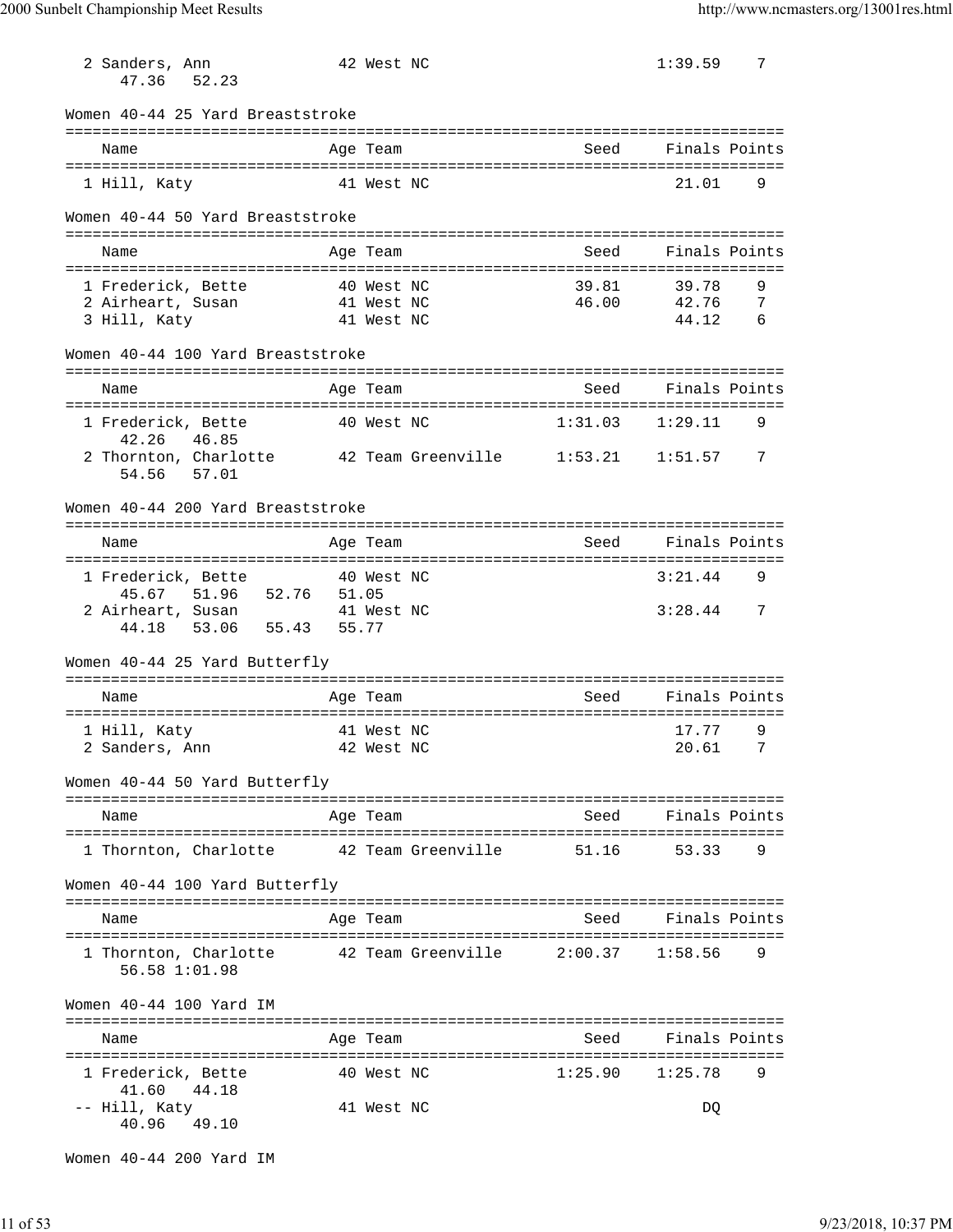| Name                                                 |       | Age Team   |                    | Seed                       | Finals Points |               |
|------------------------------------------------------|-------|------------|--------------------|----------------------------|---------------|---------------|
| 1 Thornton, Charlotte<br>56.56 1:01.24 1:03.40 51.56 |       |            | 42 Team Greenville | 4:07.43                    | 3:52.76       | 9             |
| Women 45-49 25 Yard Freestyle                        |       |            |                    |                            |               |               |
| Name                                                 |       | Age Team   |                    | Seed                       | Finals Points |               |
| 1 Rogers, Jennie                                     |       | 47 West NC |                    |                            | 16.34         | 9             |
| Women 45-49 50 Yard Freestyle                        |       |            |                    |                            |               |               |
|                                                      |       |            |                    | -------------------------- |               |               |
| Name                                                 |       | Age Team   |                    | Seed                       |               | Finals Points |
|                                                      |       | 45 West NC |                    | 29.60                      | 29.31         | 9             |
| 1 Amick, Beverly<br>2 Sims, Ann                      |       |            | 48 Unattached      | 31.00                      | 31.28         | 7             |
| 3 Rogers, Jennie                                     |       | 47 West NC |                    |                            | 36.45         | 6             |
| 4 Phillips, Rita                                     |       | 46 West NC |                    | 52.30                      | 49.90         | 5             |
| Women 45-49 100 Yard Freestyle                       |       |            |                    |                            |               |               |
|                                                      |       |            |                    | Seed                       | Finals Points |               |
| Name                                                 |       | Age Team   |                    |                            |               |               |
| 1 Amick, Beverly<br>31.44<br>33.79                   |       | 45 West NC |                    | 1:04.00                    | 1:05.23       | 9             |
| 2 Orr, Becky<br>35.98<br>40.82                       |       | 45 West NC |                    | 1:12.00                    | 1:16.80       | 7             |
| 3 Phillips, Rita<br>51.78 59.77                      |       | 46 West NC |                    | 1:56.16                    | 1:51.55       | 6             |
|                                                      |       |            |                    |                            |               |               |
| Women 45-49 200 Yard Freestyle                       |       |            |                    |                            |               |               |
| Name                                                 |       | Age Team   |                    | Seed                       | Finals Points |               |
| 1 Amick, Beverly                                     |       | 45 West NC |                    | 2:20.00                    | 2:22.03       | 9             |
| 35.34 37.05 37.30<br>32.34<br>2 Wilson, Debbie       |       | 46 West NC |                    | 2:28.00                    | 2:29.15       | 7             |
| 37.85<br>38.87<br>34.05<br>3 Phillips, Rita          | 38.38 | 46 West NC |                    |                            | 3:56.41       | 6             |
| 59.70 1:03.31 1:02.45<br>50.95                       |       |            |                    |                            |               |               |
| Women 45-49 500 Yard Freestyle                       |       |            |                    |                            |               |               |
|                                                      |       |            |                    |                            |               |               |
| Name                                                 |       | Age Team   |                    | Seed                       |               | Finals Points |
| 1 Amick, Beverly                                     |       | 45 West NC |                    | 6:10.00                    | 6:32.41       | 9             |
| 35.07 37.43 38.99 39.74 40.17 39.90 40.70            |       |            |                    |                            | 40.51         |               |
| 39.14<br>40.76                                       |       |            |                    |                            |               |               |
| Women 45-49 1000 Yard Freestyle                      |       |            |                    |                            |               |               |
|                                                      |       |            |                    |                            |               |               |
| Name                                                 |       | Age Team   |                    | Seed                       | Finals Points |               |
| 1 Sims, Ann                                          |       |            | 48 Unattached      |                            | 13:20.36      | 9             |
| 38.28 39.14 39.48<br>37.58                           |       |            | 39.91              | 40.42 40.45 40.82          |               |               |
| 40.70<br>40.93 40.85                                 |       |            | 40.35 40.67        | 40.67 40.68                | 40.69         |               |
| 40.42<br>40.41<br>39.84                              | 38.03 |            |                    |                            |               |               |
| 2 Orr, Becky                                         |       | 45 West NC |                    | 14:00.00                   | 14:56.85      | 7             |
| 41.14 43.56 44.49 44.51 44.99 45.04<br>37.43         |       |            |                    |                            | 45.31         |               |
| 45.50<br>45.69  45.72  45.71                         |       |            |                    | 46.10  46.10  45.97        | 46.03         |               |
| 46.16<br>46.19 46.82                                 | 44.82 |            |                    |                            |               |               |

Women 45-49 1650 Yard Freestyle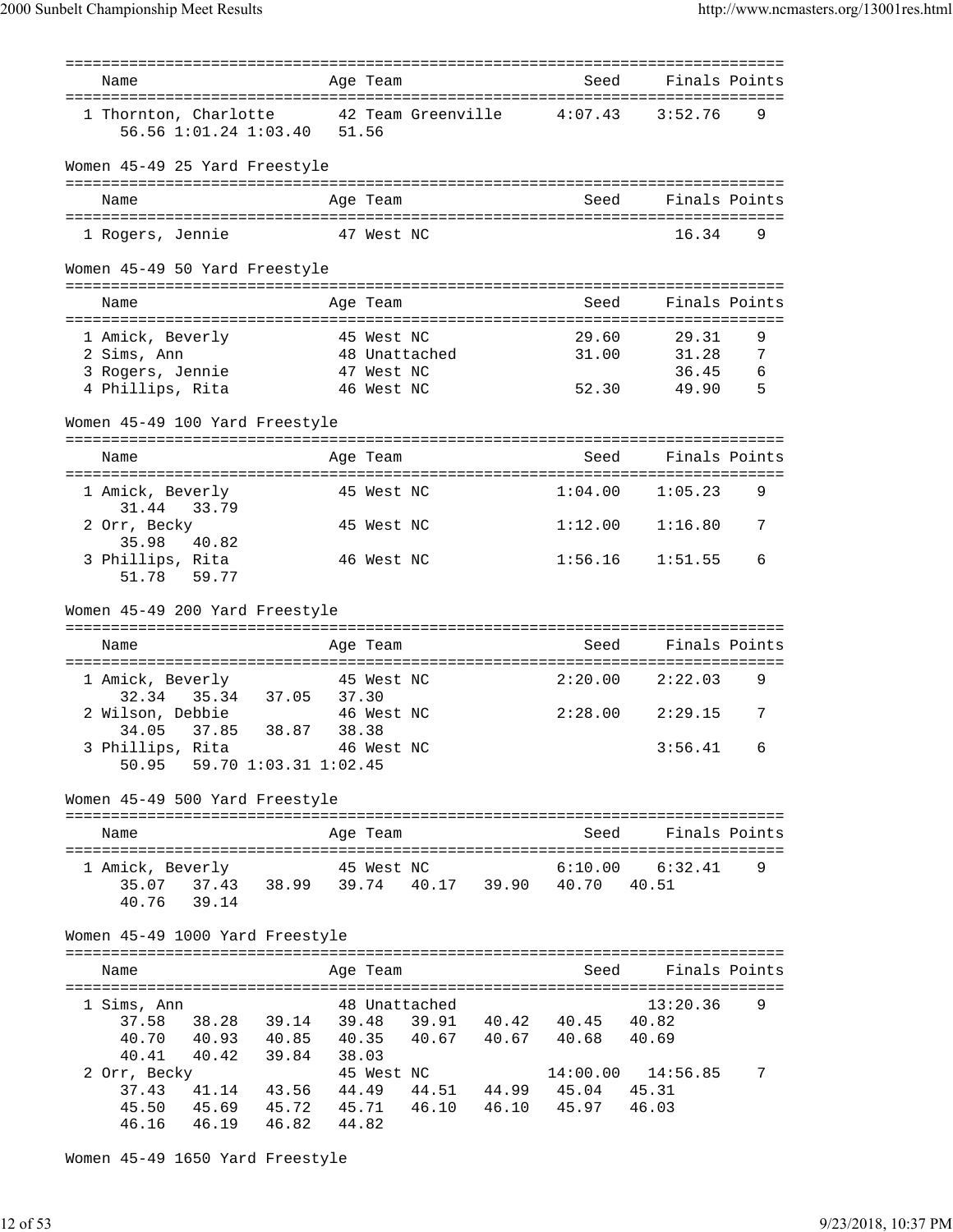| Name                                 |       |             |       | Age Team                 |                   |             | Seed                               |                                     | Finals Points |
|--------------------------------------|-------|-------------|-------|--------------------------|-------------------|-------------|------------------------------------|-------------------------------------|---------------|
| 1 Wilson, Debbie                     |       |             |       | 46 West NC               |                   |             | 21:35.00                           | 21:26.94                            | 9             |
| 34.18                                | 37.96 | 39.12       |       | 39.21                    | 39.09             | 39.01       | 39.23                              | 39.26                               |               |
| 39.12                                | 39.36 | 39.26       |       | 39.14                    | 39.59             | 39.59       | 39.46                              | 39.34                               |               |
| 39.39                                | 39.40 | 39.75       | 39.18 |                          | 38.90             | 39.14 39.07 |                                    | 38.97                               |               |
| 39.04                                | 39.06 | 39.20       |       | 39.80                    | 39.40             |             | 39.47 39.13                        | 38.98                               |               |
| 37.86                                |       |             |       |                          |                   |             |                                    |                                     |               |
|                                      |       |             |       |                          |                   |             |                                    |                                     |               |
| Women 45-49 25 Yard Backstroke       |       |             |       |                          |                   |             |                                    |                                     |               |
| Name                                 |       |             |       | Age Team                 |                   |             | Seed                               |                                     | Finals Points |
| ================<br>1 Rogers, Jennie |       |             |       | 47 West NC               |                   |             |                                    | ==========================<br>18.99 | 9             |
|                                      |       |             |       |                          |                   |             |                                    |                                     |               |
| Women 45-49 50 Yard Backstroke       |       |             |       |                          |                   |             |                                    |                                     |               |
| Name                                 |       |             |       | Age Team                 |                   |             | Seed                               |                                     | Finals Points |
|                                      |       |             |       |                          |                   |             |                                    |                                     |               |
| 1 Orr, Becky                         |       |             |       | 45 West NC               |                   |             | 38.00                              | 40.85<br>41.44                      | 9<br>7        |
| 2 Rogers, Jennie                     |       |             |       | 47 West NC<br>46 West NC |                   |             | 1:00.40                            |                                     | 6             |
| 3 Phillips, Rita                     |       |             |       |                          |                   |             |                                    | 55.43                               |               |
| Women 45-49 100 Yard Backstroke      |       |             |       |                          |                   |             |                                    |                                     |               |
|                                      |       |             |       | ========                 |                   |             |                                    |                                     |               |
| Name                                 |       |             |       | Age Team<br>===========  |                   |             | Seed                               | ==============================      | Finals Points |
| 1 Wilson, Debbie                     |       |             |       | 46 West NC               |                   |             | 1:25.00                            | 1:23.39                             | 9             |
| 40.75                                | 42.64 |             |       |                          |                   |             |                                    |                                     |               |
| 2 Orr, Becky                         |       |             |       | 45 West NC               |                   |             | 1:27.00                            | 1:27.79                             | 7             |
| 42.42                                | 45.37 |             |       |                          |                   |             |                                    |                                     |               |
| Women 45-49 200 Yard Backstroke      |       |             |       |                          |                   |             |                                    |                                     |               |
| Name                                 |       |             |       | Age Team                 |                   |             | Seed                               | ===============================     | Finals Points |
|                                      |       |             |       |                          |                   |             |                                    |                                     |               |
| 1 Orr, Becky                         |       |             |       | 45 West NC               |                   |             | 3:00.00                            | 3:06.85                             | 9             |
| 42.31                                |       | 46.31 48.91 | 49.32 |                          |                   |             |                                    |                                     |               |
| Women 45-49 50 Yard Breaststroke     |       |             |       |                          |                   |             |                                    |                                     |               |
| Name                                 |       |             |       | Age Team                 |                   |             | Seed                               |                                     | Finals Points |
|                                      |       |             |       |                          |                   |             | ================================== |                                     |               |
| 1 Sims, Ann                          |       |             |       |                          | 48 Unattached     |             | 40.00                              | 38.33                               | 9             |
| 2 Rogers, Jennie                     |       |             |       | 47 West NC               |                   |             |                                    | 45.51                               | 7             |
| Women 45-49 200 Yard Breaststroke    |       |             |       |                          |                   |             |                                    |                                     |               |
|                                      |       |             |       |                          |                   |             |                                    |                                     |               |
| Name                                 |       |             |       | Age Team                 |                   |             | Seed                               |                                     | Finals Points |
| 1 Sims, Ann                          |       |             |       |                          | 48 Unattached     |             | 3:00.00                            | 2:53.89                             | 9             |
| 39.56                                |       | 43.47 44.99 | 45.87 |                          |                   |             |                                    |                                     |               |
|                                      |       |             |       |                          |                   |             |                                    |                                     |               |
| Women 45-49 25 Yard Butterfly        |       |             |       |                          | ================= |             |                                    |                                     |               |
| Name                                 |       |             |       | Age Team                 |                   |             | ===============<br>Seed            |                                     | Finals Points |
|                                      |       |             |       |                          |                   |             |                                    |                                     |               |
| 1 Rogers, Jennie                     |       |             |       | 47 West NC               |                   |             |                                    | 17.67                               | 9             |
| Women 45-49 50 Yard Butterfly        |       |             |       |                          |                   |             |                                    |                                     |               |
|                                      |       |             |       |                          |                   |             |                                    |                                     |               |
| Name                                 |       |             |       | Age Team                 |                   |             | Seed                               |                                     | Finals Points |
|                                      |       |             |       |                          |                   |             | 32.50                              | 32.55                               | 9             |
| 1 Amick, Beverly                     |       |             |       | 45 West NC               |                   |             |                                    |                                     |               |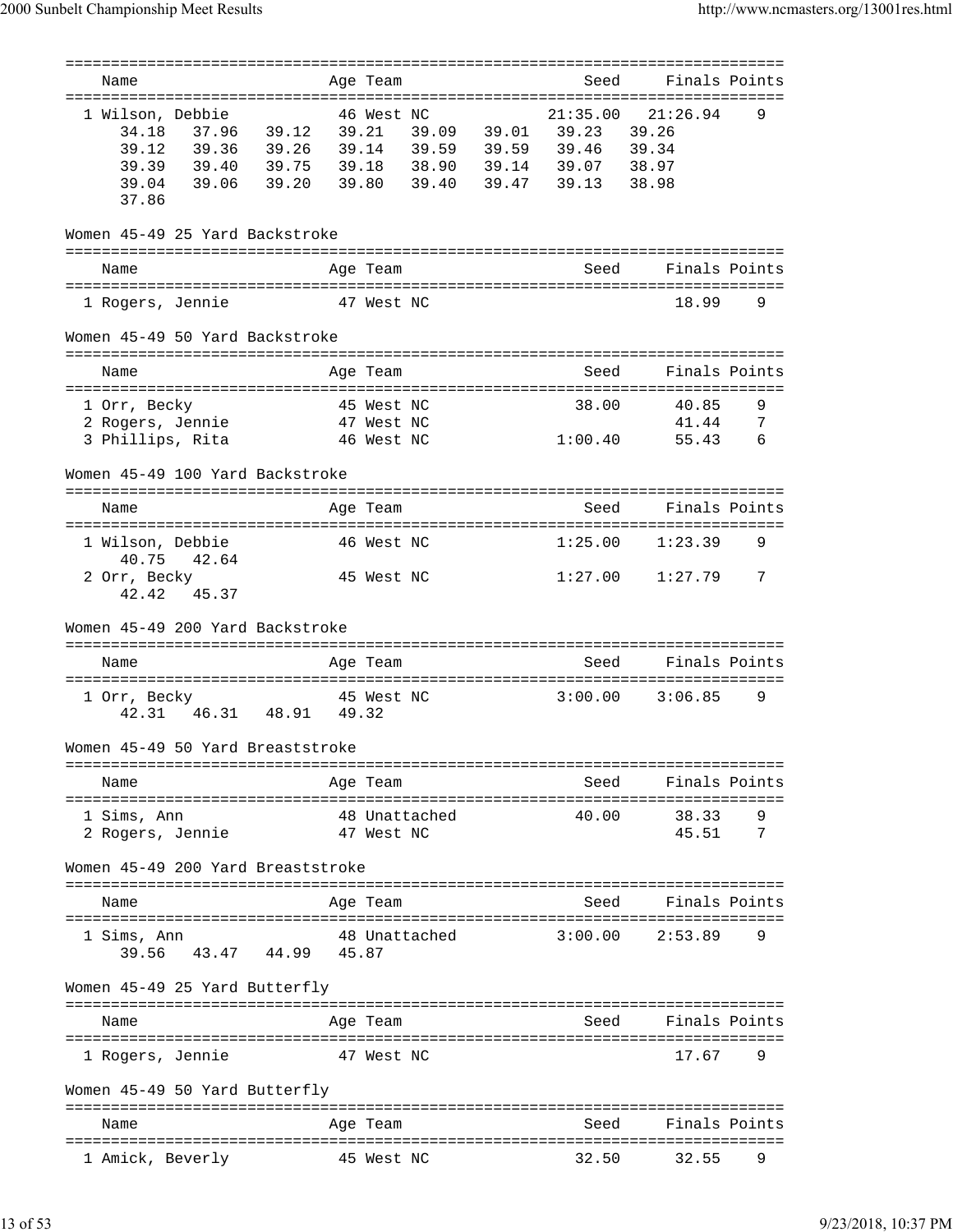| Women 45-49 100 Yard Butterfly                                           |            |            |                                               |                |                    |               |
|--------------------------------------------------------------------------|------------|------------|-----------------------------------------------|----------------|--------------------|---------------|
| Name                                                                     |            | Age Team   |                                               | Seed           |                    | Finals Points |
| 1 Amick, Beverly<br>34.68 39.41                                          |            | 45 West NC |                                               | 1:10.50        | 1:14.09            | 9             |
| Women 45-49 200 Yard Butterfly                                           |            |            |                                               |                |                    |               |
| Name                                                                     |            | Age Team   |                                               | Seed           | Finals Points      |               |
| 1 Amick, Beverly                                                         | 45 West NC |            |                                               | 3:00.00        | 2:56.97            | 9             |
| Women 45-49 100 Yard IM                                                  |            |            |                                               |                |                    |               |
| Name                                                                     |            | Age Team   |                                               | Seed           |                    | Finals Points |
| 1 Amick, Beverly                                                         |            | 45 West NC |                                               | 1:14.40        | 1:15.95            | 9             |
| 35.75<br>40.20<br>2 Wilson, Debbie                                       |            | 46 West NC |                                               | 1:20.00        | 1:20.95            | 7             |
| 37.64 43.31<br>3 Rogers, Jennie                                          |            | 47 West NC |                                               |                | 1:30.87            | 6             |
| 40.95<br>49.92<br>4 Orr, Becky<br>40.54 50.51                            |            | 45 West NC |                                               | 1:27.00        | 1:31.05            | 5             |
| Women 45-49 200 Yard IM                                                  |            |            |                                               |                |                    |               |
| Name                                                                     |            | Age Team   |                                               | Seed           |                    | Finals Points |
| 1 Rogers, Jennie<br>43.52 51.00 1:01.73 47.85                            | 47 West NC |            |                                               |                | 3:24.10            | 9             |
| Women 50-54 50 Yard Freestyle                                            |            |            |                                               |                |                    |               |
| Name                                                                     |            | Age Team   |                                               | Seed           |                    | Finals Points |
| 1 Mitchell, Jeannie R                                                    | 53 West NC |            |                                               | 32.84          | 33.33              | 9             |
| 2 Hill, Mary Lou<br>3 Kelly, Elaine                                      |            | 50 West NC | 51 Team Greenville                            | 41.00<br>45.00 | 34.15<br>39.09     | 7<br>6        |
| 4 Cole, Cathy                                                            |            | 53 East NC |                                               | 43.49          | 45.56              | 5             |
| Women 50-54 100 Yard Freestyle                                           |            |            |                                               |                |                    |               |
| Name                                                                     |            | Age Team   |                                               | Seed           |                    | Finals Points |
| 1 Hill, Mary Lou<br>40.82 40.47                                          |            |            | 51 Team Greenville 1:30.00                    |                | 1:21.29            | 9             |
| Women 50-54 200 Yard Freestyle                                           |            |            |                                               |                |                    |               |
| Name                                                                     |            | Age Team   |                                               |                | Seed Finals Points |               |
| 1 Hill, Mary Lou                                                         |            |            | 51 Team Greenville 3:20.00 2:55.03            |                |                    | 9             |
| 41.81  44.58  44.59  44.05<br>2 Kelly, Elaine<br>45.55 53.12 56.18 56.69 |            | 50 West NC |                                               |                | 3:31.54            | 7             |
| Women 50-54 500 Yard Freestyle                                           |            |            |                                               |                |                    |               |
| Name                                                                     |            | Age Team   |                                               | Seed           |                    | Finals Points |
| 1 Hill, Mary Lou<br>43.17 46.07 47.51 47.52                              |            |            | 51 Team Greenville<br>46.58 47.46 47.12 47.55 | 8:00.00        | 7:45.19            | 9             |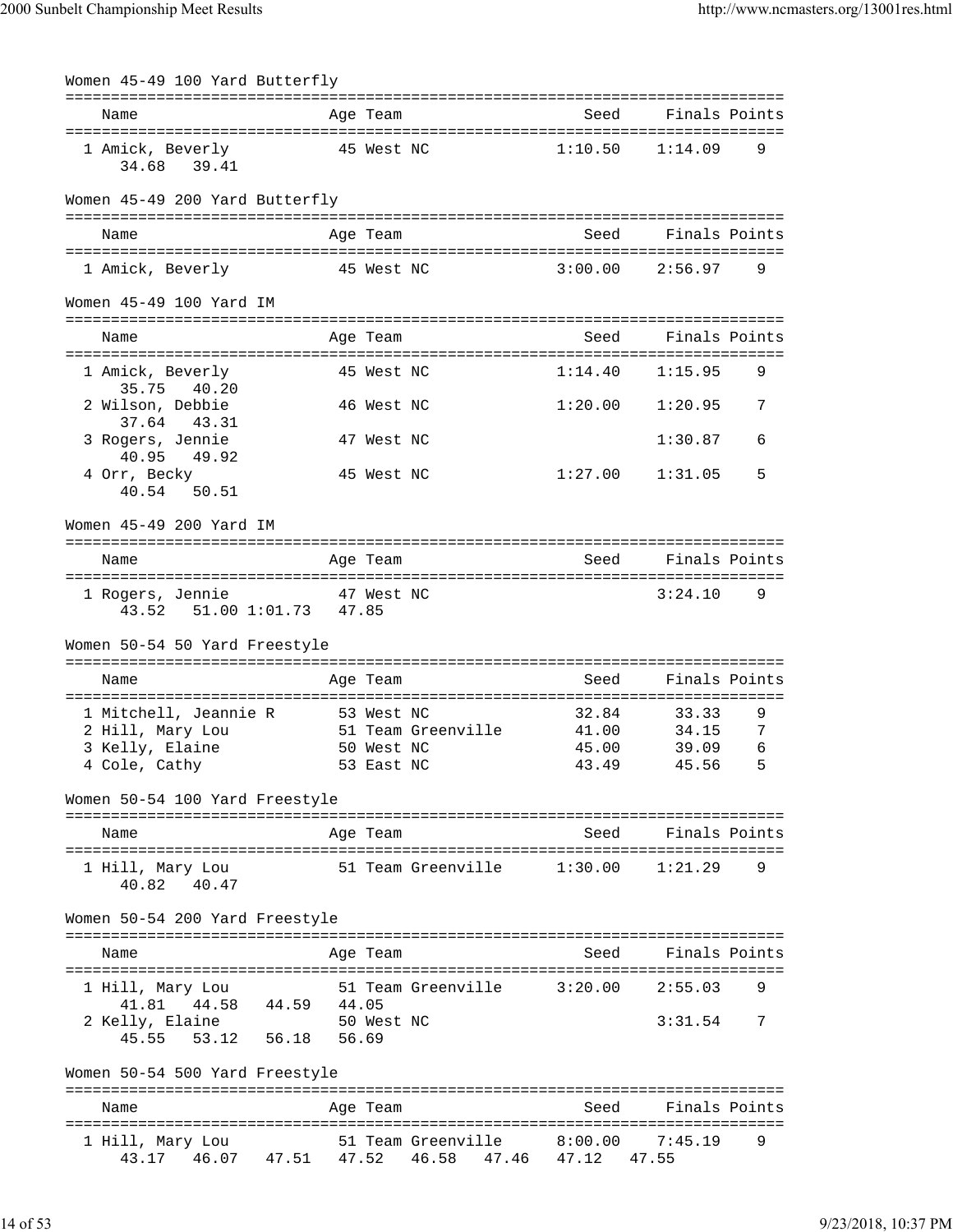47.26 44.95

| Women 50-54 1000 Yard Freestyle                    |            |                            |                   |               |               |
|----------------------------------------------------|------------|----------------------------|-------------------|---------------|---------------|
| Name                                               | Age Team   |                            | Seed              | Finals Points |               |
|                                                    |            |                            |                   |               |               |
| 1 Cole, Cathy                                      | 53 East NC |                            |                   | 18:41.75      | 9             |
| 56.34 56.50 56.23 56.90 57.62 57.02 56.67<br>52.50 |            |                            |                   |               |               |
| 57.63 56.69 56.70<br>56.50                         |            | 56.13                      | 56.13 56.27 55.20 |               |               |
| 55.90 55.44 52.91<br>55.96                         |            |                            |                   |               |               |
| Women 50-54 50 Yard Backstroke                     |            |                            |                   |               |               |
| Name                                               | Age Team   |                            | Seed              | Finals Points |               |
| 1 Mitchell, Jeannie R 53 West NC                   |            |                            | 36.22             | 36.43         | 9             |
|                                                    |            |                            |                   |               |               |
| Women 50-54 100 Yard Backstroke                    |            |                            |                   |               |               |
| Name                                               | Age Team   |                            | Seed              | Finals Points |               |
|                                                    |            |                            |                   |               |               |
| 1 Mitchell, Jeannie R 53 West NC                   |            |                            | 1:17.26           | 1:19.71       | 9             |
| 38.52<br>41.19                                     |            |                            |                   |               |               |
| Women 50-54 200 Yard Backstroke                    |            |                            |                   |               |               |
|                                                    |            |                            |                   |               |               |
| Name                                               | Age Team   |                            | Seed              | Finals Points |               |
| 1 Mitchell, Jeannie R                              | 53 West NC |                            | 2:53.96           | 2:56.41       | 9             |
| 43.68 47.03 46.02<br>39.68                         |            |                            |                   |               |               |
|                                                    |            |                            |                   |               |               |
| Women 50-54 50 Yard Breaststroke                   |            |                            |                   |               |               |
|                                                    |            |                            |                   | Finals Points |               |
| Name                                               | Age Team   |                            | Seed              |               |               |
| 1 Mitchell, Jeannie R                              | 53 West NC |                            |                   | 43.71         | 9             |
| 51 Team Greenville<br>2 Hill, Mary Lou             |            |                            |                   | 44.71         | 7             |
| 3 Cole, Cathy                                      | 53 East NC |                            | 58.02             | 58.14         | 6             |
| 4 Kelly, Elaine                                    | 50 West NC |                            |                   | 59.72         | 5             |
| Women 50-54 100 Yard Breaststroke                  |            |                            |                   |               |               |
|                                                    |            |                            |                   |               |               |
| Name                                               | Age Team   |                            | Seed              |               | Finals Points |
| 1 Hill, Mary Lou                                   |            | 51 Team Greenville 1:52.00 |                   | 1:36.49       | 9             |
| 45.88 50.61                                        |            |                            |                   |               |               |
|                                                    |            |                            |                   |               |               |
| Women 50-54 200 Yard Breaststroke                  |            |                            |                   |               |               |
| Name                                               | Age Team   |                            | Seed              | Finals Points |               |
| 1 Hill, Mary Lou                                   |            | 51 Team Greenville 3:52.00 |                   | 3:22.13       | 9             |
| 47.71 51.09 51.76 51.57                            |            |                            |                   |               |               |
|                                                    |            |                            |                   |               |               |
| Women 50-54 25 Yard Butterfly                      |            |                            |                   |               |               |
| Name                                               | Age Team   |                            | Seed              | Finals Points |               |
|                                                    |            |                            |                   |               |               |
| 1 Kelly, Elaine                                    | 50 West NC |                            |                   | 21.52         | 9             |
| Women 50-54 50 Yard Butterfly                      |            |                            |                   |               |               |
| Name                                               | Age Team   |                            | Seed              |               | Finals Points |
|                                                    |            |                            |                   |               |               |
| 1 Mitchell, Jeannie R 53 West NC                   |            |                            | 40.95             | 40.50         | 9             |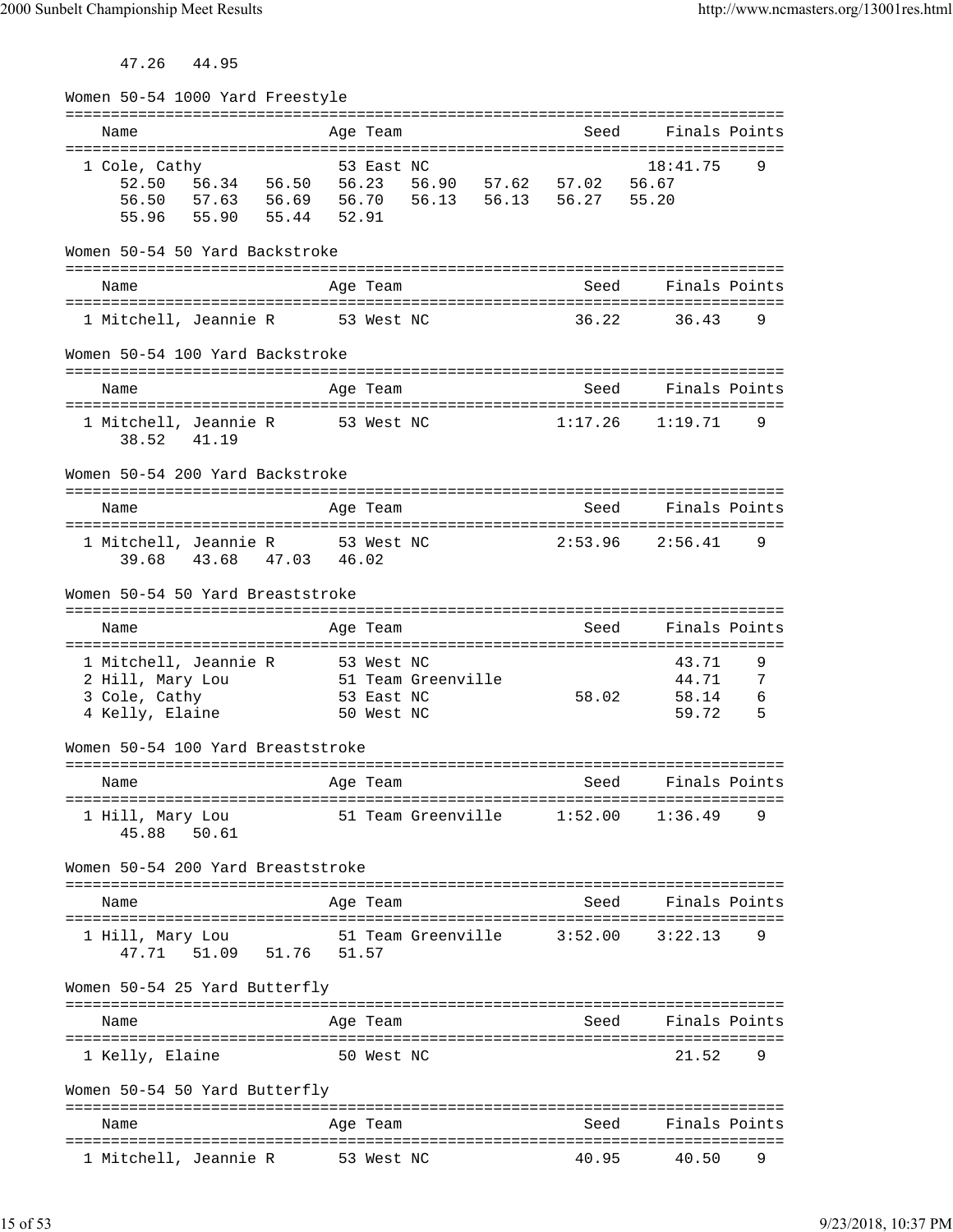| 2 Hill, Mary Lou                        |            |            | 51 Team Greenville | 55.43                      | 47.45               | 7 |
|-----------------------------------------|------------|------------|--------------------|----------------------------|---------------------|---|
| Women 50-54 100 Yard Butterfly          |            |            |                    |                            |                     |   |
| Name                                    |            | Age Team   |                    | Seed                       | Finals Points       |   |
| 1 Hill, Mary Lou                        |            |            |                    | 51 Team Greenville 1:53.00 | 1:41.11             | 9 |
| 48.19 52.92                             |            |            |                    |                            |                     |   |
| Women 50-54 100 Yard IM                 |            |            |                    |                            |                     |   |
| Name                                    |            | Age Team   |                    |                            | Seed Finals Points  |   |
| 1 Mitchell, Jeannie R<br>38.33<br>44.66 | 53 West NC |            |                    | 1:21.91                    | 1:22.99             | 9 |
| 2 Hill, Mary Lou<br>46.93 46.42         |            |            |                    | 51 Team Greenville 1:45.00 | 1:33.35             | 7 |
| 3 Kelly, Elaine<br>52.50 59.63          |            | 50 West NC |                    |                            | 1:52.13             | 6 |
| 4 Cole, Cathy<br>$1:02.57$ 58.88        |            | 53 East NC |                    | 1:55.43                    | 2:01.45             | 5 |
| Women 55-59 50 Yard Freestyle           |            |            |                    |                            |                     |   |
| Name                                    |            | Age Team   |                    | Seed                       | Finals Points       |   |
| 1 Blackwell, Ceil                       | 59 East NC |            |                    | 36.00                      | 34.94               | 9 |
| 2 Brooks, Sam                           | 56 East NC |            |                    |                            | 59.50 48.18         | 7 |
| Women 55-59 100 Yard Freestyle          |            |            |                    |                            |                     |   |
| Name                                    |            | Age Team   |                    | Seed                       | Finals Points       |   |
| 1 Brooks, Sam<br>54.53<br>59.78         | 56 East NC |            |                    |                            | $2:15.72$ $1:54.31$ | 9 |
| Women 55-59 50 Yard Backstroke          |            |            |                    |                            |                     |   |
| Name                                    |            | Age Team   |                    | Seed                       | Finals Points       |   |
| 1 Blackwell, Ceil                       |            | 59 East NC |                    | 44.00                      | 41.28               | 9 |
| 2 Brooks, Sam                           |            | 56 East NC |                    | 1:12.84                    | 56.92               | 7 |
| Women 55-59 100 Yard Backstroke         |            |            |                    |                            |                     |   |
| Name                                    |            | Age Team   |                    | Seed                       | Finals Points       |   |
| 1 Blackwell, Ceil<br>45.00 46.30        |            | 59 East NC |                    | 1:33.00                    | 1:31.30             | 9 |
| 2 Brooks, Sam<br>$1:03.41$ $1:10.56$    |            | 56 East NC |                    |                            | 2:13.97             | 7 |
| Women 55-59 200 Yard Backstroke         |            |            |                    |                            |                     |   |
| Name                                    |            | Age Team   |                    | Seed                       | Finals Points       |   |
| 1 Blackwell, Ceil                       |            | 59 East NC |                    | 3:24.00                    | 3:15.56             | 9 |
| 49.99 50.97 47.72<br>46.88              |            |            |                    |                            |                     |   |
| Women 55-59 50 Yard Breaststroke        |            |            |                    |                            |                     |   |
| Name                                    |            | Age Team   |                    | Seed                       | Finals Points       |   |
| 1 Brooks, Sam                           |            | 56 East NC |                    | 1:12.72                    | 1:00.59             | 9 |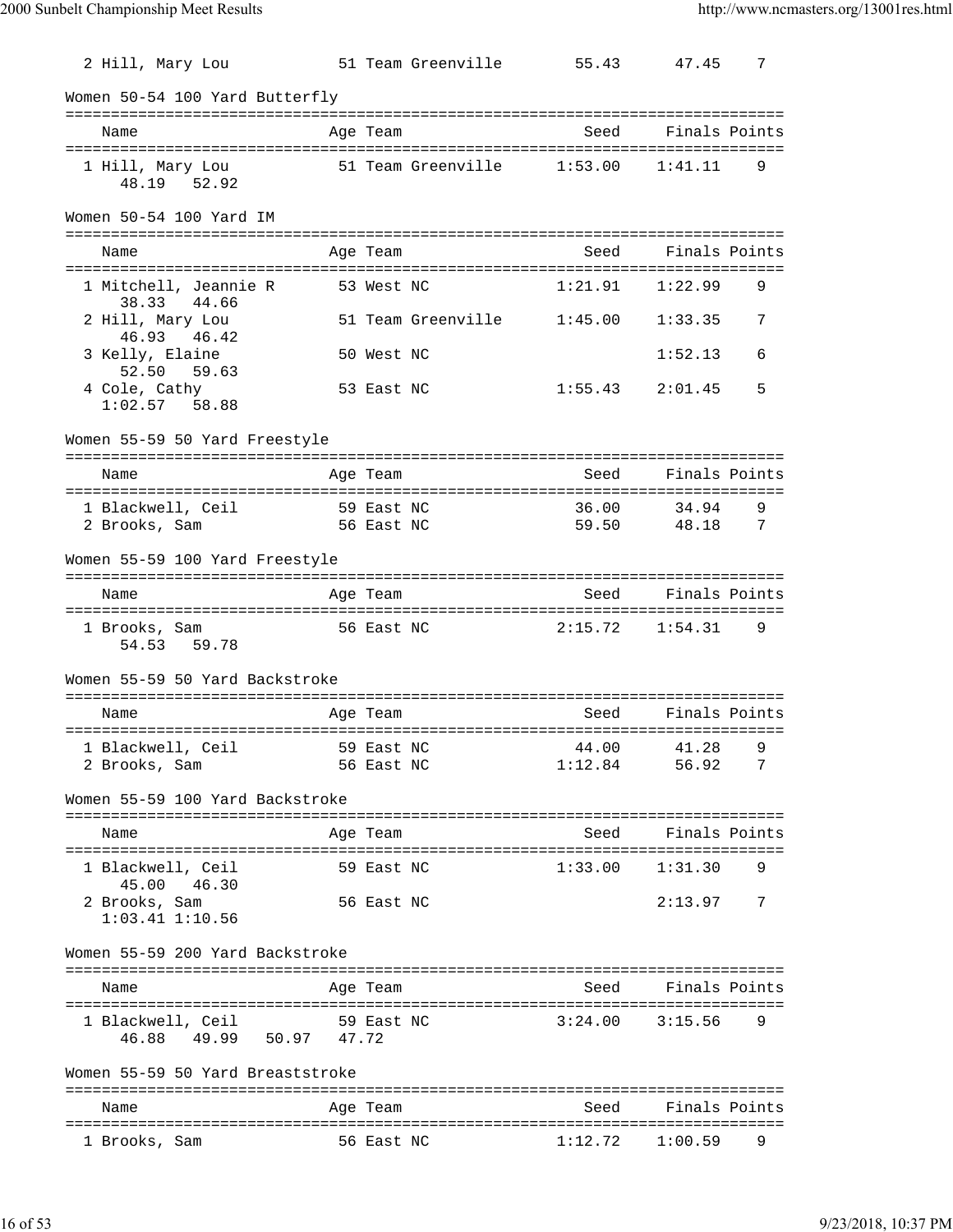|                 |                | Women 55-59 100 Yard Breaststroke                               |            |       |             |            |                                                |                   |               |
|-----------------|----------------|-----------------------------------------------------------------|------------|-------|-------------|------------|------------------------------------------------|-------------------|---------------|
| Name            |                |                                                                 |            |       | Age Team    |            | ======================================<br>Seed | Finals Points     |               |
| 1 Brooks, Sam   |                | $1:02.50$ $1:11.22$                                             |            |       | 56 East NC  |            |                                                | 2:13.72           | 9             |
|                 |                | Women 55-59 100 Yard IM                                         |            |       |             |            |                                                |                   |               |
| Name            |                |                                                                 |            |       | Age Team    |            | Seed                                           |                   | Finals Points |
|                 | 41.60          | 1 Blackwell, Ceil<br>46.81                                      |            |       | 59 East NC  |            | 1:32.00                                        | 1:28.41           | 9             |
| 2 Brooks, Sam   |                | $1:01.12$ $1:03.33$                                             |            |       | 56 East NC  |            |                                                | 2:04.45           | 7             |
|                 |                | Women 60-64 50 Yard Freestyle                                   |            |       |             |            |                                                |                   |               |
| Name            |                |                                                                 |            |       | Age Team    |            | Seed                                           |                   | Finals Points |
| 1 Newell, Sally |                |                                                                 |            |       | 62 East NC  |            | 33.56                                          | 34.86             | 9             |
|                 |                | 2 McIntosh, Anita J                                             |            |       | 62 West NC  |            | 38.09                                          | 37.20             | 7             |
|                 |                | 3 Vass, Mary Katherine 63 West NC                               |            |       |             |            |                                                | 45.61             | 6             |
|                 |                | Women 60-64 100 Yard Freestyle<br>============================= |            |       | =========== |            |                                                |                   |               |
| Name            |                |                                                                 |            |       | Age Team    |            | Seed                                           |                   | Finals Points |
| 1 Newell, Sally |                | 39.32 42.75                                                     |            |       | 62 East NC  |            | 1:19.49                                        | 1:22.07           | 9             |
|                 | 43.00          | 2 McIntosh, Anita J<br>48.52                                    | 62 West NC |       |             |            | 1:30.48                                        | 1:31.52           | 7             |
|                 |                | Women 60-64 200 Yard Freestyle                                  |            |       |             |            |                                                |                   |               |
| Name            |                |                                                                 |            |       | Age Team    |            | Seed                                           | Finals Points     |               |
|                 |                |                                                                 |            |       |             |            |                                                |                   |               |
| 1 Newell, Sally | 41.38          | 50.16 50.61 45.92                                               | 62 East NC |       |             |            | 3:02.87                                        | 3:08.07           | 9             |
|                 |                | Women 60-64 1000 Yard Freestyle                                 |            |       |             |            |                                                |                   |               |
| Name            |                |                                                                 |            |       | Age Team    |            | Seed                                           |                   | Finals Points |
|                 |                | 1 Kremer, Sandra                                                |            |       | 63 East NC  |            | 16:59.00                                       | 17:50.93          | 9             |
|                 | 44.98          |                                                                 |            |       |             |            | 50.31 52.38 54.37 54.35 52.92 55.38 53.85      |                   |               |
|                 | 55.10          | 54.99 54.90                                                     |            |       | 54.26       |            | 54.59 54.59 54.47                              | 55.33             |               |
|                 | 54.12          | 53.65 54.11                                                     |            | 51.32 |             |            |                                                |                   |               |
|                 | 53.10          | 2 Tucker, Beverley J                                            |            |       | 64 West NC  |            | 59.39 59.10 1:01.67 59.82 58.51 58.61 58.93    | 20:00.00 19:30.63 | 7             |
|                 |                | 58.14 59.37 59.94                                               |            |       |             |            | 57.93 58.57 58.57 58.64 58.18                  |                   |               |
|                 | 58.56          | 59.11 57.61                                                     |            | 55.64 |             |            |                                                |                   |               |
|                 |                | Women 60-64 1650 Yard Freestyle                                 |            |       |             |            |                                                |                   |               |
| Name            |                |                                                                 |            |       | Age Team    |            | Seed                                           |                   | Finals Points |
|                 |                | 1 Tucker, Beverley J                                            |            |       |             | 64 West NC | 35:00.00                                       | 32:01.34          | 9             |
|                 | 52.46          | 58.01                                                           |            |       |             |            | 58.43 59.15 58.92                              | 58.83             |               |
|                 |                |                                                                 |            |       | 59.28       |            | 58.67 58.67 58.45 58.82                        |                   |               |
|                 | 58.91          |                                                                 |            |       |             |            | 58.47 58.39 58.14 58.89 57.83 58.12 58.35      |                   |               |
|                 | 58.97<br>55.13 | 58.97    58.41    58.11                                         |            |       |             |            | 57.97 57.94 58.12                              | 58.27             |               |

Women 60-64 50 Yard Backstroke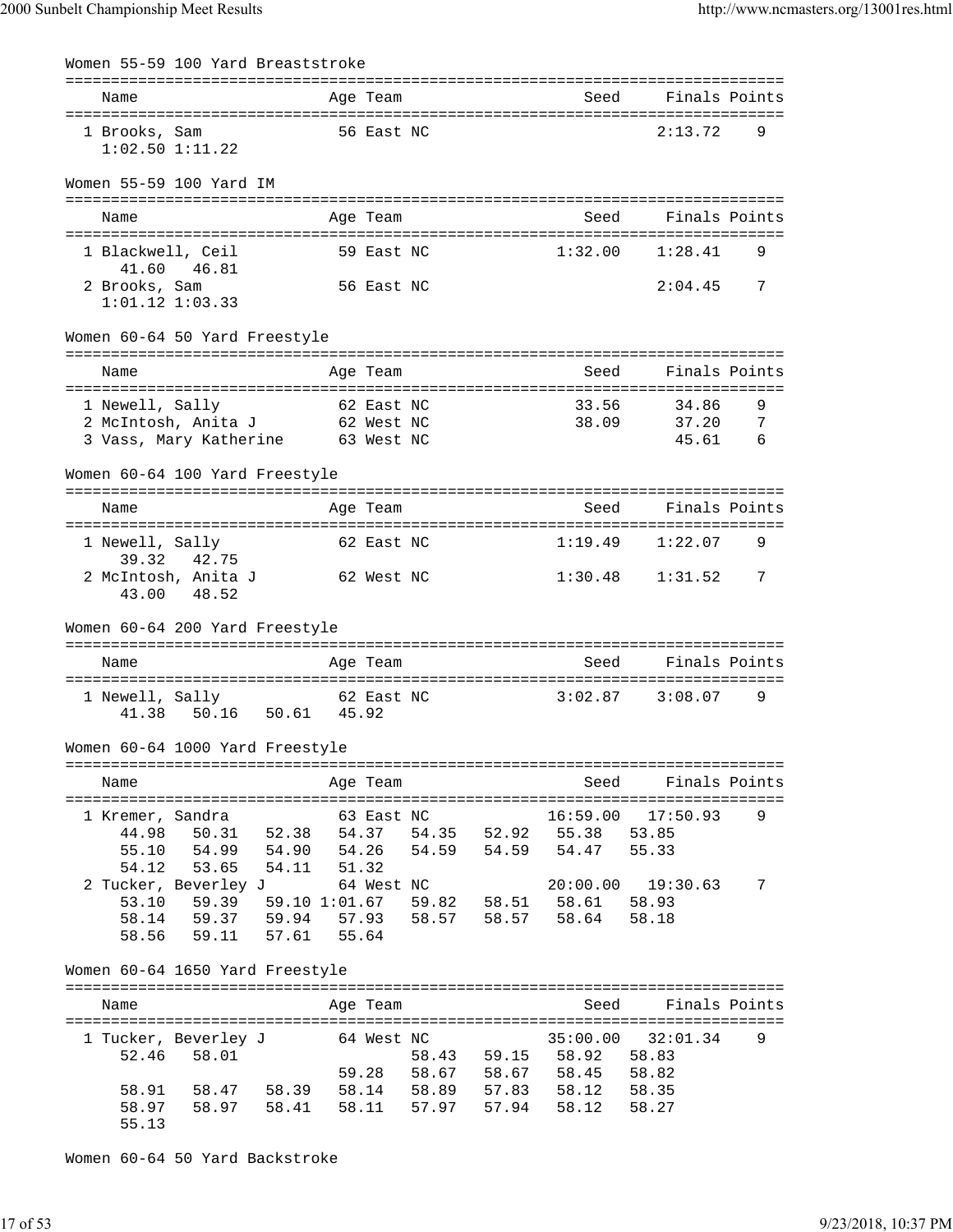|                                                        | ============             |                         | ---------------------------------       |                |               |
|--------------------------------------------------------|--------------------------|-------------------------|-----------------------------------------|----------------|---------------|
| Name<br>==================================             | Age Team                 | :====================== | Seed                                    | =========      | Finals Points |
| 1 Newell, Sally                                        | 62 East NC               |                         | 43.47                                   | 43.26          | 9             |
| 2 Vass, Mary Katherine                                 | 63 West NC               |                         | 57.26                                   | 50.72          | 7             |
| 3 McIntosh, Anita J                                    | 62 West NC               |                         | 55.97                                   | 52.75          | 6             |
| Women 60-64 100 Yard Backstroke                        |                          |                         |                                         |                |               |
|                                                        |                          |                         |                                         |                |               |
| Name                                                   | Age Team                 |                         | Seed                                    |                | Finals Points |
| 1 Tucker, Beverley J<br>51.90<br>56.66                 | 64 West NC               |                         | 1:55.00                                 | 1:48.56        | 9             |
| Women 60-64 50 Yard Breaststroke                       |                          |                         |                                         |                |               |
| Name                                                   | Age Team                 |                         | Seed                                    |                | Finals Points |
| 1 Newell, Sally                                        | 62 East NC               |                         | :=============================<br>42.23 | 41.99          | 9             |
| 2 Tucker, Beverley J                                   | 64 West NC               |                         | 50.00                                   | 51.45          | 7             |
| 3 McIntosh, Anita J                                    | 62 West NC               |                         | 57.02                                   | 52.96          | 6             |
| 4 Vass, Mary Katherine 63 West NC                      |                          |                         | 1:02.34                                 | 55.34          | 5             |
| Women 60-64 100 Yard Breaststroke                      |                          |                         |                                         |                |               |
| Name                                                   | Age Team                 |                         | Seed                                    | Finals Points  |               |
| 1 Newell, Sally<br>46.12<br>49.61                      | 62 East NC               |                         | 1:33.29                                 | 1:35.73        | 9             |
| 2 Vass, Mary Katherine 63 West NC<br>58.70 1:06.44     |                          |                         | 2:28.14                                 | 2:05.14        | 7             |
| Women 60-64 100 Yard IM                                |                          |                         |                                         |                |               |
| Name                                                   | Age Team                 |                         | Seed                                    | Finals Points  |               |
| 1 Newell, Sally                                        | 62 East NC               |                         | 1:32.31                                 | 1:33.87        | 9             |
| 47.12 46.75                                            |                          |                         |                                         |                |               |
| 2 Tucker, Beverley J<br>56.08<br>58.11                 | 64 West NC               |                         |                                         | 1:54.19        | 7             |
| Women 60-64 200 Yard IM                                |                          |                         |                                         |                |               |
|                                                        |                          |                         |                                         |                |               |
| Name                                                   | Age Team                 |                         | Seed                                    | Finals Points  |               |
| 1 Newell, Sally                                        | 62 East NC               |                         |                                         | 3:29.24        | 9             |
| 58.35 53.53 46.34<br>51.02                             |                          |                         |                                         |                |               |
| Women 65-69 50 Yard Freestyle                          |                          |                         |                                         |                |               |
| Name                                                   | Age Team                 |                         | Seed                                    | Finals Points  |               |
|                                                        |                          |                         |                                         |                |               |
| 1 Robbins-Bonitz, Suzanne<br>2,, Penny                 | 66 East NC<br>65 West NC |                         | 43.00<br>41.75                          | 41.09<br>41.64 | 9<br>7        |
| Women 65-69 100 Yard Freestyle                         | =========                |                         |                                         |                |               |
| Name                                                   | Age Team                 |                         | Seed                                    | Finals Points  |               |
| . _ _ _ _ _ _ _ _ _ _ _ _ _ _ _<br>1,, Penny           | 65 West NC               |                         | 1:36.45                                 | 1:36.22        | 9             |
| 51.18<br>45.04                                         |                          |                         |                                         |                |               |
| 2 Robbins-Bonitz, Suzanne 66 East NC<br>51.18<br>46.05 |                          |                         | 1:40.00                                 | 1:37.23        | 7             |

```
Women 65-69 200 Yard Freestyle
```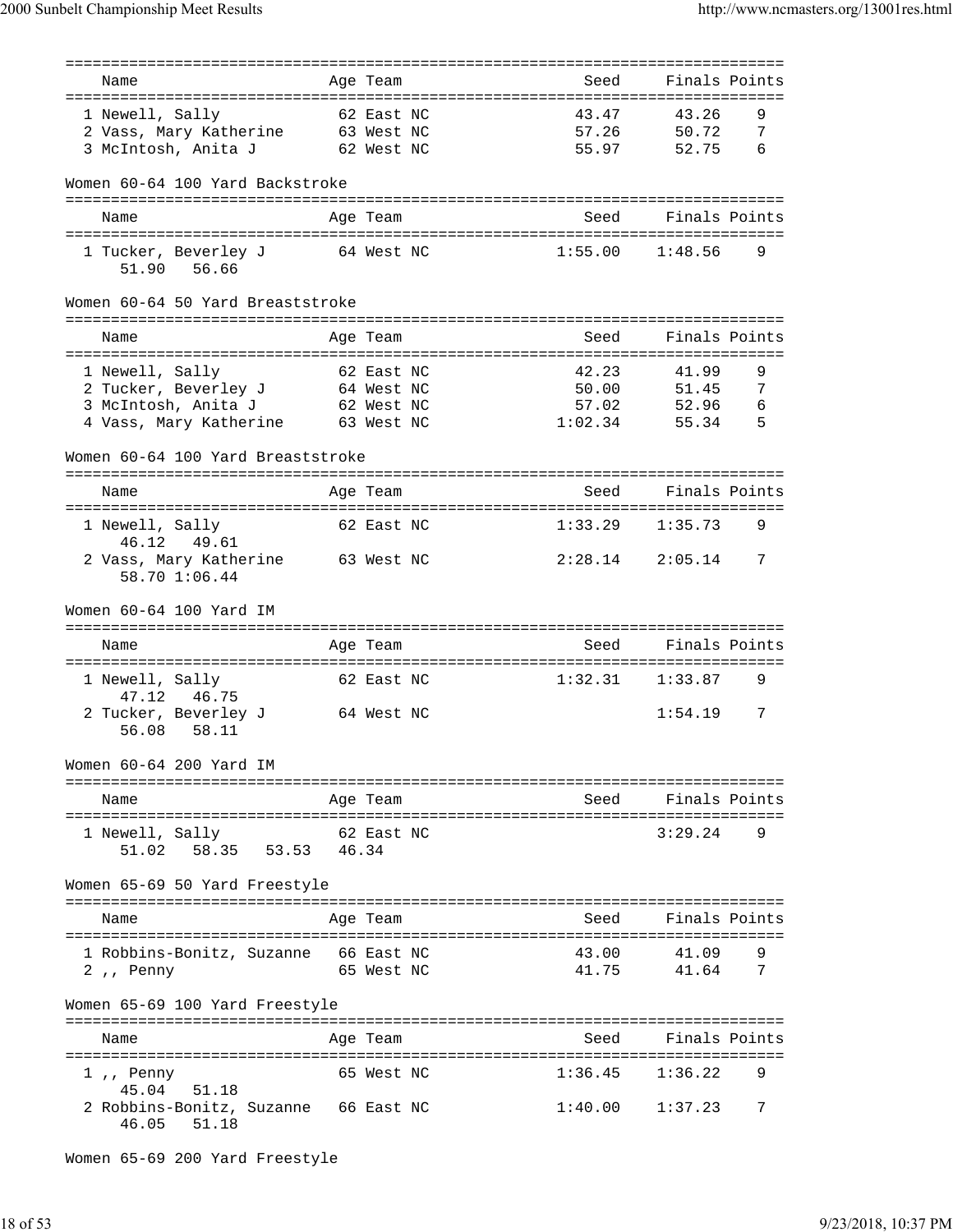=============================================================================== Name and Age Team Seed Finals Points =============================================================================== 1 ,, Penny 65 West NC 3:48.00 3:34.98 9 48.62 53.94 55.84 56.58 Women 65-69 50 Yard Backstroke =============================================================================== Name Age Team Seed Finals Points Age Team Seed Finals Points =============================================================================== 1 Robbins-Bonitz, Suzanne 66 East NC 2 ,, Penny 65 West NC 49.36 48.30 7 Women 65-69 100 Yard Backstroke =============================================================================== Name Age Team Seed Finals Points =============================================================================== 1 Robbins-Bonitz, Suzanne 66 East NC 1:40.00 1:43.83 9 50.65 53.18 2 ,, Penny 65 West NC 1:51.02 1:50.60 7 53.21 57.39 Women 65-69 200 Yard Backstroke =============================================================================== Name and Age Team Seed Finals Points =============================================================================== 1 Robbins-Bonitz, Suzanne 66 East NC 3:45.00 3:41.85 9 50.10 57.37 58.70 55.68 Women 65-69 50 Yard Breaststroke =============================================================================== Name Age Team Seed Finals Points =============================================================================== 1 Robbins-Bonitz, Suzanne 66 East NC 2,, Penny 65 West NC 56.84 1:01.81 Women 65-69 100 Yard Breaststroke =============================================================================== Name Age Team Seed Finals Points =============================================================================== 1 ,, Penny 65 West NC 2:17.21 9 1:04.92 1:12.29 Women 65-69 50 Yard Butterfly =============================================================================== Name Age Team Seed Finals Points =============================================================================== 1,, Penny 65 West NC 53.38 53.51 Women 65-69 100 Yard IM =============================================================================== Name Age Team Seed Finals Points =============================================================================== 1,, Penny 65 West NC 1:51.67 1:50.44 50.24 1:00.20 Women 65-69 200 Yard IM =============================================================================== Name **Age Team** Age Team Seed Finals Points =============================================================================== 1 ,, Penny 65 West NC 4:02.59 4:06.22 9 53.39 1:03.20 1:14.77 54.86 Women 70-74 50 Yard Freestyle

===============================================================================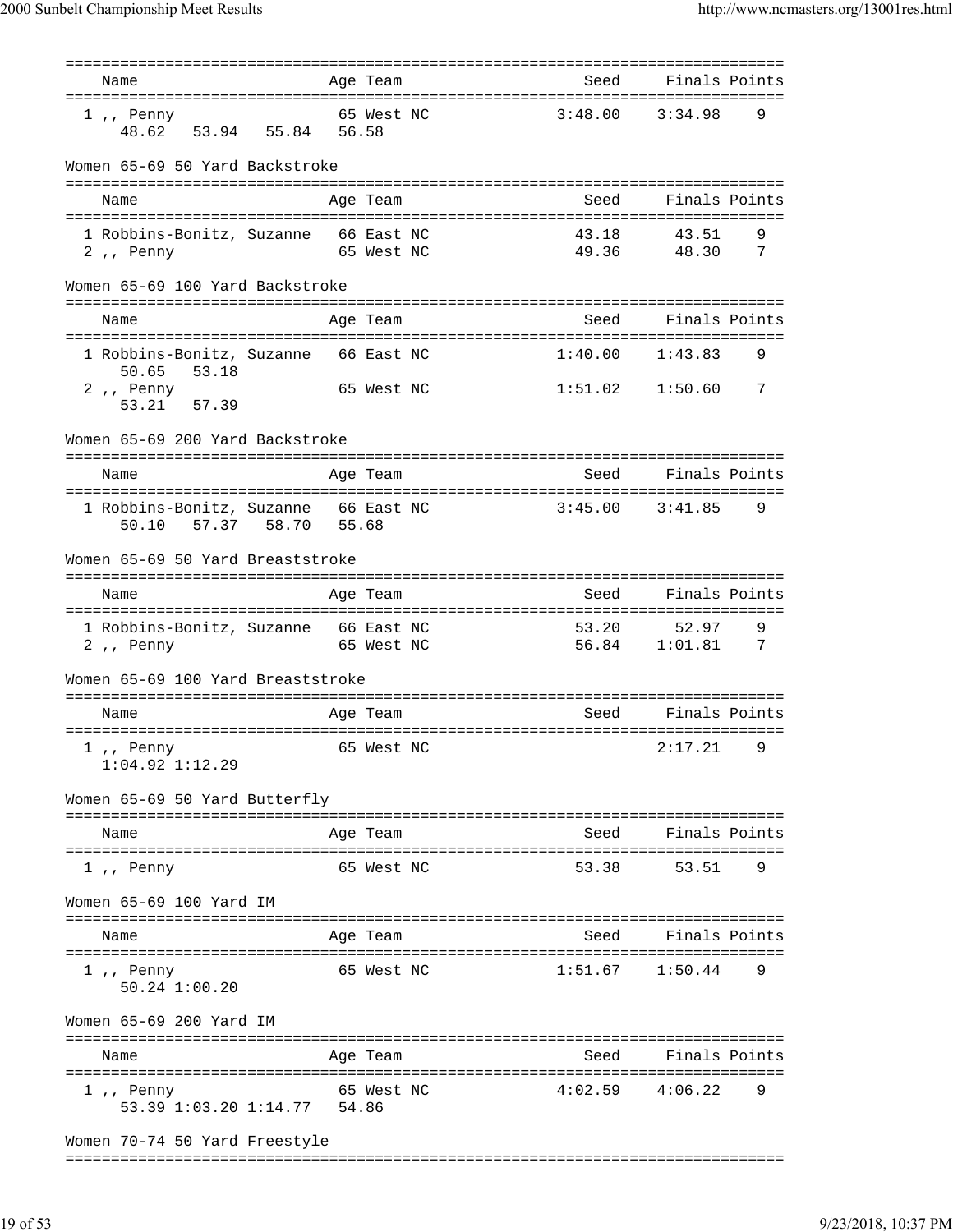| Name                                                     |            | Age Team                 | Seed                                            | Finals Points |   |
|----------------------------------------------------------|------------|--------------------------|-------------------------------------------------|---------------|---|
| ===================================<br>1 Billings, Betty |            | 74 West NC               | ======================================<br>42.09 | 45.54         | 9 |
| Women 70-74 100 Yard Freestyle                           |            |                          |                                                 |               |   |
| Name                                                     |            | Age Team                 | Seed                                            | Finals Points |   |
| 1 Billings, Betty<br>51.67<br>57.22                      |            | 74 West NC               | 1:49.00                                         | 1:48.89       | 9 |
| Women 70-74 200 Yard Freestyle                           |            |                          |                                                 |               |   |
| Name                                                     |            | Age Team                 | Seed                                            | Finals Points |   |
| 1 Billings, Betty<br>53.37 1:02.64 1:03.16 1:01.38       | 74 West NC |                          | 3:58.24                                         | 4:00.55       | 9 |
| Women 70-74 50 Yard Backstroke                           |            |                          |                                                 |               |   |
| Name                                                     |            | Age Team                 | Seed                                            | Finals Points |   |
| 1 Billings, Betty 54 West NC                             |            |                          | 1:02.49                                         | 59.36         | 9 |
| Women 70-74 50 Yard Butterfly                            |            |                          |                                                 |               |   |
| Name                                                     |            | Age Team                 | Seed                                            | Finals Points |   |
| 1 Billings, Betty                                        | 74 West NC |                          | 1:15.58                                         | 1:21.17       | 9 |
| Women 70-74 100 Yard IM                                  |            |                          |                                                 |               |   |
| Name                                                     |            | Age Team                 | Seed                                            | Finals Points |   |
| 1 Billings, Betty<br>$1:05.96$ $1:14.66$                 | 74 West NC |                          | 2:17.97                                         | 2:20.62       | 9 |
| Women 75-79 50 Yard Freestyle                            |            |                          |                                                 |               |   |
| Name                                                     |            | Age Team                 | Seed                                            | Finals Points |   |
| 1 Goble, Lynne                                           |            | 77 West NC               | 1:17.00                                         | 1:06.31       | 9 |
| Women 75-79 100 Yard Freestyle                           |            |                          |                                                 |               |   |
| ===========================<br>Name                      |            | ============<br>Age Team | --------------------------------<br>Seed        | Finals Points |   |
| 1 Goble, Lynne<br>$1:20.71$ $1:32.11$                    |            | 77 West NC               | 2:51.83                                         | 2:52.82       | 9 |
| Women 75-79 200 Yard Freestyle                           |            |                          |                                                 |               |   |
| Name                                                     |            | Age Team                 | Seed                                            | Finals Points |   |
| 1 Goble, Lynne<br>1:15.10 1:30.71 1:29.36 1:24.92        |            | 77 West NC               | 6:01.81                                         | 5:40.09       | 9 |
| Women 75-79 50 Yard Backstroke                           |            |                          |                                                 |               |   |
| Name                                                     |            | Age Team                 | Seed                                            | Finals Points |   |
| 1 Goble, Lynne                                           |            | 77 West NC               |                                                 | 1:28.87       | 9 |
| Men 19-24 50 Yard Freestyle                              |            |                          |                                                 |               |   |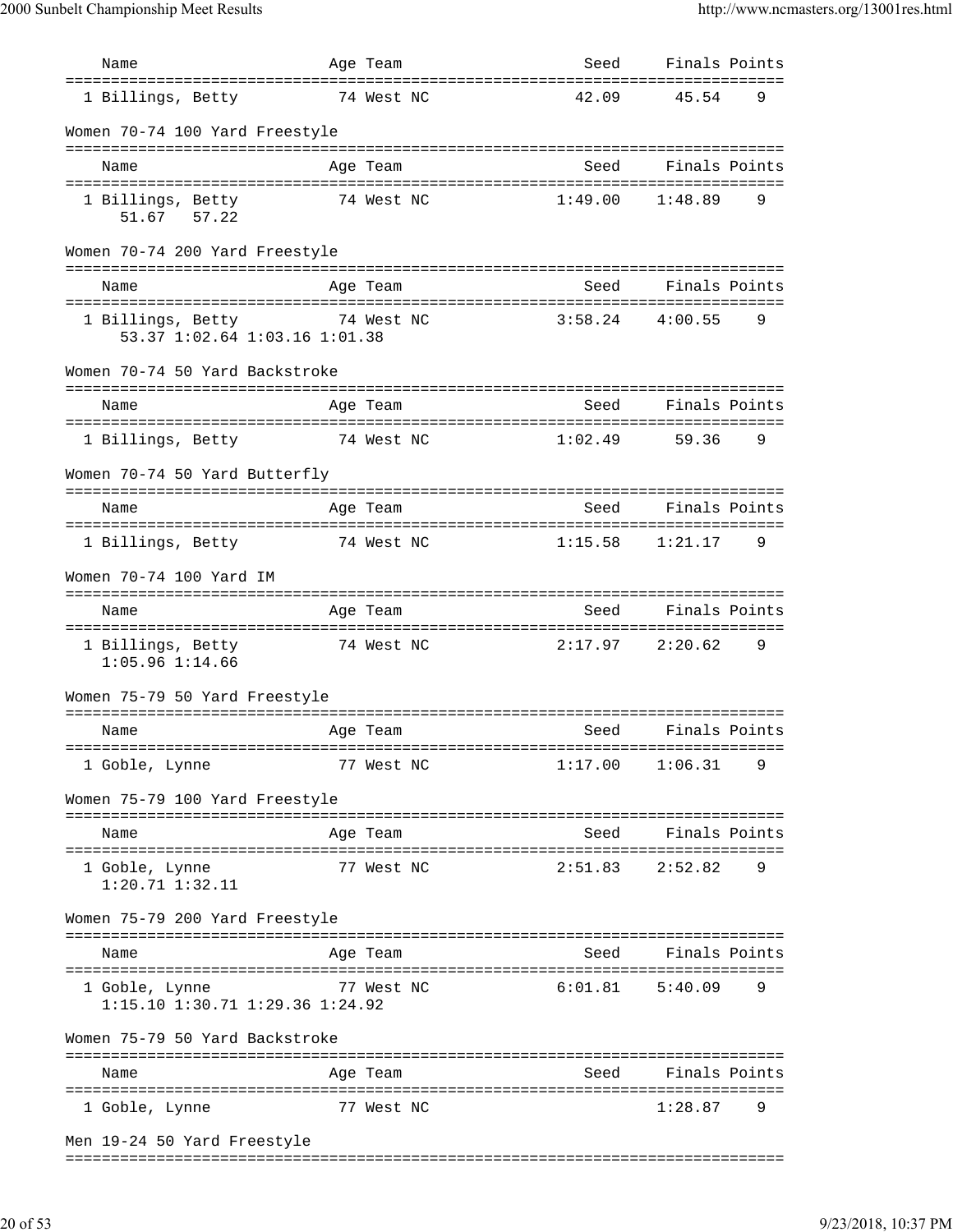| 24.00<br>23.19<br>9<br>1 Hughes, Richard<br>20 West NC<br>25.50<br>23.89<br>7<br>2 Green, Marcus E<br>24 East NC<br>3 Britt, Charles<br>25.98<br>6<br>19 East NC<br>25.71<br>Men 19-24 100 Yard Freestyle<br>Seed<br>Finals Points<br>Name<br>Age Team<br>51.75<br>9<br>24 Unattached<br>51.58<br>1 Stringer, Sean<br>24.52<br>27.06<br>2 Hughes, Richard<br>55.00<br>20 West NC<br>53.05<br>7<br>25.44 27.61<br>3 Britt, Charles<br>59.00<br>19 East NC<br>1:00.10<br>6<br>Men 19-24 200 Yard Freestyle<br>Finals Points<br>Seed<br>Age Team<br>Name<br>9<br>24 Unattached<br>1:52.00<br>1:57.94<br>1 Stringer, Sean<br>26.97 29.70 30.29 30.98<br>Men 19-24 100 Yard Backstroke<br>Finals Points<br>Name<br>Seed<br>Age Team<br>9<br>24 Unattached<br>54.50<br>55.79<br>1 Stringer, Sean<br>28.24<br>27.55<br>2 Hughes, Richard<br>20 West NC<br>1:08.90<br>1:04.55<br>7<br>30.79 33.76<br>3 Britt, Charles<br>19 East NC<br>1:15.00<br>1:10.74<br>6<br>33.85 36.89<br>Men 19-24 200 Yard Backstroke<br>Finals Points<br>Age Team<br>Seed<br>Name<br>9<br>24 Unattached<br>2:04.50<br>2:04.13<br>1 Stringer, Sean<br>29.39<br>30.77 32.02<br>31.95<br>Men 19-24 50 Yard Breaststroke<br>=========<br>:============================<br>Finals Points<br>Name<br>Age Team<br>Seed<br>30.25<br>28.31<br>9<br>1 Green, Marcus E<br>24 East NC<br>Men 19-24 100 Yard Breaststroke<br>Finals Points<br>Seed<br>Age Team<br>Name<br>1 Britt, Charles<br>1:20.00<br>19 East NC<br>1:20.51<br>9<br>37.15 43.36<br>Men 19-24 50 Yard Butterfly<br>=================================<br>Finals Points<br>Name<br>Age Team<br>Seed<br>24 East NC<br>27.80<br>26.63<br>9<br>l Green, Marcus E<br>7<br>2 Hughes, Richard<br>20 West NC<br>28.00<br>27.76<br>Men 19-24 100 Yard Butterfly | Name | Age Team | Seed | Finals Points |  |
|------------------------------------------------------------------------------------------------------------------------------------------------------------------------------------------------------------------------------------------------------------------------------------------------------------------------------------------------------------------------------------------------------------------------------------------------------------------------------------------------------------------------------------------------------------------------------------------------------------------------------------------------------------------------------------------------------------------------------------------------------------------------------------------------------------------------------------------------------------------------------------------------------------------------------------------------------------------------------------------------------------------------------------------------------------------------------------------------------------------------------------------------------------------------------------------------------------------------------------------------------------------------------------------------------------------------------------------------------------------------------------------------------------------------------------------------------------------------------------------------------------------------------------------------------------------------------------------------------------------------------------------------------------------------------------------------------------------------------------------------------------------------------|------|----------|------|---------------|--|
|                                                                                                                                                                                                                                                                                                                                                                                                                                                                                                                                                                                                                                                                                                                                                                                                                                                                                                                                                                                                                                                                                                                                                                                                                                                                                                                                                                                                                                                                                                                                                                                                                                                                                                                                                                              |      |          |      |               |  |
|                                                                                                                                                                                                                                                                                                                                                                                                                                                                                                                                                                                                                                                                                                                                                                                                                                                                                                                                                                                                                                                                                                                                                                                                                                                                                                                                                                                                                                                                                                                                                                                                                                                                                                                                                                              |      |          |      |               |  |
|                                                                                                                                                                                                                                                                                                                                                                                                                                                                                                                                                                                                                                                                                                                                                                                                                                                                                                                                                                                                                                                                                                                                                                                                                                                                                                                                                                                                                                                                                                                                                                                                                                                                                                                                                                              |      |          |      |               |  |
|                                                                                                                                                                                                                                                                                                                                                                                                                                                                                                                                                                                                                                                                                                                                                                                                                                                                                                                                                                                                                                                                                                                                                                                                                                                                                                                                                                                                                                                                                                                                                                                                                                                                                                                                                                              |      |          |      |               |  |
|                                                                                                                                                                                                                                                                                                                                                                                                                                                                                                                                                                                                                                                                                                                                                                                                                                                                                                                                                                                                                                                                                                                                                                                                                                                                                                                                                                                                                                                                                                                                                                                                                                                                                                                                                                              |      |          |      |               |  |
|                                                                                                                                                                                                                                                                                                                                                                                                                                                                                                                                                                                                                                                                                                                                                                                                                                                                                                                                                                                                                                                                                                                                                                                                                                                                                                                                                                                                                                                                                                                                                                                                                                                                                                                                                                              |      |          |      |               |  |
|                                                                                                                                                                                                                                                                                                                                                                                                                                                                                                                                                                                                                                                                                                                                                                                                                                                                                                                                                                                                                                                                                                                                                                                                                                                                                                                                                                                                                                                                                                                                                                                                                                                                                                                                                                              |      |          |      |               |  |
|                                                                                                                                                                                                                                                                                                                                                                                                                                                                                                                                                                                                                                                                                                                                                                                                                                                                                                                                                                                                                                                                                                                                                                                                                                                                                                                                                                                                                                                                                                                                                                                                                                                                                                                                                                              |      |          |      |               |  |
|                                                                                                                                                                                                                                                                                                                                                                                                                                                                                                                                                                                                                                                                                                                                                                                                                                                                                                                                                                                                                                                                                                                                                                                                                                                                                                                                                                                                                                                                                                                                                                                                                                                                                                                                                                              |      |          |      |               |  |
|                                                                                                                                                                                                                                                                                                                                                                                                                                                                                                                                                                                                                                                                                                                                                                                                                                                                                                                                                                                                                                                                                                                                                                                                                                                                                                                                                                                                                                                                                                                                                                                                                                                                                                                                                                              |      |          |      |               |  |
|                                                                                                                                                                                                                                                                                                                                                                                                                                                                                                                                                                                                                                                                                                                                                                                                                                                                                                                                                                                                                                                                                                                                                                                                                                                                                                                                                                                                                                                                                                                                                                                                                                                                                                                                                                              |      |          |      |               |  |
|                                                                                                                                                                                                                                                                                                                                                                                                                                                                                                                                                                                                                                                                                                                                                                                                                                                                                                                                                                                                                                                                                                                                                                                                                                                                                                                                                                                                                                                                                                                                                                                                                                                                                                                                                                              |      |          |      |               |  |
|                                                                                                                                                                                                                                                                                                                                                                                                                                                                                                                                                                                                                                                                                                                                                                                                                                                                                                                                                                                                                                                                                                                                                                                                                                                                                                                                                                                                                                                                                                                                                                                                                                                                                                                                                                              |      |          |      |               |  |
|                                                                                                                                                                                                                                                                                                                                                                                                                                                                                                                                                                                                                                                                                                                                                                                                                                                                                                                                                                                                                                                                                                                                                                                                                                                                                                                                                                                                                                                                                                                                                                                                                                                                                                                                                                              |      |          |      |               |  |
|                                                                                                                                                                                                                                                                                                                                                                                                                                                                                                                                                                                                                                                                                                                                                                                                                                                                                                                                                                                                                                                                                                                                                                                                                                                                                                                                                                                                                                                                                                                                                                                                                                                                                                                                                                              |      |          |      |               |  |
|                                                                                                                                                                                                                                                                                                                                                                                                                                                                                                                                                                                                                                                                                                                                                                                                                                                                                                                                                                                                                                                                                                                                                                                                                                                                                                                                                                                                                                                                                                                                                                                                                                                                                                                                                                              |      |          |      |               |  |
|                                                                                                                                                                                                                                                                                                                                                                                                                                                                                                                                                                                                                                                                                                                                                                                                                                                                                                                                                                                                                                                                                                                                                                                                                                                                                                                                                                                                                                                                                                                                                                                                                                                                                                                                                                              |      |          |      |               |  |
|                                                                                                                                                                                                                                                                                                                                                                                                                                                                                                                                                                                                                                                                                                                                                                                                                                                                                                                                                                                                                                                                                                                                                                                                                                                                                                                                                                                                                                                                                                                                                                                                                                                                                                                                                                              |      |          |      |               |  |
|                                                                                                                                                                                                                                                                                                                                                                                                                                                                                                                                                                                                                                                                                                                                                                                                                                                                                                                                                                                                                                                                                                                                                                                                                                                                                                                                                                                                                                                                                                                                                                                                                                                                                                                                                                              |      |          |      |               |  |
|                                                                                                                                                                                                                                                                                                                                                                                                                                                                                                                                                                                                                                                                                                                                                                                                                                                                                                                                                                                                                                                                                                                                                                                                                                                                                                                                                                                                                                                                                                                                                                                                                                                                                                                                                                              |      |          |      |               |  |
|                                                                                                                                                                                                                                                                                                                                                                                                                                                                                                                                                                                                                                                                                                                                                                                                                                                                                                                                                                                                                                                                                                                                                                                                                                                                                                                                                                                                                                                                                                                                                                                                                                                                                                                                                                              |      |          |      |               |  |
|                                                                                                                                                                                                                                                                                                                                                                                                                                                                                                                                                                                                                                                                                                                                                                                                                                                                                                                                                                                                                                                                                                                                                                                                                                                                                                                                                                                                                                                                                                                                                                                                                                                                                                                                                                              |      |          |      |               |  |
|                                                                                                                                                                                                                                                                                                                                                                                                                                                                                                                                                                                                                                                                                                                                                                                                                                                                                                                                                                                                                                                                                                                                                                                                                                                                                                                                                                                                                                                                                                                                                                                                                                                                                                                                                                              |      |          |      |               |  |
|                                                                                                                                                                                                                                                                                                                                                                                                                                                                                                                                                                                                                                                                                                                                                                                                                                                                                                                                                                                                                                                                                                                                                                                                                                                                                                                                                                                                                                                                                                                                                                                                                                                                                                                                                                              |      |          |      |               |  |
|                                                                                                                                                                                                                                                                                                                                                                                                                                                                                                                                                                                                                                                                                                                                                                                                                                                                                                                                                                                                                                                                                                                                                                                                                                                                                                                                                                                                                                                                                                                                                                                                                                                                                                                                                                              |      |          |      |               |  |
|                                                                                                                                                                                                                                                                                                                                                                                                                                                                                                                                                                                                                                                                                                                                                                                                                                                                                                                                                                                                                                                                                                                                                                                                                                                                                                                                                                                                                                                                                                                                                                                                                                                                                                                                                                              |      |          |      |               |  |
|                                                                                                                                                                                                                                                                                                                                                                                                                                                                                                                                                                                                                                                                                                                                                                                                                                                                                                                                                                                                                                                                                                                                                                                                                                                                                                                                                                                                                                                                                                                                                                                                                                                                                                                                                                              |      |          |      |               |  |
|                                                                                                                                                                                                                                                                                                                                                                                                                                                                                                                                                                                                                                                                                                                                                                                                                                                                                                                                                                                                                                                                                                                                                                                                                                                                                                                                                                                                                                                                                                                                                                                                                                                                                                                                                                              |      |          |      |               |  |
|                                                                                                                                                                                                                                                                                                                                                                                                                                                                                                                                                                                                                                                                                                                                                                                                                                                                                                                                                                                                                                                                                                                                                                                                                                                                                                                                                                                                                                                                                                                                                                                                                                                                                                                                                                              |      |          |      |               |  |
|                                                                                                                                                                                                                                                                                                                                                                                                                                                                                                                                                                                                                                                                                                                                                                                                                                                                                                                                                                                                                                                                                                                                                                                                                                                                                                                                                                                                                                                                                                                                                                                                                                                                                                                                                                              |      |          |      |               |  |
|                                                                                                                                                                                                                                                                                                                                                                                                                                                                                                                                                                                                                                                                                                                                                                                                                                                                                                                                                                                                                                                                                                                                                                                                                                                                                                                                                                                                                                                                                                                                                                                                                                                                                                                                                                              |      |          |      |               |  |
|                                                                                                                                                                                                                                                                                                                                                                                                                                                                                                                                                                                                                                                                                                                                                                                                                                                                                                                                                                                                                                                                                                                                                                                                                                                                                                                                                                                                                                                                                                                                                                                                                                                                                                                                                                              |      |          |      |               |  |
|                                                                                                                                                                                                                                                                                                                                                                                                                                                                                                                                                                                                                                                                                                                                                                                                                                                                                                                                                                                                                                                                                                                                                                                                                                                                                                                                                                                                                                                                                                                                                                                                                                                                                                                                                                              |      |          |      |               |  |
|                                                                                                                                                                                                                                                                                                                                                                                                                                                                                                                                                                                                                                                                                                                                                                                                                                                                                                                                                                                                                                                                                                                                                                                                                                                                                                                                                                                                                                                                                                                                                                                                                                                                                                                                                                              |      |          |      |               |  |
|                                                                                                                                                                                                                                                                                                                                                                                                                                                                                                                                                                                                                                                                                                                                                                                                                                                                                                                                                                                                                                                                                                                                                                                                                                                                                                                                                                                                                                                                                                                                                                                                                                                                                                                                                                              |      |          |      |               |  |
|                                                                                                                                                                                                                                                                                                                                                                                                                                                                                                                                                                                                                                                                                                                                                                                                                                                                                                                                                                                                                                                                                                                                                                                                                                                                                                                                                                                                                                                                                                                                                                                                                                                                                                                                                                              |      |          |      |               |  |
| Finals Points<br>Age Team<br>Seed<br>Name                                                                                                                                                                                                                                                                                                                                                                                                                                                                                                                                                                                                                                                                                                                                                                                                                                                                                                                                                                                                                                                                                                                                                                                                                                                                                                                                                                                                                                                                                                                                                                                                                                                                                                                                    |      |          |      |               |  |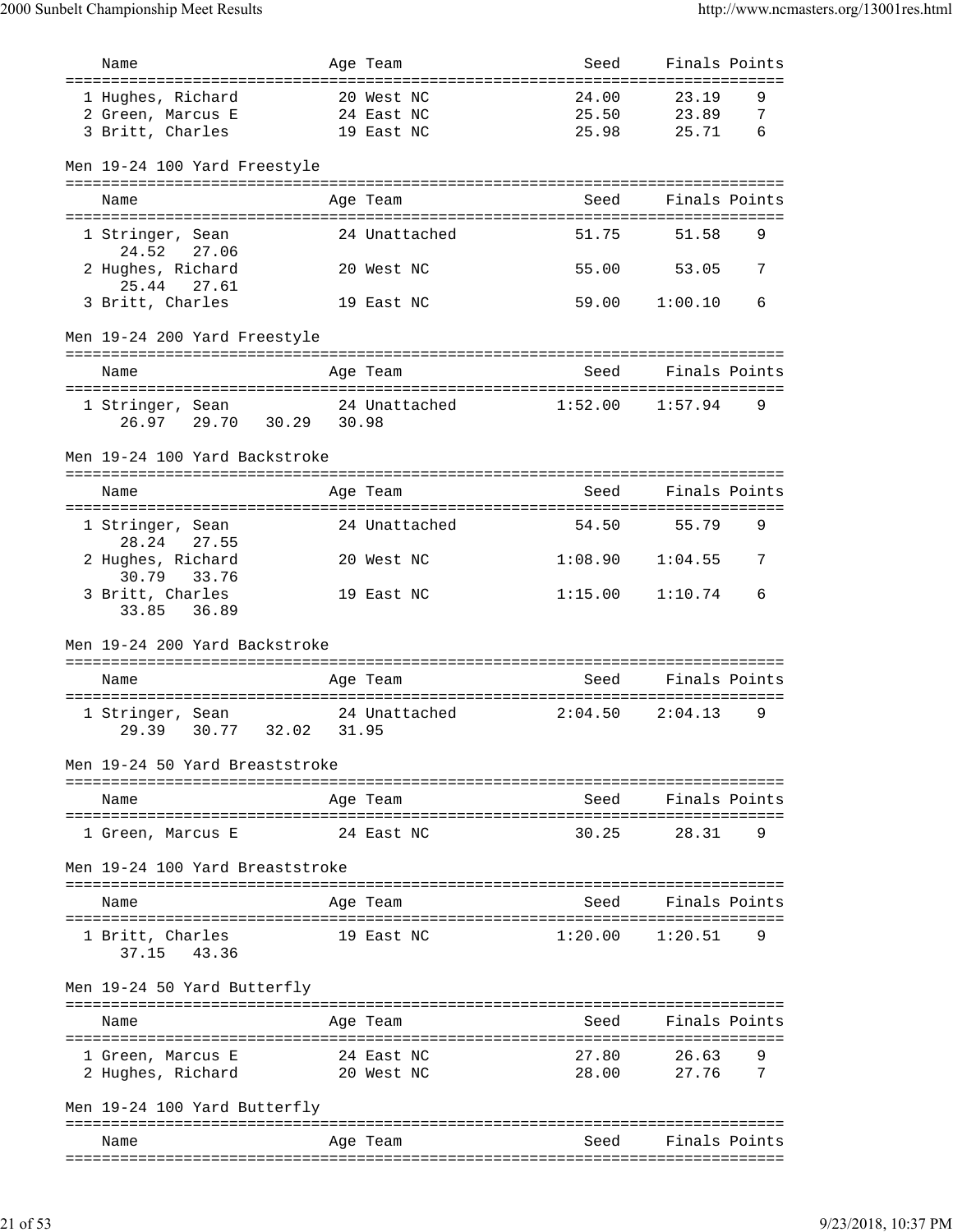| 1 Stringer, Sean<br>27.75 31.68    |                                                   |                     |                          | 24 Unattached | 58.80          | 59.43               | 9             |
|------------------------------------|---------------------------------------------------|---------------------|--------------------------|---------------|----------------|---------------------|---------------|
| Men 19-24 100 Yard IM              |                                                   |                     |                          |               |                |                     |               |
| Name                               |                                                   |                     | Age Team                 |               | Seed           | Finals Points       |               |
| 1 Britt, Charles<br>32.20          | 37.43                                             | 19 East NC          |                          |               | 1:19.00        | 1:09.63             | 9             |
| Men 19-24 200 Yard IM              |                                                   |                     |                          |               |                |                     |               |
| Name                               |                                                   |                     | Age Team                 |               | Seed           |                     | Finals Points |
| 1 Hughes, Richard                  |                                                   |                     | 20 West NC               |               | 2:25.00        | 2:23.27             | 9             |
|                                    | 27.77 35.36 43.72                                 | 36.42               |                          |               |                |                     |               |
| 2 Britt, Charles<br>30.92          | 40.10  46.90  37.75                               |                     | 19 East NC               |               |                | 2:35.67             | 7             |
|                                    |                                                   |                     |                          |               |                |                     |               |
| Men 19-24 400 Yard IM              |                                                   |                     |                          |               |                |                     |               |
| Name                               |                                                   |                     | Age Team                 |               | Seed           |                     | Finals Points |
| 1 Stringer, Sean                   |                                                   | 24 Unattached       |                          |               | 4:40.00        | 5:08.97             | 9             |
|                                    | 27.35 33.24 35.87 34.94 42.97 43.25 1:14.98 16.37 |                     |                          |               |                |                     |               |
|                                    | Men 25-29 50 Yard Freestyle                       |                     |                          |               |                |                     |               |
| Name                               |                                                   |                     | Age Team                 |               | Seed           | Finals Points       |               |
| 1 Summerlin, Dan                   |                                                   | 27 Virginia Masters |                          |               | 21.50          | 21.71               | 9             |
| 2 Stutts, David                    |                                                   |                     | 27 East NC               |               | 24.00          | 22.98               | 7             |
|                                    | 3 Ditscheiner, Ivan                               |                     | 28 East NC               |               | 22.90          | 23.14               | 6             |
| 4 Doom, Brian D                    |                                                   |                     | 29 West NC               |               | 25.00          | 24.32               | 5             |
| 6 Vess, Eric                       | 5 Kosofsky, Jaime A                               |                     | 29 West NC<br>29 West NC |               | 25.00<br>26.13 | 25.44<br>27.11      | 4<br>3        |
|                                    | 7 Parrish, Christopher 29 West NC                 |                     |                          |               | 29.00          | 28.40               | 2             |
|                                    | Men 25-29 100 Yard Freestyle                      |                     |                          |               |                |                     |               |
| Name                               | Age Team                                          |                     |                          |               |                | Seed Finals Points  |               |
| 1 Stutts, David                    |                                                   |                     | 27 East NC               |               | 51.00          | 49.35               | 9             |
| 23.93 25.42                        |                                                   |                     |                          |               |                |                     |               |
| 2 Hannold, Zane<br>25.50 27.55     |                                                   |                     | 28 East NC               |               | 1:00.00        | 53.05               | 7             |
| 3 Kosofsky, Jaime A<br>26.77 30.30 |                                                   |                     | 29 West NC               |               |                | 58.00 57.07         | 6             |
| 31.66 34.71                        | 4 Parrish, Christopher 29 West NC                 |                     |                          |               |                | $1:08.00$ $1:06.37$ | 5             |
|                                    | Men 25-29 200 Yard Freestyle                      |                     |                          |               |                |                     |               |
| Name                               |                                                   |                     | Age Team                 |               | Seed           |                     | Finals Points |
|                                    |                                                   |                     |                          |               |                |                     |               |
| 1 Stutts, David                    | 26.18 28.55 28.94 28.34                           |                     | 27 East NC               |               | 1:55.00        | 1:52.01             | 9             |
| 2 Hannold, Zane                    | 20 Bandary 20.55 29.87 29.71 30.34                |                     | 28 East NC               |               |                | $2:00.00$ $1:57.47$ | 7             |
|                                    | Men 25-29 500 Yard Freestyle                      |                     |                          |               |                |                     |               |
| Name                               |                                                   |                     | Age Team                 |               |                | Seed Finals Points  |               |
|                                    |                                                   |                     |                          |               |                | $5:15.00$ $5:28.01$ | 9             |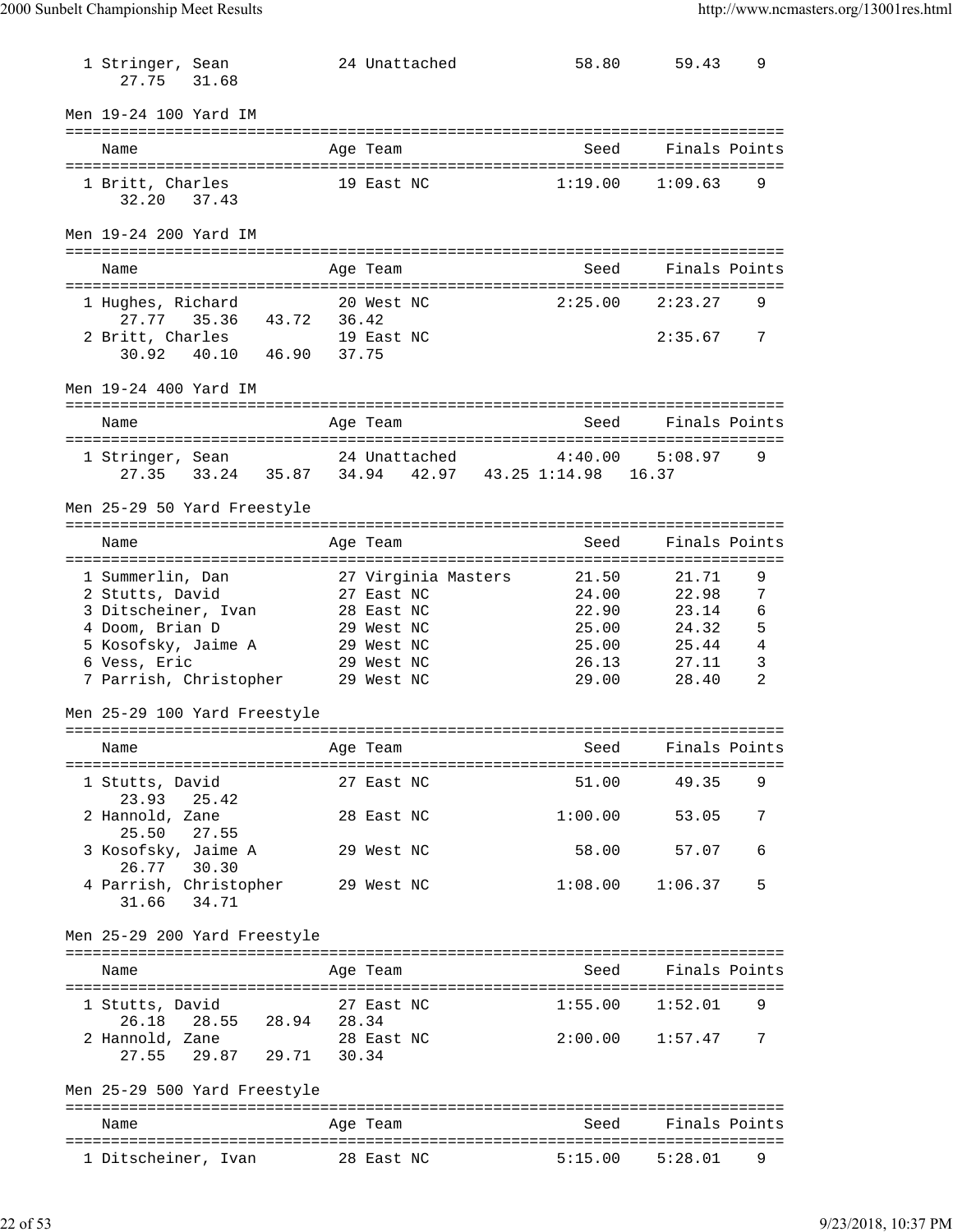| 30.98                        | 33.30 | 33.62                                                                                                                                | 33.86 |            | 32.86 | 32.98 | 32.71                   | 33.29                 |               |
|------------------------------|-------|--------------------------------------------------------------------------------------------------------------------------------------|-------|------------|-------|-------|-------------------------|-----------------------|---------------|
| 32.31                        | 32.10 |                                                                                                                                      |       |            |       |       |                         |                       |               |
| 2 Hannold, Zane              |       | 28 East NC                                                                                                                           |       |            |       |       |                         | $6:00.00$ $5:37.12$   | 7             |
| 30.11                        |       | 33.50 33.84 33.54                                                                                                                    |       |            |       |       | 33.77 34.07 34.77 34.49 |                       |               |
| 34.88                        | 34.15 |                                                                                                                                      |       |            |       |       |                         |                       |               |
|                              |       |                                                                                                                                      |       |            |       |       |                         |                       |               |
|                              |       | Men 25-29 1000 Yard Freestyle                                                                                                        |       |            |       |       |                         |                       |               |
|                              |       |                                                                                                                                      |       |            |       |       |                         |                       |               |
| Name                         |       |                                                                                                                                      |       | Age Team   |       |       | Seed                    |                       | Finals Points |
| 1 Stutts, David              |       |                                                                                                                                      |       | 27 East NC |       |       |                         | $10:50.00$ $11:18.62$ | 9             |
| 30.09                        |       |                                                                                                                                      |       |            |       |       |                         | 33.74                 |               |
| 34.06                        |       | $\begin{array}{cccccccc} 33.07 & 34.21 & 33.95 & 33.55 & 34.02 & 33.12 \\ 34.36 & 34.40 & 34.18 & 33.93 & 33.93 & 34.46 \end{array}$ |       |            |       |       |                         | 34.98                 |               |
| 34.87                        |       | 34.28 34.34 34.37                                                                                                                    |       |            |       |       |                         |                       |               |
| 2 Hannold, Zane              |       |                                                                                                                                      |       | 28 East NC |       |       |                         | $12:30.00$ $11:26.17$ | 7             |
| 31.18                        |       | 32.94 33.38 34.49 33.84 33.80 34.07 33.82                                                                                            |       |            |       |       |                         |                       |               |
|                              |       | 33.93 34.04 34.30 34.54 35.07 35.07 35.52 35.60                                                                                      |       |            |       |       |                         |                       |               |
| 35.57                        | 35.78 | 35.52                                                                                                                                | 34.08 |            |       |       |                         |                       |               |
|                              |       |                                                                                                                                      |       |            |       |       |                         |                       |               |
| Men 25-29 50 Yard Backstroke |       |                                                                                                                                      |       |            |       |       |                         |                       |               |
|                              |       |                                                                                                                                      |       |            |       |       |                         |                       |               |
| Name                         |       |                                                                                                                                      |       | Age Team   |       |       | Seed                    | Finals Points         |               |
|                              |       |                                                                                                                                      |       |            |       |       |                         |                       |               |
|                              |       | 1 Kosofsky, Jaime A 29 West NC<br>2 Parrish, Christopher 29 West NC                                                                  |       |            |       |       |                         | 32.28                 | 9             |
|                              |       |                                                                                                                                      |       |            |       |       |                         | 39.39                 | 7             |
|                              |       |                                                                                                                                      |       |            |       |       |                         |                       |               |
|                              |       | Men 25-29 100 Yard Backstroke                                                                                                        |       |            |       |       |                         |                       |               |
|                              |       |                                                                                                                                      |       |            |       |       |                         |                       |               |
| Name                         |       |                                                                                                                                      |       | Age Team   |       |       | Seed                    | Finals Points         |               |
|                              |       |                                                                                                                                      |       |            |       |       |                         |                       |               |
| 1 Hannold, Zane              |       |                                                                                                                                      |       | 28 East NC |       |       | 1:12.00                 | 1:05.05               | 9             |
| 31.45 33.60                  |       |                                                                                                                                      |       |            |       |       |                         |                       |               |
|                              |       | 2 Parrish, Christopher 29 West NC                                                                                                    |       |            |       |       |                         | 1:30.63               | 7             |
| 43.07                        | 47.56 |                                                                                                                                      |       |            |       |       |                         |                       |               |
|                              |       |                                                                                                                                      |       |            |       |       |                         |                       |               |
|                              |       | Men 25-29 50 Yard Breaststroke                                                                                                       |       |            |       |       |                         |                       |               |
|                              |       |                                                                                                                                      |       |            |       |       | Seed                    | Finals Points         |               |
| Name                         |       |                                                                                                                                      |       | Age Team   |       |       |                         |                       |               |
| 1 Doom, Brian D              |       |                                                                                                                                      |       | 29 West NC |       |       | 29.00                   | 27.96                 | 9             |
| 2 Stutts, David              |       |                                                                                                                                      |       | 27 East NC |       |       | 30.00                   | 29.61                 | 7             |
| 3 Hannold, Zane              |       |                                                                                                                                      |       | 28 East NC |       |       | 32.80                   | 30.71                 | 6             |
| 4 Aber, Dan                  |       |                                                                                                                                      |       | 26 West NC |       |       | 33.00                   | 32.97                 | 5             |
| 5 Hosch, Tom                 |       |                                                                                                                                      |       | 29 West NC |       |       | 35.00                   | 33.37                 | 4             |
| 6 Vess, Eric                 |       |                                                                                                                                      |       | 29 West NC |       |       | 34.00                   | 35.71                 | 3             |
| 7 Parrish, Christopher       |       |                                                                                                                                      |       | 29 West NC |       |       | 40.00                   | 38.08                 | 2             |
|                              |       |                                                                                                                                      |       |            |       |       |                         |                       |               |
|                              |       | Men 25-29 100 Yard Breaststroke                                                                                                      |       |            |       |       |                         |                       |               |
|                              |       |                                                                                                                                      |       |            |       |       |                         |                       |               |
| Name                         |       |                                                                                                                                      |       | Age Team   |       |       | Seed                    |                       | Finals Points |
|                              |       |                                                                                                                                      |       |            |       |       |                         |                       |               |
| 1 Stutts, David              |       |                                                                                                                                      |       | 27 East NC |       |       | 1:07.00                 | 1:05.88               | 9             |
| 31.01                        | 34.87 |                                                                                                                                      |       |            |       |       |                         |                       |               |
| 2 Aber, Dan                  |       |                                                                                                                                      |       | 26 West NC |       |       | 1:10.00                 | 1:09.21               | 7             |
| 33.24                        | 35.97 |                                                                                                                                      |       |            |       |       |                         |                       |               |
| 3 Hannold, Zane              |       |                                                                                                                                      |       | 28 East NC |       |       | 1:12.00                 | 1:10.56               | 6             |
| 34.59                        | 35.97 |                                                                                                                                      |       |            |       |       |                         |                       |               |
| 4 Hosch, Tom                 |       |                                                                                                                                      |       | 29 West NC |       |       | 1:10.00                 | 1:12.64               | 5             |
| 34.50                        | 38.14 |                                                                                                                                      |       |            |       |       |                         |                       |               |
| 5 Parrish, Christopher       |       |                                                                                                                                      |       | 29 West NC |       |       | 1:25.00                 | 1:22.34               | 4             |
| 38.29                        | 44.05 |                                                                                                                                      |       |            |       |       |                         |                       |               |
|                              |       |                                                                                                                                      |       |            |       |       |                         |                       |               |
|                              |       | Men 25-29 200 Yard Breaststroke                                                                                                      |       |            |       |       |                         |                       |               |
|                              |       |                                                                                                                                      |       |            |       |       |                         |                       |               |
|                              |       |                                                                                                                                      |       |            |       |       |                         |                       | Finals Points |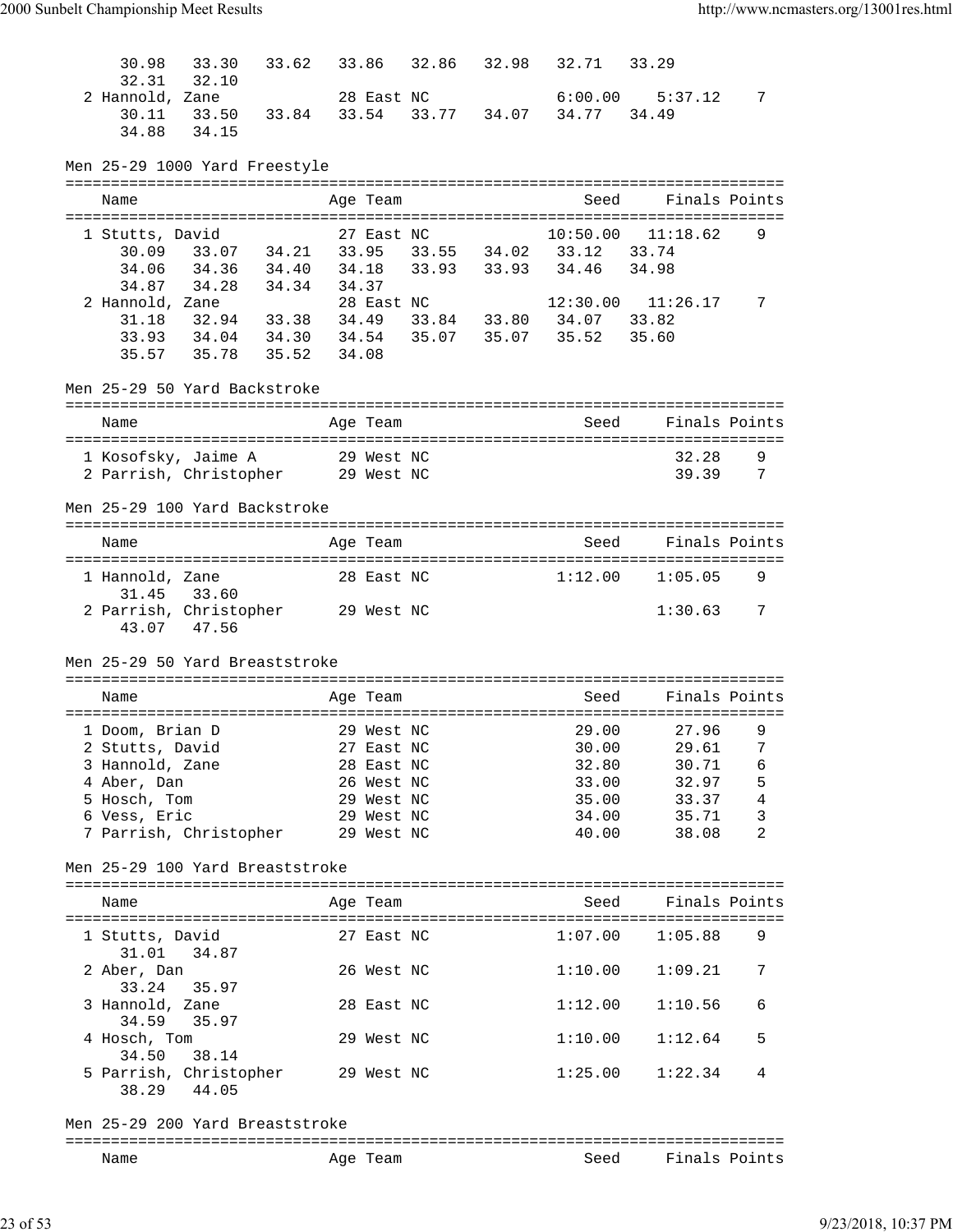| 1 Doom, Brian D<br>36.39 37.04 36.82<br>32.75           | 29 West NC |                     | 2:30.00 | 2:23.00       | 9 |
|---------------------------------------------------------|------------|---------------------|---------|---------------|---|
| 2 Aber, Dan<br>26 West NC<br>38.54 39.27 40.45<br>34.90 |            |                     | 2:39.00 | 2:33.16       | 7 |
| Men 25-29 50 Yard Butterfly                             |            |                     |         |               |   |
|                                                         |            |                     |         |               |   |
| Name                                                    | Age Team   |                     | Seed    | Finals Points |   |
|                                                         |            |                     |         |               |   |
| 1 Ditscheiner, Ivan                                     | 28 East NC |                     | 24.50   | 24.47         | 9 |
| 2 Kosofsky, Jaime A                                     | 29 West NC |                     | 30.00   | 29.22         | 7 |
| 3 Parrish, Christopher 29 West NC                       |            |                     |         | 36.67         | 6 |
| Men 25-29 100 Yard Butterfly                            |            |                     |         |               |   |
| Name                                                    | Age Team   |                     | Seed    | Finals Points |   |
|                                                         |            |                     |         |               |   |
| 1 Summerlin, Dan<br>25.20<br>28.16                      |            |                     |         | 53.36         | 9 |
| 2 Ditscheiner, Ivan<br>28 East NC                       |            |                     | 55.00   | 55.14         | 7 |
| 25.95<br>29.19                                          |            |                     |         |               |   |
| Men 25-29 200 Yard Butterfly                            |            |                     |         |               |   |
|                                                         |            |                     |         |               |   |
| Name                                                    | Age Team   |                     | Seed    | Finals Points |   |
| 1 Ditscheiner, Ivan 28 East NC                          |            |                     | 2:12.00 | 2:08.30       | 9 |
| 33.04 32.67 33.01<br>29.58                              |            |                     |         |               |   |
|                                                         |            |                     |         |               |   |
| Men 25-29 100 Yard IM                                   |            |                     |         |               |   |
|                                                         |            |                     |         |               |   |
| Name                                                    | Age Team   |                     | Seed    | Finals Points |   |
|                                                         |            |                     |         |               |   |
| 1 Summerlin, Dan                                        |            | 27 Virginia Masters | 55.00   | 56.33         | 9 |
| 30.44<br>25.89                                          |            |                     |         |               |   |
| 2 Ditscheiner, Ivan                                     | 28 East NC |                     | 58.00   | 57.25         | 7 |
| 27.39<br>29.86                                          |            |                     |         |               |   |
| 3 Hannold, Zane                                         | 28 East NC |                     | 1:09.00 | 1:00.93       | 6 |
| 28.66<br>32.27                                          |            |                     |         |               | 5 |
| 4 Doom, Brian D<br>31.21<br>30.01                       | 29 West NC |                     | 1:05.00 | 1:01.22       |   |
| 5 Kosofsky, Jaime A                                     | 29 West NC |                     | 1:15.00 | 1:06.05       | 4 |
| 35.20<br>30.85                                          |            |                     |         |               |   |
| 6 Vess, Eric                                            | 29 West NC |                     | 1:10.00 | 1:11.40       | 3 |
| 32.85<br>38.55                                          |            |                     |         |               |   |
| 7 Parrish, Christopher<br>40.09                         | 29 West NC |                     | 1:20.00 | 1:18.72       | 2 |
| 38.63                                                   |            |                     |         |               |   |
| Men 25-29 200 Yard IM                                   |            |                     |         |               |   |
|                                                         |            |                     |         |               |   |
| Name                                                    | Age Team   |                     | Seed    | Finals Points |   |
|                                                         |            |                     |         |               |   |
| 1 Stutts, David                                         | 27 East NC |                     | 2:15.00 | 2:06.73       | 9 |
| 26.78 32.99 37.58 29.38                                 |            |                     |         |               |   |
| 2 Ditscheiner, Ivan                                     | 28 East NC |                     | 2:12.00 | 2:06.97       | 7 |
| 32.92 37.94 28.76<br>27.35                              |            |                     |         |               |   |
| 3 Hannold, Zane                                         | 28 East NC |                     | 2:15.00 | 2:19.12       | 6 |
| 37.79  41.91  29.73<br>29.69                            |            |                     |         |               |   |
| 4 Aber, Dan<br>33.93                                    | 26 West NC |                     | 2:35.00 | 2:27.12       | 5 |
| 40.87 38.37 33.95                                       |            |                     |         | 2:56.97       | 4 |
| 5 Parrish, Christopher<br>49.50 38.28<br>39.17 50.02    | 29 West NC |                     |         |               |   |

Men 25-29 400 Yard IM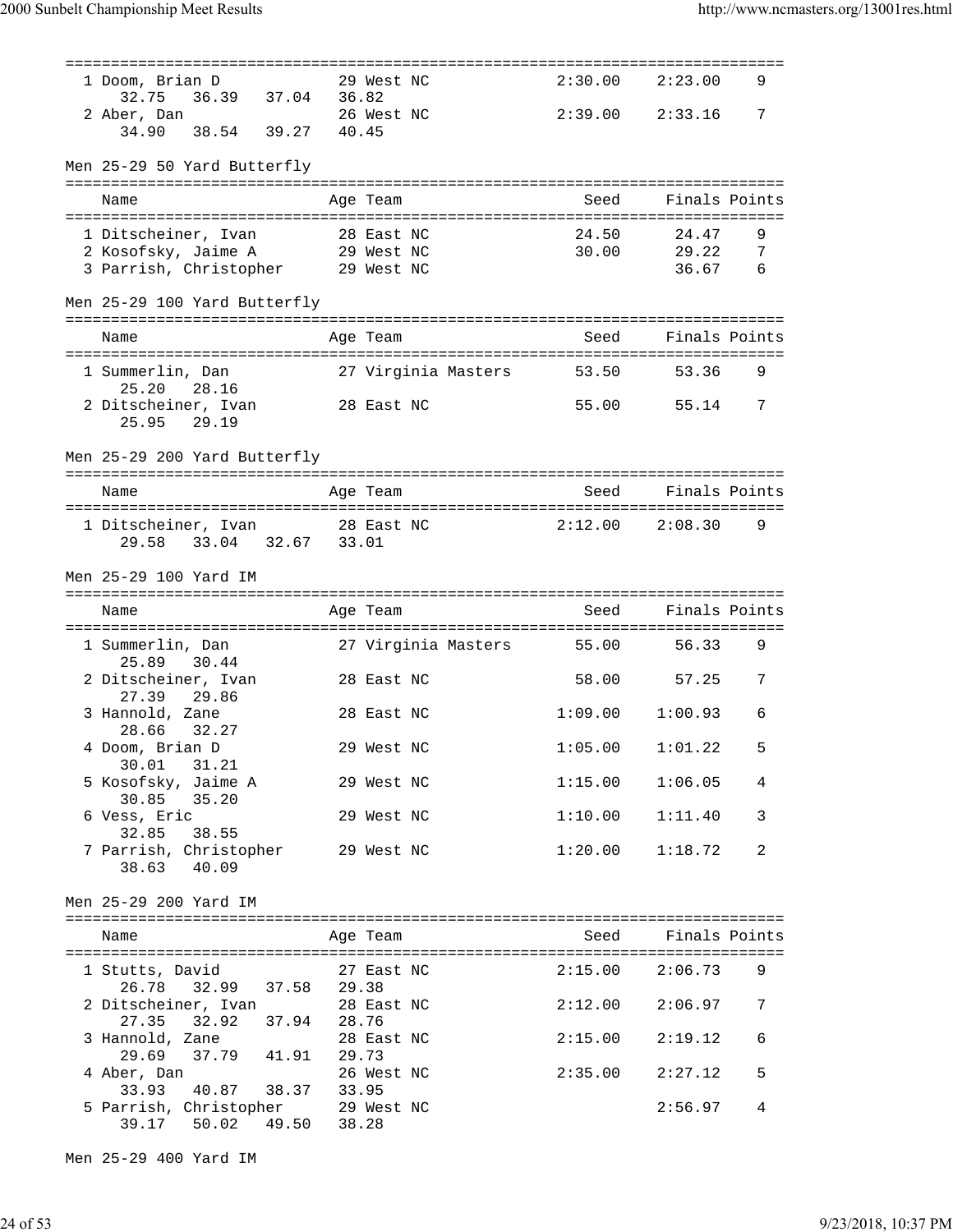| Name                               | Age Team   |                                     | Seed    | Finals Points      |                |
|------------------------------------|------------|-------------------------------------|---------|--------------------|----------------|
| 1 Stutts, David                    |            | 27 East NC                          | 4:20.00 | 4:37.44            | 9              |
| 28.10                              |            | 32.00 36.98 37.03 39.55 40.41 30.63 |         | 32.74              |                |
|                                    |            |                                     |         |                    |                |
| Men 30-34 25 Yard Freestyle        |            |                                     |         |                    |                |
|                                    |            |                                     |         |                    |                |
| Name                               | Age Team   |                                     | Seed    | Finals Points      |                |
| 1 Green, Kelly                     | 34 West NC |                                     | 15.00   | 12.53              | 9              |
| 2 Birnie, Steve 30 West NC         |            |                                     |         | 15.75              | 7              |
|                                    |            |                                     |         |                    |                |
| Men 30-34 50 Yard Freestyle        |            |                                     |         |                    |                |
|                                    |            |                                     |         |                    |                |
| Name                               | Age Team   |                                     | Seed    | Finals Points      |                |
|                                    |            |                                     | 21.10   | 21.42              | 9              |
| 1 Murray, Jeff<br>2 Kothe, Mark    | 30 West NC | 33 Team Greenville                  | 23.30   | 23.51              | 7              |
| 3 Brady, Michael<br>30 East NC     |            |                                     | 24.00   | 24.49              | 6              |
| 4 Boshoff, Alton                   | 31 East NC |                                     | 25.10   | 24.87              | 5              |
| 5 Kucharski, Michael               | 32 West NC |                                     | 28.00   | 25.85              | $\overline{4}$ |
| 6 Swoap, Bob                       | 34 East NC |                                     | 25.50   | 25.92              | $\mathbf{3}$   |
| 7 Murray, Tom                      | 31 West NC |                                     | 28.09   | 27.19              | 2              |
| 8 Shamlin, David                   | 34 East NC |                                     | 26.00   | 27.43              | $\mathbf{1}$   |
| 9 Green, Kelly                     | 34 West NC |                                     | 31.50   | 28.08              |                |
| 10 Flowe, Layne                    | 31 West NC |                                     | 29.00   | 28.29              |                |
|                                    |            |                                     |         |                    |                |
| Men 30-34 100 Yard Freestyle       |            |                                     |         |                    |                |
| Name                               | Age Team   |                                     | Seed    | Finals Points      |                |
|                                    |            |                                     |         |                    |                |
| 1 Murray, Jeff                     | 30 West NC |                                     | 47.09   | 46.51              | 9              |
| 22.12<br>24.39                     |            |                                     |         |                    |                |
| 2 Reed, Steve                      |            | 31 Unattached                       | 50.00   | 48.89              | 7              |
| 23.44<br>25.45                     |            |                                     |         |                    |                |
| 3 Kothe, Mark                      |            | 33 Team Greenville                  | 50.50   | 50.98              | 6              |
| 25.00<br>25.98                     |            |                                     |         |                    |                |
| 4 Brady, Michael                   | 30 East NC |                                     | 55.00   | 54.08              | 5              |
| 26.23<br>27.85                     |            |                                     |         |                    |                |
| 5 Boshoff, Alton                   | 31 East NC |                                     | 1:00.00 | 56.13              | 4              |
| 26.85<br>29.28                     |            |                                     |         |                    |                |
| 6 Kucharski, Michael               | 32 West NC |                                     | 1:01.00 | 57.97              | 3              |
| 27.48<br>30.49<br>7 Shamlin, David | 34 East NC |                                     | 57.00   | 59.24              | 2              |
| 28.65 30.59                        |            |                                     |         |                    |                |
| 8 Murray, Tom                      | 31 West NC |                                     | 1:02.55 | 1:00.62            | 1              |
| 28.79<br>31.83                     |            |                                     |         |                    |                |
| 9 Flowe, Layne                     | 31 West NC |                                     |         | 1:05.78            |                |
| 31.44 34.34                        |            |                                     |         |                    |                |
|                                    |            |                                     |         |                    |                |
| Men 30-34 200 Yard Freestyle       |            |                                     |         |                    |                |
|                                    |            |                                     |         |                    |                |
| Name                               |            | Age Team                            |         | Seed Finals Points |                |
| 1 Kothe, Mark                      |            | 33 Team Greenville 1:52.00          |         | 1:53.17            | 9              |
| 28.94 28.39 28.51<br>27.33         |            |                                     |         |                    |                |
| 2 Brady, Michael                   | 30 East NC |                                     | 2:05.00 | 2:02.33            | 7              |
| 27.70 30.94 32.07 31.62            |            |                                     |         |                    |                |
| 3 Boshoff, Alton                   | 31 East NC |                                     | 2:15.00 | 2:10.09            | 6              |
| 29.07 30.81 31.54 38.67            |            |                                     |         |                    |                |
| 4 Shamlin, David                   | 34 East NC |                                     | 2:05.00 | 2:12.06            | 5              |
| 32.56 34.93 35.20<br>29.37         |            |                                     |         |                    |                |
| 5 Kucharski, Michael               | 32 West NC |                                     | 2:24.00 | 2:12.99            | 4              |
| 29.76<br>33.09 34.32 35.82         |            |                                     |         |                    |                |
|                                    |            |                                     |         |                    |                |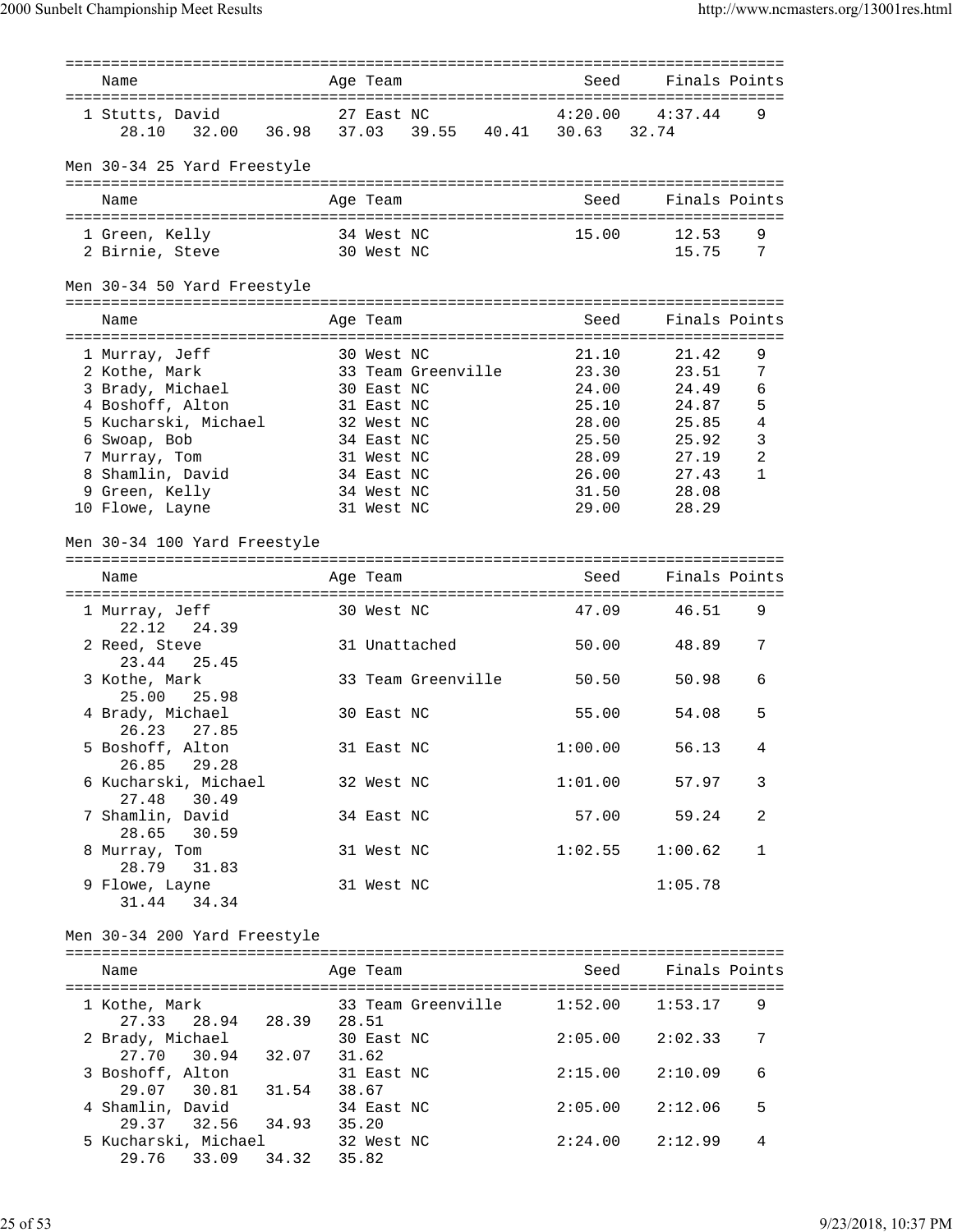| 6 Sexauer, Tim D<br>38.31 39.07 38.50<br>35.95                                                                                                                                                                                                             | 34 East NC |                                                                                  |               |                               | 2:52.00                                                      | 2:31.83                                                   | 3                          |
|------------------------------------------------------------------------------------------------------------------------------------------------------------------------------------------------------------------------------------------------------------|------------|----------------------------------------------------------------------------------|---------------|-------------------------------|--------------------------------------------------------------|-----------------------------------------------------------|----------------------------|
| Men 30-34 500 Yard Freestyle                                                                                                                                                                                                                               |            |                                                                                  |               |                               |                                                              |                                                           |                            |
| Name                                                                                                                                                                                                                                                       |            | Age Team                                                                         |               |                               | Seed                                                         | =================================<br>Finals Points        |                            |
| 1 Boshoff, Alton<br>35.37 36.47 37.17 36.57 36.83 36.80 36.84<br>32.12<br>36.43<br>34.00                                                                                                                                                                   |            | 31 East NC                                                                       |               |                               | 6:10.00                                                      | 5:58.60                                                   | 9                          |
| 2 Shamlin, David<br>33.12 35.99<br>39.35 34.88                                                                                                                                                                                                             |            | 34 East NC                                                                       |               |                               | 34 East NC 6:40.00 6:<br>38.58 39.80 40.20 40.51 40.78 41.25 | $6:40.00$ $6:24.46$                                       | 7                          |
| 3 Birnie, Steve<br>41.15 49.19 53.55 54.37<br>54.59 1:02.74                                                                                                                                                                                                |            | 30 West NC                                                                       |               |                               | 54.97    56.57    54.89                                      | 9:00.15<br>58.13                                          | 6                          |
| Men 30-34 1000 Yard Freestyle                                                                                                                                                                                                                              |            |                                                                                  |               |                               |                                                              |                                                           |                            |
| Name                                                                                                                                                                                                                                                       |            | Age Team                                                                         |               |                               | Seed                                                         | Finals Points                                             |                            |
| 1 Sexauer, Tim D<br>36.28 39.82 42.23 42.30 42.95 42.88 43.34 43.43<br>43.67 43.84 44.94 43.98 44.25 44.25 42.32 44.79<br>43.95<br>44.36 44.94 42.70<br>2 Johnson, Chris C<br>36.04                                                                        | 34 East NC | 32 West NC                                                                       |               | 42.73 2:56.01 2:14.95 6:45.47 | 15:00.00<br>14:00.00                                         | 14:21.43<br>14:36.39                                      | 9<br>7                     |
| Men 30-34 1650 Yard Freestyle                                                                                                                                                                                                                              |            |                                                                                  |               |                               |                                                              |                                                           |                            |
| Name                                                                                                                                                                                                                                                       |            | Age Team                                                                         |               |                               | Seed                                                         | Finals Points                                             |                            |
| 1 Boshoff, Alton 31 East NC 21:00.00 20:<br>33.74 36.33 36.75 37.64 37.56 37.47 37.69 38.50<br>37.60 38.02 38.45 38.62 38.17 38.17 38.73 37.79<br>38.49 37.40 37.67 38.63 37.41 37.67 38.16 37.24<br>38.57 38.97 37.49 38.90 38.80 39.26<br>38.66<br>36.41 |            |                                                                                  |               |                               |                                                              | $21:00.00$ $20:51.18$<br>39.29                            | 9                          |
| Men 30-34 50 Yard Backstroke                                                                                                                                                                                                                               |            |                                                                                  |               |                               |                                                              |                                                           |                            |
| Name                                                                                                                                                                                                                                                       |            | Age Team                                                                         |               |                               | Seed                                                         | Finals Points                                             |                            |
| 1 Murray, Jeff<br>2 Swoap, Bob<br>3 Murray, Tom<br>4 Kucharski, Michael<br>5 Shamlin, David<br>6 Flowe, Layne<br>-- Reed, Steve                                                                                                                            |            | 30 West NC<br>34 East NC<br>31 West NC<br>32 West NC<br>34 East NC<br>31 West NC | 31 Unattached |                               | 26.20<br>28.40<br>31.44<br>38.00<br>31.00<br>45.00<br>28.00  | 26.33<br>28.65<br>32.45<br>32.62<br>34.43<br>40.88<br>DQ. | 9<br>7<br>6<br>5<br>4<br>3 |
| Men 30-34 100 Yard Backstroke                                                                                                                                                                                                                              |            |                                                                                  |               |                               |                                                              |                                                           |                            |
| Name                                                                                                                                                                                                                                                       |            | Age Team                                                                         |               |                               | Seed                                                         | Finals Points                                             |                            |
| 1 Murray, Jeff<br>26.72<br>28.37<br>2 Kothe, Mark                                                                                                                                                                                                          |            | 30 West NC                                                                       |               |                               | 55.40<br>33 Team Greenville 58.00                            | 55.09<br>1:00.72                                          | 9<br>7                     |
| 29.39<br>31.33<br>3 Swoap, Bob                                                                                                                                                                                                                             |            | 34 East NC                                                                       |               |                               | 1:04.62                                                      | 1:05.51                                                   | 6                          |
| 32.17<br>33.34<br>4 Shamlin, David<br>35.69<br>36.40                                                                                                                                                                                                       |            | 34 East NC                                                                       |               |                               | 1:05.00                                                      | 1:12.09                                                   | 5                          |
| 5 Murray, Tom                                                                                                                                                                                                                                              |            | 31 West NC                                                                       |               |                               | 1:12.16                                                      | 1:15.94                                                   | 4                          |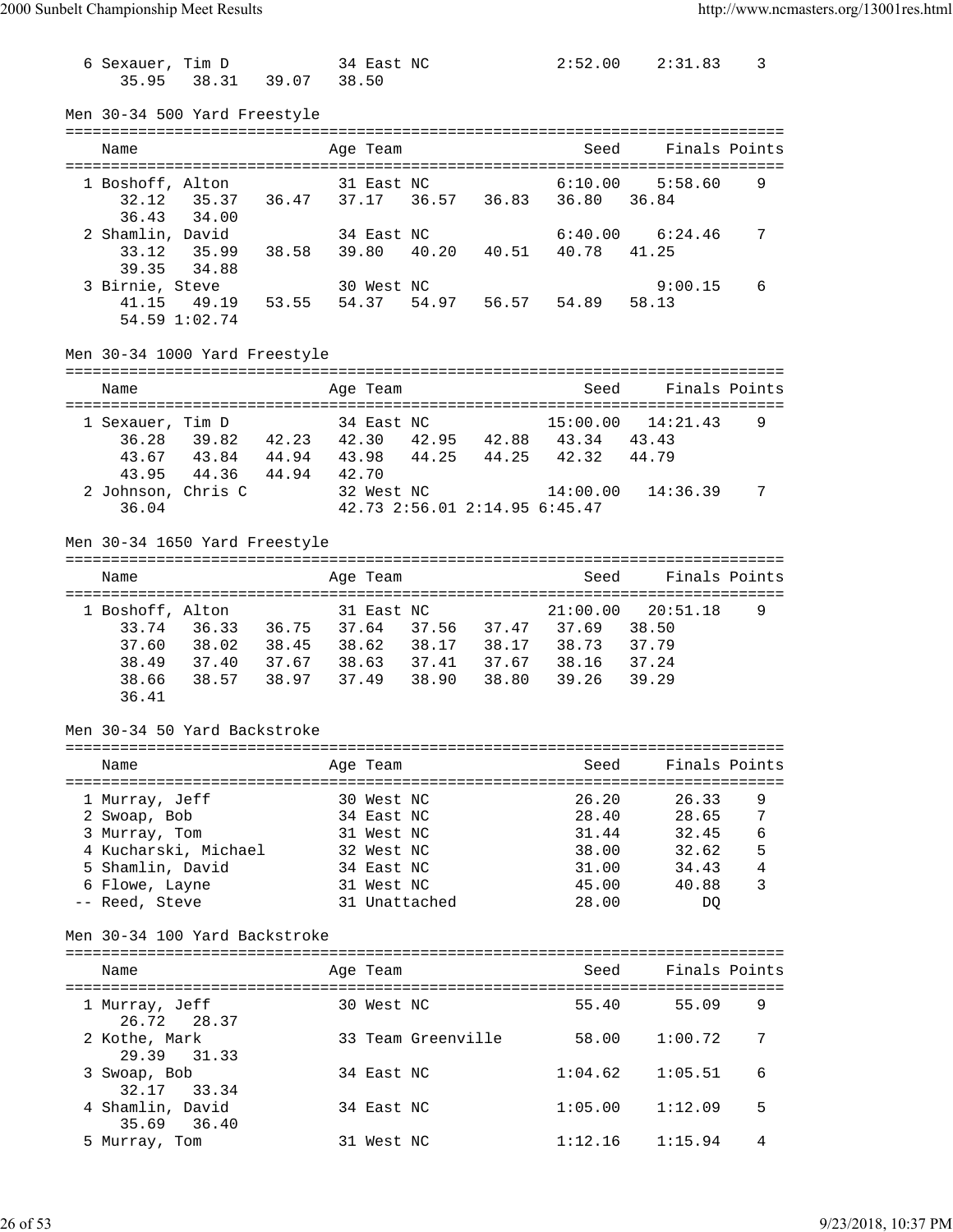| Men 30-34 25 Yard Breaststroke     |            |                          |                                  |                |                |               |
|------------------------------------|------------|--------------------------|----------------------------------|----------------|----------------|---------------|
| Name                               |            | Age Team                 | ================================ | Seed           |                | Finals Points |
|                                    |            |                          |                                  |                |                |               |
| 1 Green, Kelly                     |            | 34 West NC               |                                  | 22.00          | 16.41          | 9             |
| 2 Birnie, Steve                    |            | 30 West NC               |                                  |                | 19.24          | 7             |
| Men 30-34 50 Yard Breaststroke     |            |                          |                                  |                |                |               |
|                                    |            |                          |                                  |                |                |               |
| Name                               |            | Age Team                 |                                  | Seed           |                | Finals Points |
| 1 Kucharski, Michael               |            | 32 West NC               |                                  | 43.00          | 33.49          | 9             |
| 2 Shamlin, David                   |            | 34 East NC               |                                  | 34.00          | 34.46          | 7             |
| 3 Green, Kelly                     | 34 West NC |                          |                                  | 58.00          | 36.15          | 5.5           |
| 3 Flowe, Layne<br>31 West NC       |            |                          |                                  | 31.00          | 36.15          | 5.5           |
| Men 30-34 100 Yard Breaststroke    |            |                          |                                  |                |                |               |
| Name                               |            | Age Team                 |                                  | Seed           | Finals Points  |               |
| 1 Green, Kelly<br>35.62 41.97      |            | 34 West NC               |                                  |                | 1:17.59        | 9             |
| 2 Flowe, Layne                     |            | 31 West NC               |                                  | 1:25.00        | 1:19.38        | 7             |
| 38.29 41.09                        |            |                          |                                  |                |                |               |
| 3 Shamlin, David                   |            | 34 East NC               |                                  |                | 1:20.43        | 6             |
| 37.72<br>42.71                     |            |                          |                                  |                |                |               |
| Men 30-34 200 Yard Breaststroke    |            |                          |                                  |                |                |               |
|                                    |            |                          |                                  |                |                |               |
| Name                               |            | Age Team                 |                                  | Seed           | Finals Points  |               |
| 1 Flowe, Layne                     | 31 West NC |                          |                                  | 2:50.00        | 2:49.81        | 9             |
| 38.98 43.37 43.52 43.94            |            |                          |                                  |                |                |               |
| Men 30-34 25 Yard Butterfly        |            |                          |                                  |                |                |               |
| Name                               |            | Age Team                 |                                  | Seed           | Finals Points  |               |
| 1 Birnie, Steve                    |            | 30 West NC               |                                  |                | 16.37          | 9             |
|                                    |            |                          |                                  |                |                |               |
| Men 30-34 50 Yard Butterfly        |            |                          |                                  |                |                |               |
|                                    |            |                          |                                  |                |                |               |
| Name                               |            | Age Team                 |                                  | Seed           |                | Finals Points |
| 1 Reed, Steve                      |            |                          | 31 Unattached                    | 25.00          | 24.40          | 9             |
| 2 Murray, Jeff                     |            | 30 West NC               |                                  | 23.70          | 24.72          | 7             |
| 3 Kothe, Mark                      |            |                          | 33 Team Greenville               | 25.50          | 26.01          | 6             |
| 4 Swoap, Bob                       |            | 34 East NC               |                                  | 27.20          | 27.42          | 5             |
| 5 Brady, Michael<br>6 Flowe, Layne |            | 30 East NC<br>31 West NC |                                  | 27.00<br>50.00 | 27.95<br>38.74 | 4<br>3        |
| -- Kucharski, Michael              | 32 West NC |                          |                                  | 29.00          | DQ             |               |
|                                    |            |                          |                                  |                |                |               |
| Men 30-34 100 Yard Butterfly       |            |                          |                                  |                |                |               |
| Name                               |            | Age Team                 |                                  | Seed           |                | Finals Points |
| 1 Murray, Jeff                     |            | 30 West NC               |                                  | 54.60          | 52.75          | 9             |
| 24.59<br>28.16                     |            |                          |                                  |                |                |               |
| 2 Reed, Steve                      |            |                          | 31 Unattached                    | 55.00          | 53.13          | 7             |
| 25.06<br>28.07<br>3 Kothe, Mark    |            |                          | 33 Team Greenville               | 56.20          | 56.77          | 6             |
| 26.51<br>30.26                     |            |                          |                                  |                |                |               |
| 4 Kucharski, Michael               |            | 32 West NC               |                                  | 1:12.00        | 1:09.30        | 5             |
| 31.98<br>37.32<br>5 Sexauer, Tim D |            | 34 East NC               |                                  | 1:20.00        | 1:27.58        | 4             |
|                                    |            |                          |                                  |                |                |               |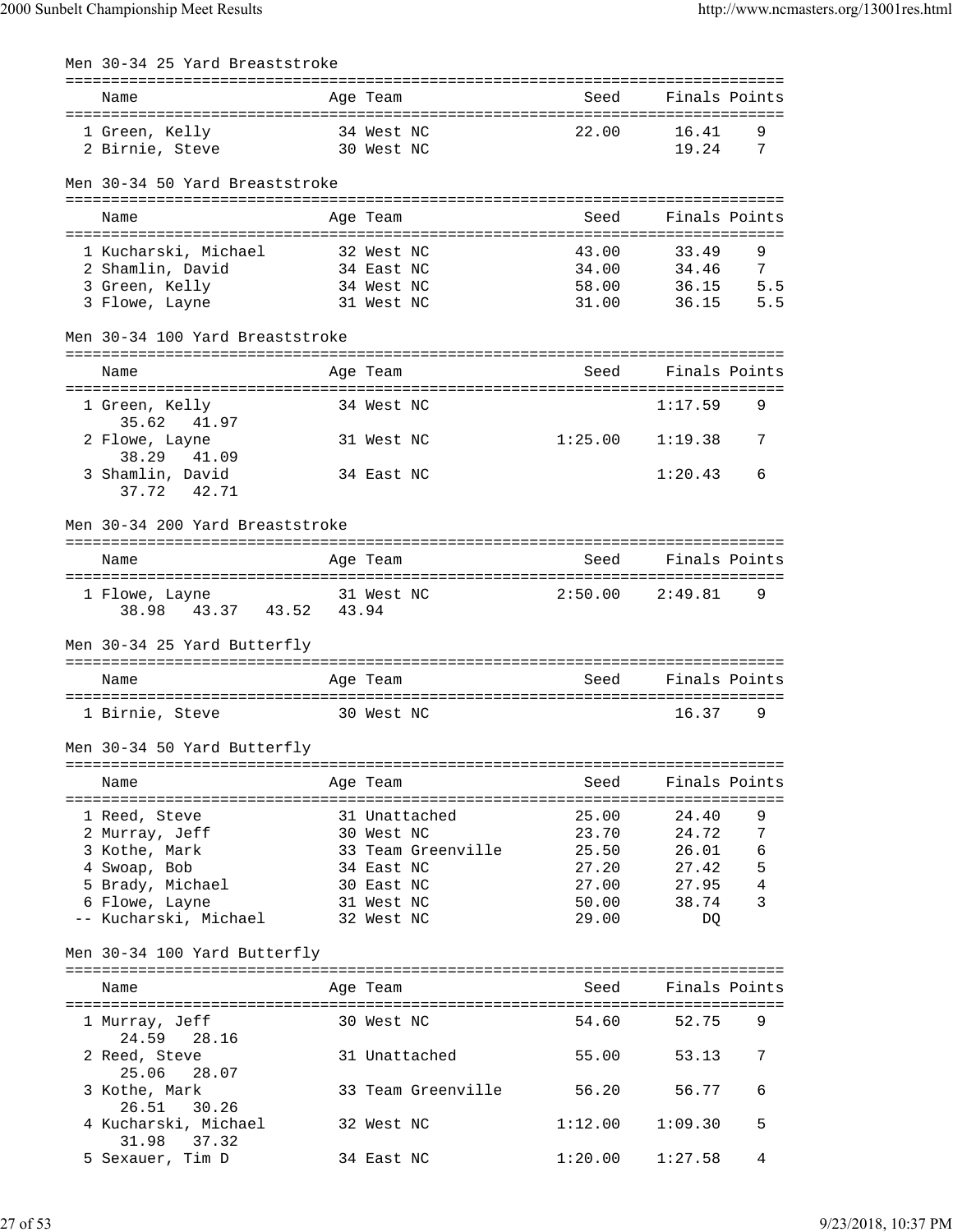39.52 48.06

| Men 30-34 100 Yard IM |  |  |
|-----------------------|--|--|

| Name                                | Age Team   | Seed                | Finals Points |   |
|-------------------------------------|------------|---------------------|---------------|---|
| 1 Swoap, Bob<br>29.64 35.54         | 34 East NC | $1:03.50$ $1:05.18$ |               | 9 |
| 2 Kucharski, Michael<br>30.10 35.29 | 32 West NC | $1:12.00$ $1:05.39$ |               | 7 |
| 3 Brady, Michael<br>30.79 35.05     | 30 East NC | 1:05.00             | 1:05.84       | 6 |
| 4 Murray, Tom<br>34.05 38.66        | 31 West NC | 1:15.27             | 1:12.71       | 5 |
| 5 Sexauer, Tim D<br>35.58 39.01     | 34 East NC | 1:22.00             | 1:14.59       | 4 |
| 6 Green, Kelly<br>35.82 40.19       | 34 West NC | 1:45.00             | 1:16.01       | 3 |
| 7 Flowe, Layne<br>39.07 39.51       | 31 West NC | 1:29.00             | 1:18.58       | 2 |
| Men 30-34 200 Yard IM               |            |                     |               |   |

| Name                 |             |       | Age Team   | Seed    | Finals Points |   |
|----------------------|-------------|-------|------------|---------|---------------|---|
| 1 Kucharski, Michael |             |       | 32 West NC | 2:40.00 | 2:32.37       | 9 |
| 30.89                | 40.03       | 45.04 | 36.41      |         |               |   |
| 2 Shamlin, David     |             |       | 34 East NC | 2:33.00 | 2:32.69       | 7 |
|                      | 31.40 38.38 | 45.65 | 37.26      |         |               |   |
| 3 Sexauer, Tim D     |             |       | 34 East NC | 3:05.00 | 2:49.81       | 6 |
|                      | 39.05 43.21 | 48.11 | 39.44      |         |               |   |
| 4 Flowe, Layne       |             |       | 31 West NC |         | 2:53.12       | 5 |
| 38.61                | 48.61       | 46.51 | 39.39      |         |               |   |

Men 30-34 400 Yard IM

| Name              |             |       | Age Team                  |       |       | Seed    | Finals Points |   |
|-------------------|-------------|-------|---------------------------|-------|-------|---------|---------------|---|
| 1 Sexauer, Tim D  |             |       | 34 East NC                |       |       | 6:20.00 | 6:13.66       | 9 |
| -- Shamlin, David | 39.27 49.23 | 47 97 | 46.39 52.30<br>34 East NC |       | 51.36 | 44.21   | 42.93<br>DO   |   |
| 34.96             | 40.69       | 45.02 | 43.53                     | 47.84 | 48.88 | 42.68   | 37.68         |   |

Men 35-39 50 Yard Freestyle

| Name                                | Age Team           | Seed  | Finals Points |   |
|-------------------------------------|--------------------|-------|---------------|---|
|                                     |                    |       |               |   |
| 1 Smith, Jeff                       | 36 West NC         | 23.50 | 23.83         | 9 |
| 2 Ashe, Trip                        | 36 West NC         | 24.50 | 24.08         | 7 |
| 3 Duffy, Shawn                      | 36 East NC         | 25.00 | 24.66         | 6 |
| 4 Patton, George                    | 39 Georgia         | 25.00 | 25.06         | 5 |
| 5 Fary, Robert                      | 35 West NC         | 25.40 | 25.54         | 4 |
| 6 Quigley, Robert                   | 39 Unattached      | 27.00 | 25.88         | 3 |
| 7 Pollard, Greg                     | 37 West NC         | 27.80 | 25.91         | 2 |
| 8 Zerbel, John L                    | 38 Team Greenville | 28.50 | 26.94         | 1 |
| 9 Zoltners, Greg                    | 35 East NC         | 25.00 | 27.22         |   |
| 10 Myerscough, Gary                 | 35 West NC         | 29.00 | 27.45         |   |
| 11 Yamauchi, Eric                   | 39 West NC         | 30.10 | 27.51         |   |
| 12 Newcombe, Artie                  | 36 West NC         | 27.07 | 28.17         |   |
| 13 Seidler, Howard                  | 38 West NC         | 29.00 | 28.18         |   |
| 14 Holshouser, Boyce Jay 37 East NC |                    | 32.00 | 30.20         |   |
| Men 35-39 100 Yard Freestyle        |                    |       |               |   |
| Name                                | Age Team           | Seed  | Finals Points |   |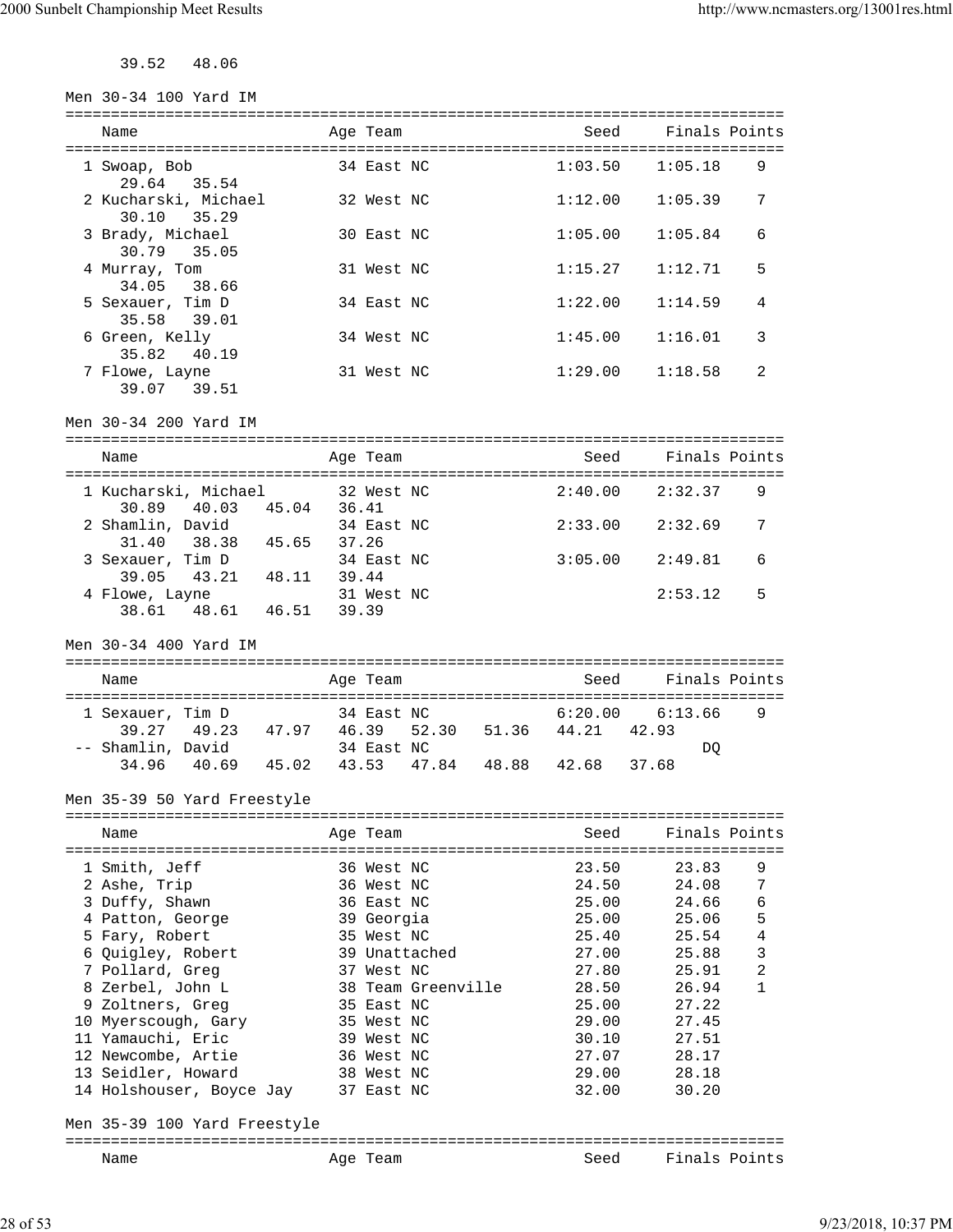| 1 Ashe, Trip                                                                                                       |            |            | 36 West NC    | 54.00                      | 53.43                           | 9               |
|--------------------------------------------------------------------------------------------------------------------|------------|------------|---------------|----------------------------|---------------------------------|-----------------|
| 26.21 27.22<br>2 Duffy, Shawn                                                                                      |            | 36 East NC |               | 56.00                      | 53.52                           | 7               |
| 25.97 27.55<br>3 Patton, George                                                                                    |            | 39 Georgia |               | 56.00                      | 56.08                           | 6               |
| 27.22 28.86<br>4 Fary, Robert                                                                                      |            | 35 West NC |               | 57.00                      | 56.99                           | 5               |
| 27.03 29.96<br>5 Pollard, Greg                                                                                     |            | 37 West NC |               | 58.70                      | 57.63                           | 4               |
| 27.61 30.02<br>6 Zerbel, John L                                                                                    |            |            |               | 38 Team Greenville 1:10.57 | 1:00.57                         | $\mathbf{3}$    |
| 29.41 31.16<br>7 Newcombe, Artie                                                                                   |            | 36 West NC |               | 1:10.00                    | 1:00.82                         | 2               |
| 29.03 31.79<br>8 Seidler, Howard<br>30.24 30.99                                                                    |            | 38 West NC |               | 1:03.00                    | 1:01.23                         | $\mathbf{1}$    |
| 9 Yamauchi, Eric<br>29.54 31.87                                                                                    |            | 39 West NC |               |                            | 1:01.41                         |                 |
| 10 Holshouser, Boyce Jay 37 East NC<br>33.41 37.07                                                                 |            |            |               |                            | $1:15.00$ $1:10.48$             |                 |
| Men 35-39 200 Yard Freestyle                                                                                       |            |            |               |                            |                                 |                 |
| Name                                                                                                               |            | Age Team   |               | Seed                       | Finals Points                   |                 |
| 1 Duffy, Shawn<br>27.97 30.60 31.72 31.36                                                                          |            |            |               |                            | 36 East NC 2:05.00 2:01.65      | 9               |
| 2 Patton, George<br>28.94 32.25 33.90 33.63                                                                        |            |            | 39 Georgia    |                            | $2:20.00$ $2:08.72$             | 7               |
| 3 Pollard, Greg<br>28.52 32.14 34.18 36.47                                                                         |            | 37 West NC |               |                            | $2:02.40$ $2:11.31$             | 6               |
| 4 Seidler, Howard<br>$31.92$ $35.55$ $35.91$ $37.18$                                                               |            | 38 West NC |               |                            | $2:24.00$ $2:20.56$             | 5               |
| Men 35-39 500 Yard Freestyle                                                                                       |            |            |               |                            |                                 |                 |
| Name                                                                                                               |            | Age Team   |               |                            | Seed Finals Points              |                 |
|                                                                                                                    |            |            |               |                            |                                 |                 |
| 1 Duffy, Shawn<br>29.60 32.47 33.57 33.71 34.57 35.22 36.00 36.39                                                  | 36 East NC |            |               |                            | 5:43.63                         | 9               |
| 35.68<br>36.42                                                                                                     |            |            |               |                            |                                 |                 |
| 2 Patton, George 39 Georgia 5:55.00 5:54.03 7<br>35.18 35.91 36.48 36.57 37.08 35.81 36.36<br>31.73<br>35.72 33.19 |            |            |               |                            |                                 |                 |
| 3 Quigley, Robert                                                                                                  |            |            | 39 Unattached |                            | 5:59.29                         | 6               |
| 31.20 33.80 35.23                                                                                                  |            |            |               | 36.06 36.98 37.39 37.32    | 37.61                           |                 |
| 37.35 36.35                                                                                                        |            |            |               |                            |                                 |                 |
| 4 Reece, Jeff                                                                                                      |            | 39 East NC |               |                            | 6:10.32                         | 5               |
| 32.40 35.23 36.41                                                                                                  |            |            |               | 36.71 38.57 38.28 38.43    | 38.29                           |                 |
| 38.38 37.62                                                                                                        |            |            |               |                            |                                 |                 |
| 5 Hinckley, Scott                                                                                                  |            |            |               |                            | $7:00.00$ $7:05.47$             | 4               |
| nckley, Scott 39 East NC 7:00.00 7:00<br>37.95 42.27 42.28 43.78 44.20 43.48 43.08 43.14                           |            |            |               |                            |                                 |                 |
| 43.28  42.01                                                                                                       |            |            |               |                            |                                 |                 |
| Men 35-39 1000 Yard Freestyle                                                                                      |            |            |               |                            |                                 |                 |
|                                                                                                                    |            |            |               |                            |                                 |                 |
| Name                                                                                                               |            |            |               |                            | Age Team and Seed Finals Points |                 |
|                                                                                                                    |            |            |               |                            |                                 |                 |
| 1 Smith, Jeff                                                                                                      | 36 West NC |            |               |                            | 11:52.56                        | 9               |
| 30.92  34.39  36.19  36.54  36.69  35.94  36.78  36.69                                                             |            |            |               |                            |                                 |                 |
| 36.93 36.50 36.06 36.07 35.99 35.99 35.37 35.80                                                                    |            |            |               |                            |                                 |                 |
| 35.98 35.49 34.98 33.00                                                                                            |            |            |               |                            |                                 |                 |
|                                                                                                                    |            |            |               |                            |                                 |                 |
| 2 Patton, George 39 Georgia 12:00.00 12:<br>30.22 33.23 34.49 34.58 35.58 36.60 37.03 37.80                        |            |            |               |                            | 39 Georgia (12:00.00 12:17.79   | $7\phantom{.0}$ |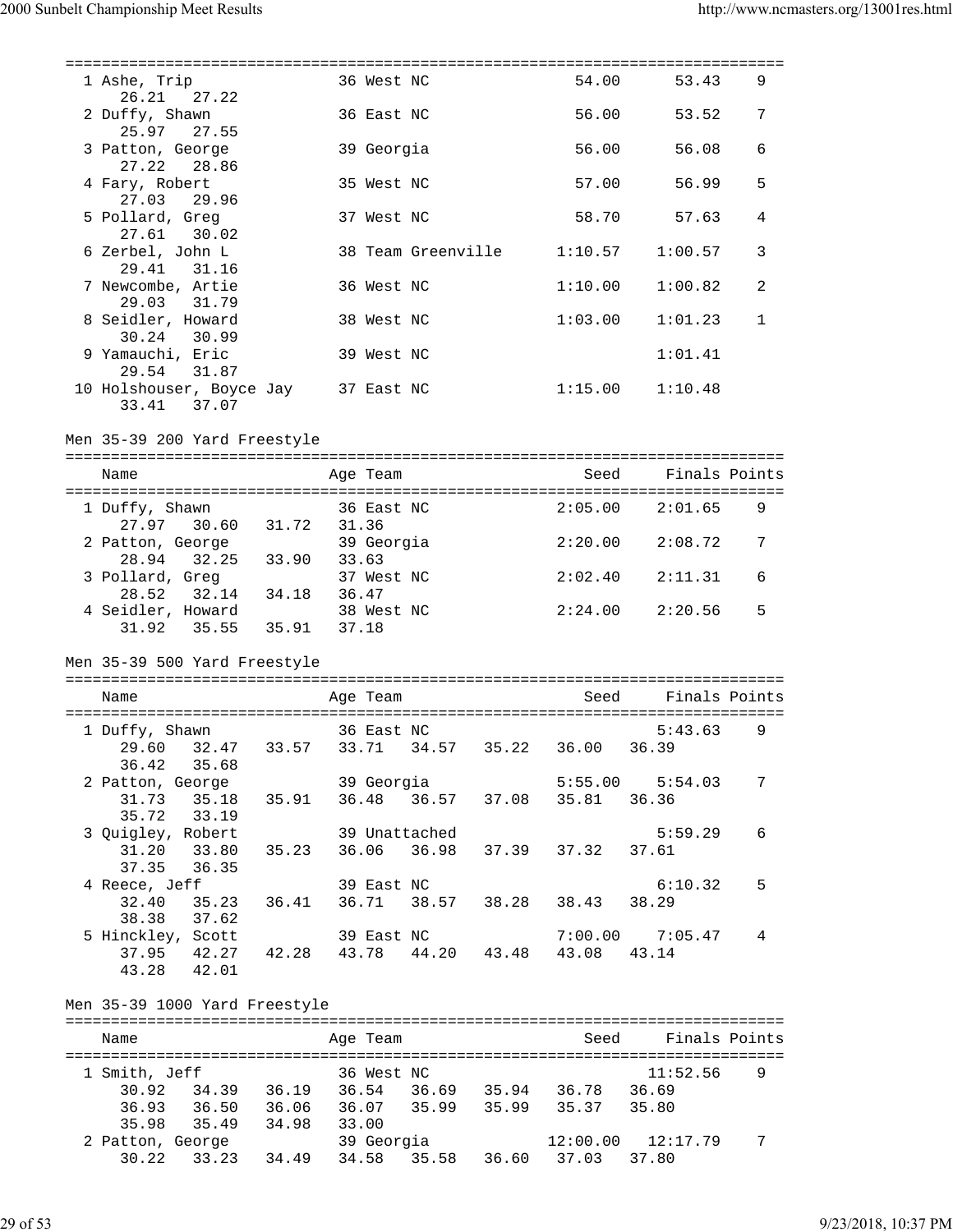| 37.58<br>38.71                                                    | 38.32 |       | 38.41                    |               |                         | 38.03 38.03 38.18 | 38.65                 |                     |
|-------------------------------------------------------------------|-------|-------|--------------------------|---------------|-------------------------|-------------------|-----------------------|---------------------|
| 38.66<br>39.15                                                    | 37.95 | 36.55 |                          |               |                         |                   |                       |                     |
| 3 Reece, Jeff                                                     |       |       |                          | 39 East NC    |                         |                   | $14:00.00$ $12:58.31$ | 6                   |
| 36.44 37.63 38.40 38.55 39.13 38.56<br>33.45                      |       |       |                          |               |                         |                   | 39.15                 |                     |
| 39.75 39.78 39.61 39.71 40.55 40.55 39.47<br>39.12<br>40.14 40.42 |       | 39.32 |                          |               |                         |                   | 39.82                 |                     |
|                                                                   |       |       |                          |               |                         |                   |                       |                     |
| Men 35-39 50 Yard Backstroke                                      |       |       |                          |               |                         |                   |                       |                     |
| Name                                                              |       |       | Age Team                 |               |                         | Seed              | Finals Points         |                     |
|                                                                   |       |       |                          |               |                         |                   |                       |                     |
| 1 Quigley, Robert                                                 |       |       |                          | 39 Unattached |                         | 30.00             | 29.09                 | 9                   |
| 2 Zoltners, Greg                                                  |       |       | 35 East NC               |               |                         |                   | 31.00 30.20           | 7                   |
| 3 Fary, Robert                                                    |       |       | 35 West NC               |               |                         | 35.00             | 31.07                 | $\epsilon$          |
| 4 Seidler, Howard                                                 |       |       | 38 West NC               |               |                         | 42.00             | 33.44<br>35.00 34.74  | 5                   |
| 5 Newcombe, Artie<br>6 Holshouser, Boyce Jay 37 East NC           |       |       | 36 West NC               |               |                         |                   | 41.00 40.36           | 4<br>3              |
|                                                                   |       |       |                          |               |                         |                   |                       |                     |
| Men 35-39 100 Yard Backstroke                                     |       |       |                          |               |                         |                   |                       |                     |
| Name                                                              |       |       | Age Team                 |               |                         | Seed              | Finals Points         |                     |
|                                                                   |       |       |                          |               |                         |                   |                       |                     |
| 1 Smith, Jeff<br>29.56<br>31.74                                   |       |       | 36 West NC               |               |                         | 59.00             | 1:01.30               | 9                   |
| 2 Dressler, Tom<br>30.88<br>33.77                                 |       |       | 36 West NC               |               |                         | 1:12.50           | 1:04.65               | 7                   |
| 3 Ashe, Trip                                                      |       |       | 36 West NC               |               |                         | 1:01.00           | 1:04.96               | 6                   |
| 31.89<br>33.07<br>4 Quigley, Robert                               |       |       |                          | 39 Unattached |                         | 1:12.00           | 1:05.91               | 5                   |
| 32.02<br>33.89<br>5 Zoltners, Greg                                |       |       | 35 East NC               |               |                         | 1:05.00           | 1:09.01               | 4                   |
| 32.47 36.54<br>6 Pollard, Greg                                    |       |       | 37 West NC               |               |                         | 1:08.30           | 1:09.20               | 3                   |
| 33.29<br>35.91                                                    |       |       |                          |               |                         |                   |                       |                     |
| 7 Patton, George<br>34.30<br>35.04                                |       |       | 39 Georgia               |               |                         | 1:05.00           | 1:09.34               | 2                   |
| 8 Holshouser, Boyce Jay 37 East NC<br>42.46<br>44.87              |       |       |                          |               |                         |                   | 1:27.33               | $\mathbf{1}$        |
| Men 35-39 200 Yard Backstroke                                     |       |       |                          |               |                         |                   |                       |                     |
| Name<br>=====================================                     |       |       | Age Team                 |               | ======================= | Seed              | Finals Points         |                     |
| 1 Quigley, Robert                                                 |       |       |                          | 39 Unattached |                         | 2:25.00           | 2:24.80               | 9                   |
| 35.92<br>33.43<br>2 Pollard, Greg                                 | 38.36 |       | 37.09<br>37 West NC      |               |                         | 2:15.10           | 2:33.00               | 7                   |
| 37.671:21.43<br>33.90                                             |       |       |                          |               |                         |                   |                       |                     |
| 3 Zoltners, Greg<br>34.72<br>41.10                                | 41.85 |       | 35 East NC<br>42.13      |               |                         | 2:30.00           | 2:39.80               | 6                   |
| Men 35-39 50 Yard Breaststroke                                    |       |       |                          |               |                         |                   |                       |                     |
| Name                                                              |       |       | Age Team                 |               |                         | Seed              | Finals Points         |                     |
|                                                                   |       |       |                          |               |                         |                   |                       |                     |
| 1 Reece, Jeff                                                     |       |       | 39 East NC               |               |                         | 32.00             | 29.94                 | 9                   |
| 2 Duffy, Shawn                                                    |       |       | 36 East NC               |               |                         | 34.00             | 30.96                 | 7                   |
| 3 Ashe, Trip                                                      |       |       | 36 West NC               |               |                         | 32.00             | 31.67                 | 6                   |
| 4 Zoltners, Greg                                                  |       |       | 35 East NC               |               |                         | 32.00             | 32.09                 | 5                   |
| 5 Smith, Jeff                                                     |       |       | 36 West NC               |               |                         | 33.00             | 32.22                 | 4                   |
| 6 Patton, George                                                  |       |       | 39 Georgia               |               |                         | 34.00             | 32.26                 | 3<br>$\overline{2}$ |
| 7 Holshouser, Boyce Jay                                           |       |       | 37 East NC               |               |                         | 36.00             | 33.66                 | $\mathbf{1}$        |
| 8 Fary, Robert<br>9 Newcombe, Artie                               |       |       | 35 West NC<br>36 West NC |               |                         | 37.00<br>35.22    | 34.18<br>35.17        |                     |
| 10 Myerscough, Gary                                               |       |       | 35 West NC               |               |                         | 36.00             | 36.26                 |                     |
|                                                                   |       |       |                          |               |                         |                   |                       |                     |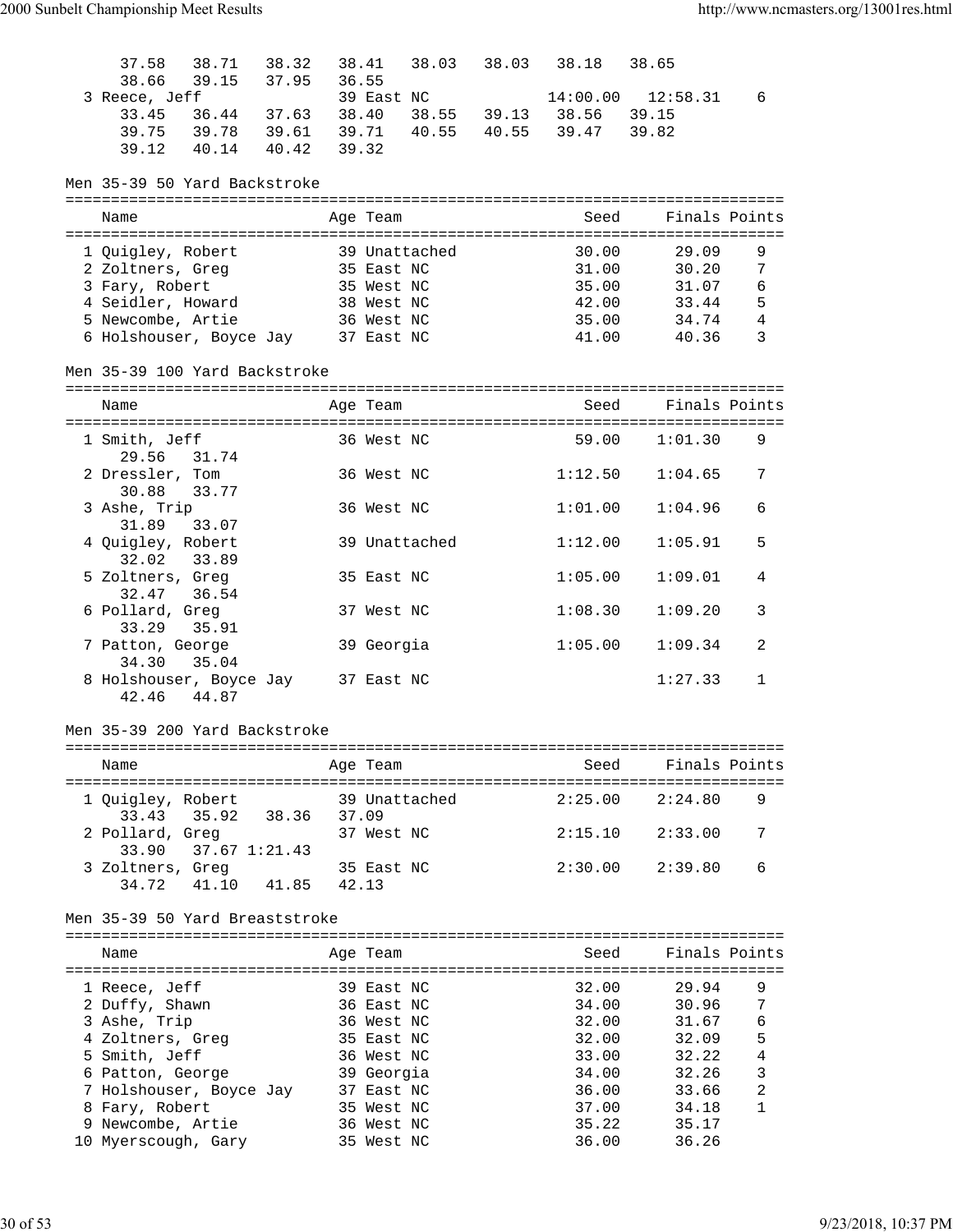| Men 35-39 100 Yard Breaststroke                    |       |                     |                    |                            |               |                |
|----------------------------------------------------|-------|---------------------|--------------------|----------------------------|---------------|----------------|
| Name                                               |       | Age Team            |                    | Seed                       | Finals Points |                |
| 1 Reece, Jeff<br>31.22<br>35.08                    |       | 39 East NC          |                    | 1:10.00                    | 1:06.30       | 9              |
| 2 Patton, George<br>33.25<br>37.03                 |       | 39 Georgia          |                    | 1:11.00                    | 1:10.28       | 7              |
| 3 Ashe, Trip<br>33.21<br>37.24                     |       | 36 West NC          |                    | 1:10.00                    | 1:10.45       | 6              |
| 4 Zoltners, Greg<br>32.63<br>39.17                 |       | 35 East NC          |                    | 1:12.00                    | 1:11.80       | 5              |
| 5 Fary, Robert<br>35.84<br>39.68                   |       | 35 West NC          |                    | 1:20.00                    | 1:15.52       | 4              |
| 6 Newcombe, Artie<br>36.67<br>40.35                |       | 36 West NC          |                    | 1:17.66                    | 1:17.02       | 3              |
| Men 35-39 200 Yard Breaststroke                    |       |                     |                    |                            |               |                |
| Name                                               |       | Age Team            |                    | Seed                       | Finals Points |                |
| 1 Reece, Jeff<br>32.41<br>40.37 38.62              | 39.03 | 39 East NC          |                    | 2:35.00                    | 2:30.43       | 9              |
| 2 Zoltners, Greg<br>36.15<br>42.43<br>40.78        | 43.65 | 35 East NC          |                    | 2:38.00                    | 2:43.01       | 7              |
| 3 Newcombe, Artie<br>45.54 45.47<br>38.34<br>43.52 |       | 36 West NC          |                    | 2:51.43                    | 2:52.87       | 6              |
| 4 Hinckley, Scott<br>48.19<br>50.92<br>41.93       |       | 39 East NC<br>50.82 |                    | 3:00.00                    | 3:11.86       | 5              |
| Men 35-39 50 Yard Butterfly                        |       |                     |                    |                            |               |                |
| Name                                               |       | Age Team            |                    | Seed                       | Finals Points |                |
| 1 Ashe, Trip                                       |       | 36 West NC          |                    | 26.00                      | 26.02         | 9              |
| 2 Duffy, Shawn                                     |       | 36 East NC          |                    | 29.00                      | 26.95         | 7              |
| 3 Patton, George                                   |       | 39 Georgia          |                    | 29.00                      | 27.28         | 6              |
| 4 Hinckley, Scott                                  |       | 39 East NC          |                    | 33.00                      | 29.05         | 5              |
| 5 Quigley, Robert                                  |       |                     | 39 Unattached      | 29.00                      | 29.43         | 4              |
| 6 Zerbel, John L                                   |       |                     | 38 Team Greenville | 33.34                      | 29.50         | 3              |
| 7 Newcombe, Artie                                  |       | 36 West NC          |                    | 29.98                      | 30.79         | $\overline{a}$ |
| 8 Reece, Jeff                                      |       | 39 East NC          |                    | 30.00                      | 31.15         | 1              |
| 9 Yamauchi, Eric                                   |       | 39 West NC          |                    |                            | 31.43         |                |
| 10 Seidler, Howard                                 |       | 38 West NC          |                    | 40.00                      | 32.96         |                |
| Men 35-39 100 Yard Butterfly                       |       |                     |                    |                            |               |                |
| Name                                               |       | Age Team            |                    | Seed                       | Finals Points |                |
| 1 Ashe, Trip<br>27.13 30.35                        |       | 36 West NC          |                    | 58.00                      | 57.48         | 9              |
| 2 Duffy, Shawn<br>27.59<br>32.83                   |       | 36 East NC          |                    | 1:05.00                    | 1:00.42       | 7              |
| 3 Zerbel, John L<br>31.20 36.80                    |       |                     |                    | 38 Team Greenville 1:39.00 | 1:08.00       | 6              |
| 4 Zoltners, Greg<br>32.93<br>40.50                 |       | 35 East NC          |                    |                            | 1:13.43       | 5              |
| Men 35-39 200 Yard Butterfly                       |       |                     |                    |                            |               |                |
| Name                                               |       | Age Team            |                    | Seed                       | Finals Points |                |
| 1 Zerbel, John L<br>32.05 40.91 44.75 46.86        |       |                     | 38 Team Greenville | 3:18.79                    | 2:44.57       | 9              |
| 2 Hinckley, Scott                                  |       | 39 East NC          |                    | $3:00.00$ $3:10.79$        |               | 7              |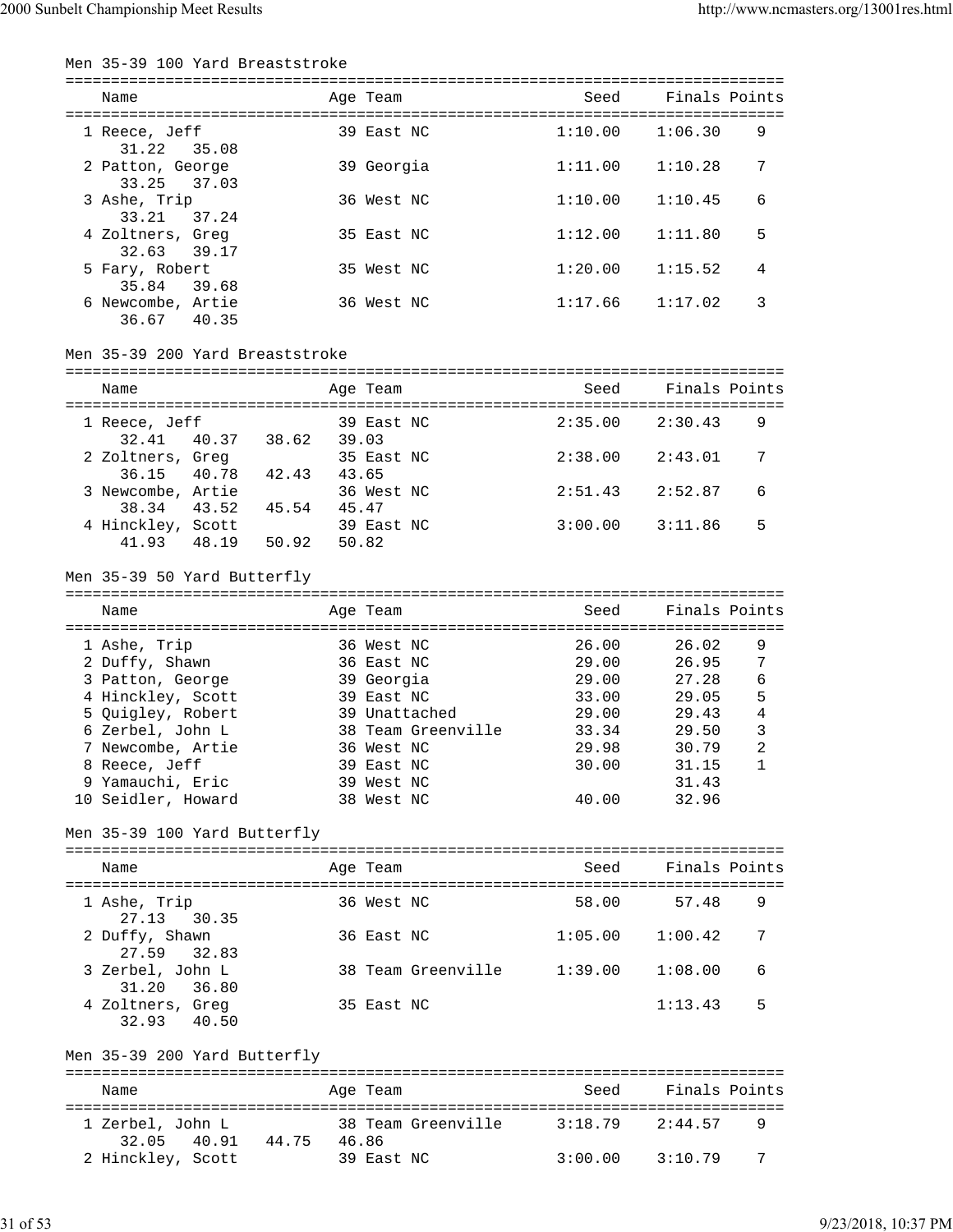41.87 47.56 50.32 51.04

Men 35-39 100 Yard IM

| Name                                                        |                   | Age Team            |                            | Seed       Finals Points |               |                 |
|-------------------------------------------------------------|-------------------|---------------------|----------------------------|--------------------------|---------------|-----------------|
| 1 Ashe, Trip<br>27.56 32.41                                 |                   |                     | 36 West NC                 | 1:00.00                  | 59.97         | 9               |
| 2 Smith, Jeff<br>27.90<br>32.27                             |                   | 36 West NC          |                            | $1:00.00$ $1:00.17$      |               | 7               |
| 3 Duffy, Shawn<br>29.69 31.94                               |                   | 36 East NC          |                            | 1:07.00                  | 1:01.63       | 6               |
| 4 Patton, George<br>29.99 33.94                             |                   | 39 Georgia          |                            | 1:05.00                  | 1:03.93       | 5               |
| 5 Quigley, Robert<br>29.35 35.26                            |                   |                     | 39 Unattached              | 1:10.00                  | 1:04.61       | 4               |
| 6 Dressler, Tom<br>29.56 37.14                              |                   | 36 West NC          |                            | 1:15.33                  | 1:06.70       | 3               |
| 7 Fary, Robert<br>31.10 35.89                               |                   | 35 West NC          |                            |                          | 1:06.99       | 2               |
| 8 Zoltners, Greg<br>31.29 36.77                             |                   | 35 East NC          |                            | 1:06.00                  | 1:08.06       | 1               |
| 9 Reece, Jeff<br>35.07 34.66                                |                   | 39 East NC          |                            | 1:10.00                  | 1:09.73       |                 |
| 10 Newcombe, Artie<br>33.33 37.76                           |                   | 36 West NC          |                            | 1:09.27                  | 1:11.09       |                 |
| 11 Zerbel, John L<br>33.70 38.42                            |                   |                     | 38 Team Greenville 1:24.65 |                          | 1:12.12       |                 |
| 12 Seidler, Howard<br>33.48<br>41.93                        |                   | 38 West NC          |                            | 1:17.00                  | 1:15.41       |                 |
| 13 Myerscough, Gary<br>35.76 40.10                          |                   | 35 West NC          |                            | 1:20.00                  | 1:15.86       |                 |
| 14 Yamauchi, Eric<br>37.59 39.22                            |                   | 39 West NC          |                            |                          | 1:16.81       |                 |
| 15 Holshouser, Boyce Jay 37 East NC<br>37.51 39.53          |                   |                     |                            | 1:20.00                  | 1:17.04       |                 |
| Men 35-39 200 Yard IM                                       |                   |                     |                            |                          |               |                 |
| Name                                                        |                   | Age Team            |                            | Seed                     | Finals Points |                 |
| 1 Duffy, Shawn                                              | 36 East NC        |                     |                            | 2:25.00                  | 2:15.50       | 9               |
| 27.92<br>2 Ashe, Trip                                       | 36.40 38.95 32.23 | 36 West NC          |                            | 2:10.00                  | 2:16.47       | $7\overline{ }$ |
| 36.56<br>28.08                                              | 39.67             | 32.16               |                            |                          |               |                 |
| 3 Quigley, Robert<br>30.09<br>36.28                         | 42.31             | 33.55               | 39 Unattached              | 2:35.00                  | 2:22.23       | 6               |
| 4 Patton, George<br>29.81<br>37.32                          | 43.62             | 39 Georgia<br>34.92 |                            | 2:25.00                  | 2:25.67       | 5               |
| 5 Zoltners, Greg<br>31.25<br>39.66                          | 43.75             | 35 East NC<br>34.14 |                            | 2:30.00                  | 2:28.80       | 4               |
| 6 Reece, Jeff<br>31.51<br>45.97                             | 38.92             | 39 East NC<br>35.82 |                            | 2:30.00                  | 2:32.22       | 3               |
| 7 Newcombe, Artie<br>31.09<br>41.81                         | 45.19             | 36 West NC<br>36.67 |                            | 2:35.26                  | 2:34.76       | 2               |
| 8 Hinckley, Scott<br>33.50<br>40.27                         | 46.59             | 39 East NC<br>37.60 |                            | 3:00.00                  | 2:37.96       | $\mathbf 1$     |
| 9 Zerbel, John L<br>31.55<br>42.29                          | 48.58             | 37.11               | 38 Team Greenville 3:05.00 |                          | 2:39.53       |                 |
| 10 Holshouser, Boyce Jay 37 East NC<br>47.57 46.39<br>39.11 |                   | 42.05               |                            |                          | 2:55.12       |                 |
| Men 35-39 400 Yard IM                                       |                   |                     |                            |                          |               |                 |
| Name                                                        |                   | Age Team            |                            | Seed                     | Finals Points |                 |
|                                                             |                   |                     |                            |                          |               |                 |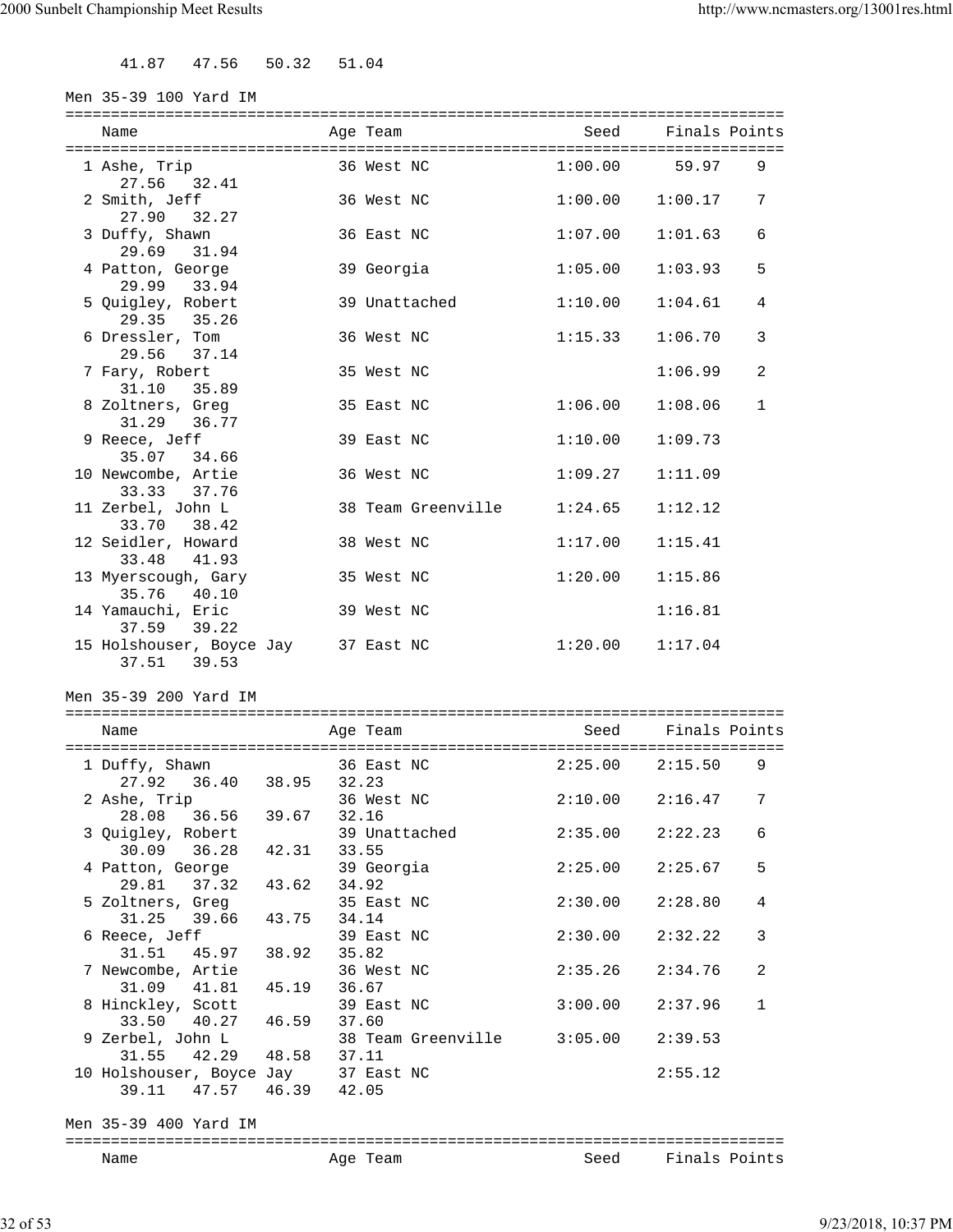| 1 Newcombe, Artie<br>37.76 45.70 47.17<br>31.76 | 36 West NC<br>46.75 47.64 41.92                                                   | 5:30.00 | 5:38.59<br>39.89   | 9              |
|-------------------------------------------------|-----------------------------------------------------------------------------------|---------|--------------------|----------------|
| 2 Zerbel, John L<br>33.61 41.20 48.93 49.85     | 38 Team Greenville<br>49.88 50.42 42.35                                           |         | 5:55.05<br>38.81   | 7              |
|                                                 |                                                                                   | 6:00.00 | 6:08.35            | 6              |
|                                                 | 3 Hinckley, Scott 39 East NC 6:00.00<br>38.66 46.06 49.44 48.30 50.27 50.98 43.57 |         | 41.07              |                |
| Men 40-44 25 Yard Freestyle                     |                                                                                   |         |                    |                |
| Name                                            | Age Team                                                                          | Seed    | Finals Points      |                |
|                                                 |                                                                                   |         |                    |                |
| 1 Duncan, Donald R<br>2 Williams, Tim           | 43 West NC<br>43 Unattached                                                       |         | 13.92<br>14.30     | 9<br>7         |
| Men 40-44 50 Yard Freestyle                     |                                                                                   |         |                    |                |
| Name                                            | Age Team                                                                          | Seed    | Finals Points      |                |
|                                                 |                                                                                   |         |                    |                |
| 1 Lehman, Fritz                                 | 41 East NC                                                                        | 23.00   | 23.64              | 9              |
| 2 Klein, Jonathan                               | 42 East NC                                                                        | 24.50   | 23.73              | 7              |
| 3 Godfrey, Alan F                               | 43 East NC                                                                        | 24.50   | 24.06              | 6              |
| 4 Robinson, Alan                                | 40 Team Greenville                                                                | 25.00   | 24.84              | 5              |
| 5 Kennedy, Gene                                 | 40 West NC                                                                        | 28.00   | 25.39              | $\overline{4}$ |
| 6 Johnson, Ken                                  | 42 West NC                                                                        | 27.66   | 27.48              | $\overline{3}$ |
| 7 Taber, Bob                                    | 40 East NC                                                                        | 28.00   | 27.73              | $\overline{2}$ |
| 8 Cockfield, Ben                                | 42 West NC                                                                        | 28.30   | 28.66              | $\mathbf{1}$   |
|                                                 |                                                                                   |         |                    |                |
| 9 Williams, Tim                                 | 43 Unattached<br>42 Team Greenville                                               | 38.22   | 31.54<br>37.44     |                |
| 10 Allen, George T                              |                                                                                   |         |                    |                |
| Men 40-44 100 Yard Freestyle                    |                                                                                   |         |                    |                |
| Name                                            | Age Team                                                                          | Seed    | Finals Points      |                |
| 1 Godfrey, Alan F                               | 43 East NC                                                                        | 53.00   | 52.32              | 9              |
| 25.45 26.87                                     |                                                                                   |         |                    |                |
| 2 Kennedy, Gene                                 | 40 West NC                                                                        | 58.00   | 55.17              | 7              |
| 27.08 28.09                                     |                                                                                   |         |                    |                |
| 3 Robinson, Alan                                | 40 Team Greenville                                                                | 56.00   | 55.32              | 6              |
| 26.82<br>28.50                                  |                                                                                   |         |                    |                |
| 4 Facchine, Kevin                               | 44 East NC                                                                        |         | 57.11              | 5              |
| 27.90 29.21                                     |                                                                                   |         |                    |                |
| 5 Johnson, Ken                                  | 42 West NC                                                                        |         | $1:01.49$ 59.93    | 4              |
| 29.09<br>30.84                                  |                                                                                   |         |                    |                |
| 6 Taber, Bob                                    | 40 East NC                                                                        | 1:00.00 | 1:00.19            | 3              |
| 31.55<br>28.64                                  |                                                                                   |         |                    |                |
| 7 Cockfield, Ben                                | 42 West NC                                                                        |         | 1:04.49            | 2              |
| 8 Duncan, Donald R                              | 43 West NC                                                                        |         | 1:06.52            | $\mathbf{1}$   |
| 31.31 35.21                                     |                                                                                   |         |                    |                |
| 9 Williams, Tim                                 | 43 Unattached                                                                     |         | 1:09.60            |                |
| 33.78 35.82                                     |                                                                                   |         |                    |                |
| Men 40-44 200 Yard Freestyle                    |                                                                                   |         |                    |                |
|                                                 |                                                                                   |         |                    |                |
| Name                                            | Age Team                                                                          |         | Seed Finals Points |                |
| 1 Klein, Jonathan                               | 42 East NC                                                                        |         | 1:57.89            | 9              |
| 27.81<br>30.85                                  | 30.12 29.11                                                                       |         |                    |                |
| 2 Godfrey, Alan F                               | 43 East NC                                                                        | 1:57.00 | 2:02.67            | 7              |
| 31.76<br>28.83 31.22                            | 30.86                                                                             |         |                    |                |
| 3 Facchine, Kevin                               | 44 East NC                                                                        | 2:02.02 | 2:02.69            | 6              |
| 28.57 31.50 32.00                               | 30.62                                                                             |         |                    |                |
| 4 Robinson, Alan                                | 40 Team Greenville                                                                | 2:05.00 | 2:02.90            | 5              |
| 28.75 30.92 31.67                               | 31.56                                                                             |         |                    |                |
| 5 Kennedy, Gene                                 | 40 West NC                                                                        | 2:10.00 | 2:06.31            | 4              |
|                                                 |                                                                                   |         |                    |                |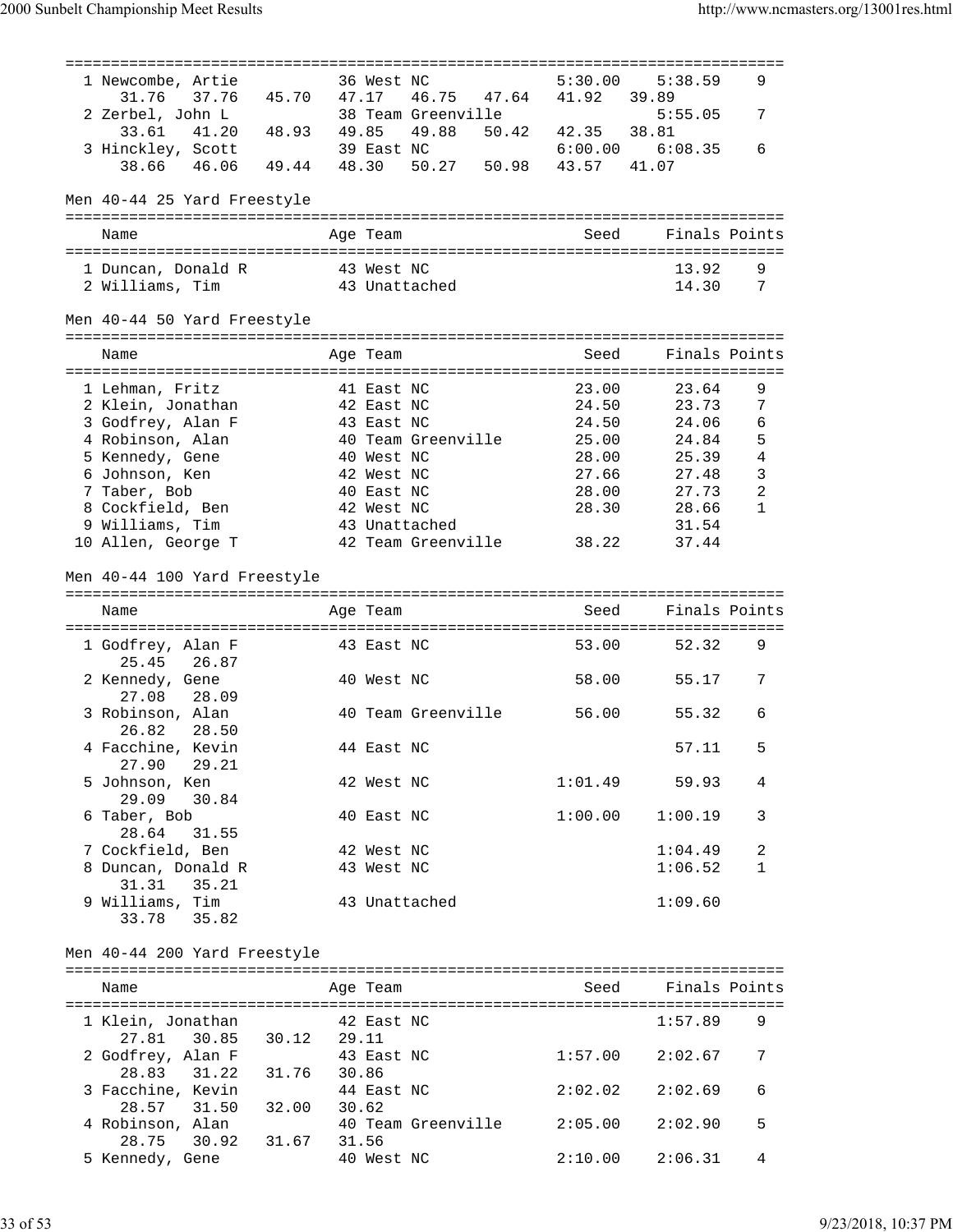| 28.90                                  |       | 31.52 33.03                                                                                 | 32.86 |                          |               |                    |                                                                                                                                        |                                                                                                        |                |
|----------------------------------------|-------|---------------------------------------------------------------------------------------------|-------|--------------------------|---------------|--------------------|----------------------------------------------------------------------------------------------------------------------------------------|--------------------------------------------------------------------------------------------------------|----------------|
|                                        |       | 6 Johnson, Ken<br>31.65 34.72 35.43 35.02<br>7 Taber, Bob 40 Eas<br>30.24 34.35 38.28 36.50 |       | 42 West NC               |               |                    |                                                                                                                                        | $2:21.32$ $2:16.82$                                                                                    | 3              |
|                                        |       |                                                                                             |       | 40 East NC               |               |                    | 2:25.00                                                                                                                                | 2:19.37                                                                                                | $\overline{c}$ |
|                                        |       |                                                                                             |       |                          |               |                    |                                                                                                                                        |                                                                                                        |                |
|                                        |       | 8 Williams, Tim 43 Unattached<br>36.66 39.78 43.09 41.42                                    |       |                          |               |                    |                                                                                                                                        | 2:40.95                                                                                                | 1              |
|                                        |       |                                                                                             |       |                          |               |                    |                                                                                                                                        |                                                                                                        |                |
| Men 40-44 500 Yard Freestyle           |       |                                                                                             |       |                          |               |                    |                                                                                                                                        |                                                                                                        |                |
|                                        |       |                                                                                             |       |                          |               |                    |                                                                                                                                        |                                                                                                        |                |
| Name                                   |       |                                                                                             |       | Age Team                 |               |                    |                                                                                                                                        | Seed Finals Points                                                                                     |                |
| 1 Godfrey, Alan F                      |       |                                                                                             |       | 43 East NC               |               |                    |                                                                                                                                        | 5:24.10                                                                                                | 9              |
|                                        |       |                                                                                             |       |                          |               |                    | 29.06 31.76 32.70 32.82 33.06 33.31 33.11 33.45                                                                                        |                                                                                                        |                |
| 33.04 31.79                            |       |                                                                                             |       |                          |               |                    |                                                                                                                                        |                                                                                                        |                |
|                                        |       | 2 Facchine, Kevin 44 East NC                                                                |       |                          |               |                    | 30.51 33.93 34.81 35.19 35.29 35.62 35.44 35.77                                                                                        | $5:39.35$ $5:46.99$                                                                                    | 7              |
| 35.83 34.60                            |       |                                                                                             |       |                          |               |                    |                                                                                                                                        |                                                                                                        |                |
|                                        |       |                                                                                             |       |                          |               |                    |                                                                                                                                        |                                                                                                        | 6              |
|                                        |       |                                                                                             |       |                          |               |                    |                                                                                                                                        | 3 Robinson, Alan 40 Team Greenville 5:55.00 5:59.34<br>31.28 35.09 35.69 36.65 36.34 36.56 36.68 36.59 |                |
| 37.86 36.60                            |       |                                                                                             |       |                          |               |                    |                                                                                                                                        |                                                                                                        |                |
|                                        |       |                                                                                             |       |                          |               |                    | 4 Lee, Doug 43 West NC 6:00.00 6:00<br>32.73 35.07 35.56 36.14 36.68 36.73 37.05 37.27                                                 | 43 West NC 6:00.00 6:02.21                                                                             | 5              |
|                                        |       |                                                                                             |       |                          |               |                    |                                                                                                                                        |                                                                                                        |                |
| 37.76 37.22                            |       | 43 Unattached                                                                               |       |                          |               |                    |                                                                                                                                        |                                                                                                        |                |
| 5 Williams, Tim                        |       |                                                                                             |       |                          |               |                    |                                                                                                                                        | 7:42.23                                                                                                | 4              |
|                                        |       |                                                                                             |       |                          |               |                    | 38.75 42.29 44.87 46.99 48.14 48.80 48.92 49.12                                                                                        |                                                                                                        |                |
| 49.05 45.30                            |       |                                                                                             |       |                          |               |                    |                                                                                                                                        |                                                                                                        |                |
|                                        |       | Men 40-44 1000 Yard Freestyle                                                               |       |                          |               |                    |                                                                                                                                        |                                                                                                        |                |
|                                        |       |                                                                                             |       |                          |               |                    |                                                                                                                                        |                                                                                                        |                |
| Name                                   |       |                                                                                             |       | Age Team                 |               |                    | Seed                                                                                                                                   | Finals Points                                                                                          |                |
|                                        |       |                                                                                             |       |                          |               |                    |                                                                                                                                        | 1 Facchine, Kevin 44 East NC 11:55.11 11:55.82                                                         | 9              |
|                                        |       |                                                                                             |       |                          |               |                    |                                                                                                                                        |                                                                                                        |                |
|                                        |       |                                                                                             |       |                          |               |                    |                                                                                                                                        |                                                                                                        |                |
|                                        |       |                                                                                             |       |                          |               |                    |                                                                                                                                        |                                                                                                        |                |
| 36.28                                  |       |                                                                                             |       |                          |               |                    | 36.29 36.58 36.72 36.51 36.47 36.47 36.64 36.50                                                                                        |                                                                                                        |                |
| 2 Taber, Bob                           |       | 36.48 35.83 35.48                                                                           |       |                          |               |                    |                                                                                                                                        | 15:00.00  13:30.07                                                                                     | 7              |
|                                        |       |                                                                                             |       |                          |               |                    |                                                                                                                                        |                                                                                                        |                |
|                                        |       |                                                                                             |       |                          |               |                    | ber, Bob 40 East NC 15:00.00 13:<br>34.10 36.27 37.89 38.43 39.38 39.51 40.58 40.28<br>40.52 41.50 41.55 41.92 42.06 42.06 42.34 42.56 |                                                                                                        |                |
| 42.75                                  |       | 42.39  42.30  41.38                                                                         |       |                          |               |                    |                                                                                                                                        |                                                                                                        |                |
|                                        |       |                                                                                             |       |                          |               |                    |                                                                                                                                        |                                                                                                        |                |
|                                        |       | Men 40-44 1650 Yard Freestyle                                                               |       |                          |               |                    |                                                                                                                                        |                                                                                                        |                |
| Name                                   |       |                                                                                             |       | Age Team                 |               |                    | Seed                                                                                                                                   | Finals Points                                                                                          |                |
|                                        |       |                                                                                             |       |                          |               |                    |                                                                                                                                        |                                                                                                        |                |
| 1 Rubino, Mark                         |       |                                                                                             |       |                          |               | 40 Team Greenville | 19:55.00                                                                                                                               | 19:52.66                                                                                               | 9              |
| 32.95                                  |       | 35.90 36.59 36.86 37.36 36.65 36.52                                                         |       |                          |               |                    |                                                                                                                                        | 36.41                                                                                                  |                |
| 36.44                                  |       |                                                                                             |       |                          |               |                    | 36.71 36.26 36.26 35.81 35.81 35.72 36.49                                                                                              |                                                                                                        |                |
| 36.07                                  |       | 35.65 35.73 36.04 35.50                                                                     |       |                          |               |                    | 35.87 35.66 36.01                                                                                                                      |                                                                                                        |                |
| 36.45<br>33.13                         | 36.62 | 37.21                                                                                       | 37.03 |                          | 36.85         | 37.05              | 37.05                                                                                                                                  | 36.17                                                                                                  |                |
|                                        |       |                                                                                             |       |                          |               |                    |                                                                                                                                        |                                                                                                        |                |
| Men 40-44 25 Yard Backstroke           |       |                                                                                             |       |                          |               |                    |                                                                                                                                        |                                                                                                        |                |
|                                        |       |                                                                                             |       |                          |               |                    |                                                                                                                                        |                                                                                                        |                |
| Name                                   |       |                                                                                             |       | Age Team                 |               |                    | Seed                                                                                                                                   | Finals Points                                                                                          |                |
| 1 Williams, Tim                        |       |                                                                                             |       |                          | 43 Unattached |                    |                                                                                                                                        | 19.65                                                                                                  | 9              |
|                                        |       |                                                                                             |       |                          |               |                    |                                                                                                                                        |                                                                                                        |                |
| Men 40-44 50 Yard Backstroke           |       |                                                                                             |       |                          |               |                    |                                                                                                                                        |                                                                                                        |                |
| Name                                   |       |                                                                                             |       | Age Team                 |               |                    | Seed                                                                                                                                   | Finals Points                                                                                          |                |
|                                        |       |                                                                                             |       |                          |               |                    |                                                                                                                                        |                                                                                                        |                |
| 1 Lehman, Fritz                        |       |                                                                                             |       | 41 East NC               |               |                    | 26.00                                                                                                                                  | 26.00                                                                                                  | 9              |
| 2 Klein, Jonathan<br>3 Godfrey, Alan F |       |                                                                                             |       | 42 East NC<br>43 East NC |               |                    | 27.00<br>29.00                                                                                                                         | 27.45<br>29.11                                                                                         | 7<br>6         |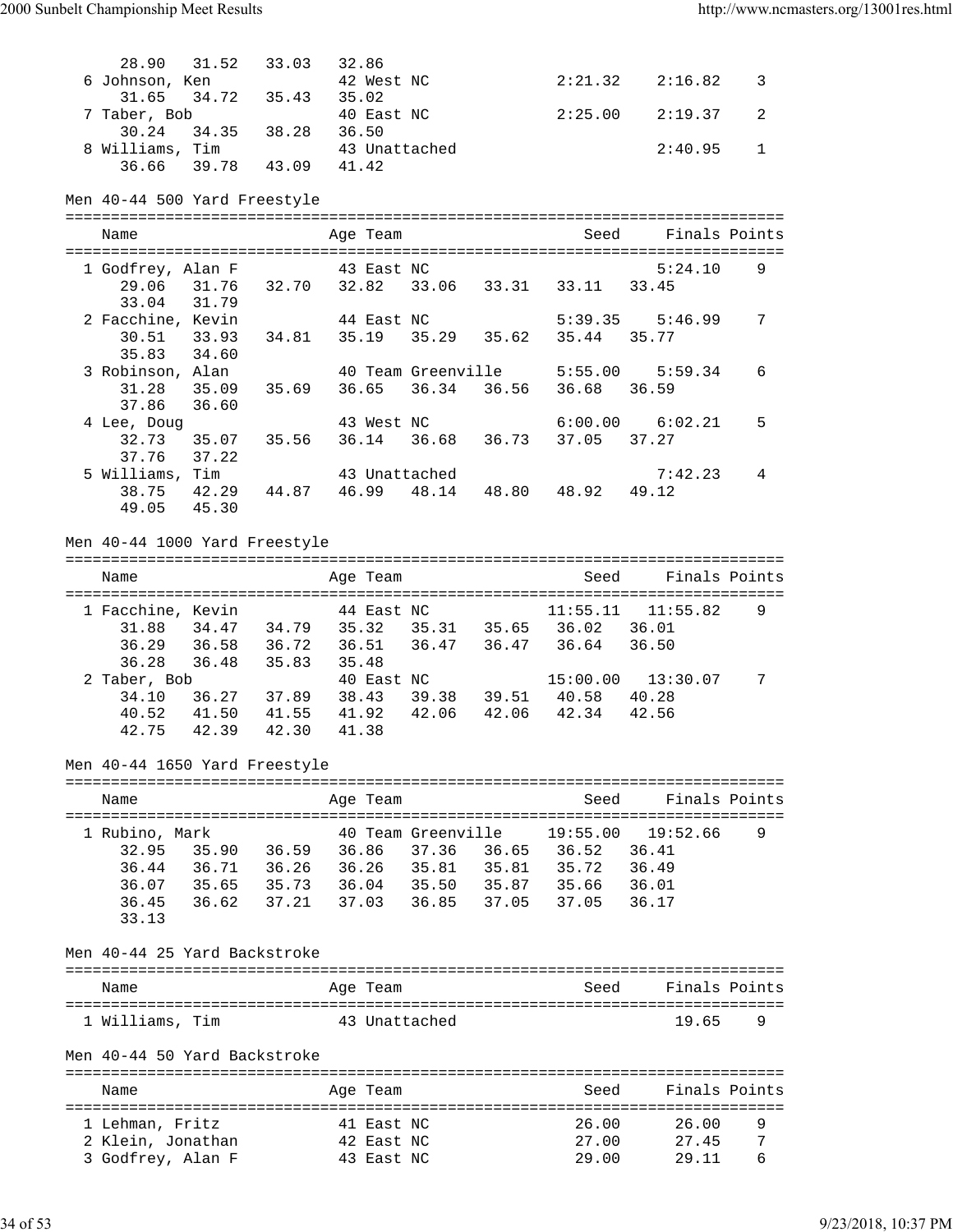| 4 Kennedy, Gene<br>5 Johnson, Ken<br>6 Cockfield, Ben<br>42 West NC           | 40 West NC<br>42 West NC |                                    | 35.00<br>38.00 | 32.09<br>36.75<br>38.65 | 5<br>4<br>3     |
|-------------------------------------------------------------------------------|--------------------------|------------------------------------|----------------|-------------------------|-----------------|
| Men 40-44 100 Yard Backstroke                                                 |                          |                                    |                |                         |                 |
| Name                                                                          | Age Team                 |                                    | Seed           | Finals Points           |                 |
| 1 Lehman, Fritz<br>28.27<br>27.88                                             | 41 East NC               |                                    | 56.00          | 56.15                   | 9               |
| 2 Klein, Jonathan<br>28.88<br>30.03                                           | 42 East NC               |                                    | 59.00          | 58.91                   | 7               |
| 3 Godfrey, Alan F<br>30.20 31.40                                              | 43 East NC               |                                    | 1:01.00        | 1:01.60                 | 6               |
| 4 Tedford, Stewart<br>33.92<br>34.77                                          | 42 West NC               |                                    | 1:10.00        | 1:08.69                 | 5               |
| 5 Kennedy, Gene<br>34.33<br>36.03                                             | 40 West NC               |                                    | 1:10.00        | 1:10.36                 | 4               |
| 6 Johnson, Ken<br>40.85<br>43.19                                              | 42 West NC               |                                    | 1:24.00        | 1:24.04                 | 3               |
| Men 40-44 200 Yard Backstroke                                                 |                          |                                    |                |                         |                 |
| Name                                                                          | Age Team                 |                                    | Seed           | Finals Points           |                 |
| 41 East NC<br>1 Lehman, Fritz<br>30.29 32.15 31.64 30.49                      |                          |                                    | 2:03.00        | 2:04.57                 | 9               |
| Men 40-44 25 Yard Breaststroke                                                |                          |                                    |                |                         |                 |
| Name                                                                          | Age Team                 |                                    | Seed           | Finals Points           |                 |
| 1 Williams, Tim<br>43 Unattached<br>2 Duncan, Donald R 43 West NC             |                          |                                    |                | 19.53<br>19.60          | 9<br>7          |
| Men 40-44 50 Yard Breaststroke                                                |                          |                                    |                |                         |                 |
| Name                                                                          | Age Team                 |                                    | Seed           | Finals Points           |                 |
| 1 Lee, Doug                                                                   | 43 West NC               |                                    | 32.50          | 31.95                   | 9               |
| 2 Cox, Jr, Stanford S                                                         |                          | 44 East NC                         | 34.00          | 32.90                   | $7\overline{ }$ |
| 3 Cockfield, Ben                                                              | 42 West NC               |                                    | 36.69          | 35.31                   | 6               |
| 4 Johnson, Ken                                                                | 42 West NC               |                                    | 37.73          | 37.00                   | 5               |
| 5 Klein, Jonathan                                                             | 42 East NC               |                                    |                | 38.95                   | 4               |
| 6 Allen, George T                                                             |                          | 42 Team Greenville                 | 41.97          | 42.32                   | 3               |
| Men 40-44 100 Yard Breaststroke                                               |                          |                                    |                |                         |                 |
| Name                                                                          | Age Team                 |                                    | Seed           | Finals Points           |                 |
| 1 Lee, Doug<br>33.47<br>36.78                                                 | 43 West NC               |                                    | 1:10.00        | 1:10.25                 | 9               |
| 2 Johnson, Ken<br>38.96<br>41.91                                              | 42 West NC               |                                    | 1:21.99        | 1:20.87                 | 7               |
| 3 Cockfield, Ben<br>38.24 43.46                                               | 42 West NC               |                                    | 1:23.63        | 1:21.70                 | 6               |
| Men 40-44 200 Yard Breaststroke                                               |                          |                                    |                |                         |                 |
| Name                                                                          | Age Team                 |                                    | Seed           | Finals Points           |                 |
|                                                                               |                          |                                    |                |                         |                 |
| 1 Lee, Doug                                                                   | 43 West NC               |                                    |                | $2:35.00$ $2:32.40$     | 9               |
| 38.28 39.41 40.18<br>34.53<br>2 Allen, George T<br>52.87 57.27 58.72<br>46.68 |                          | 42 Team Greenville         3:43.00 |                | 3:35.54                 | 7               |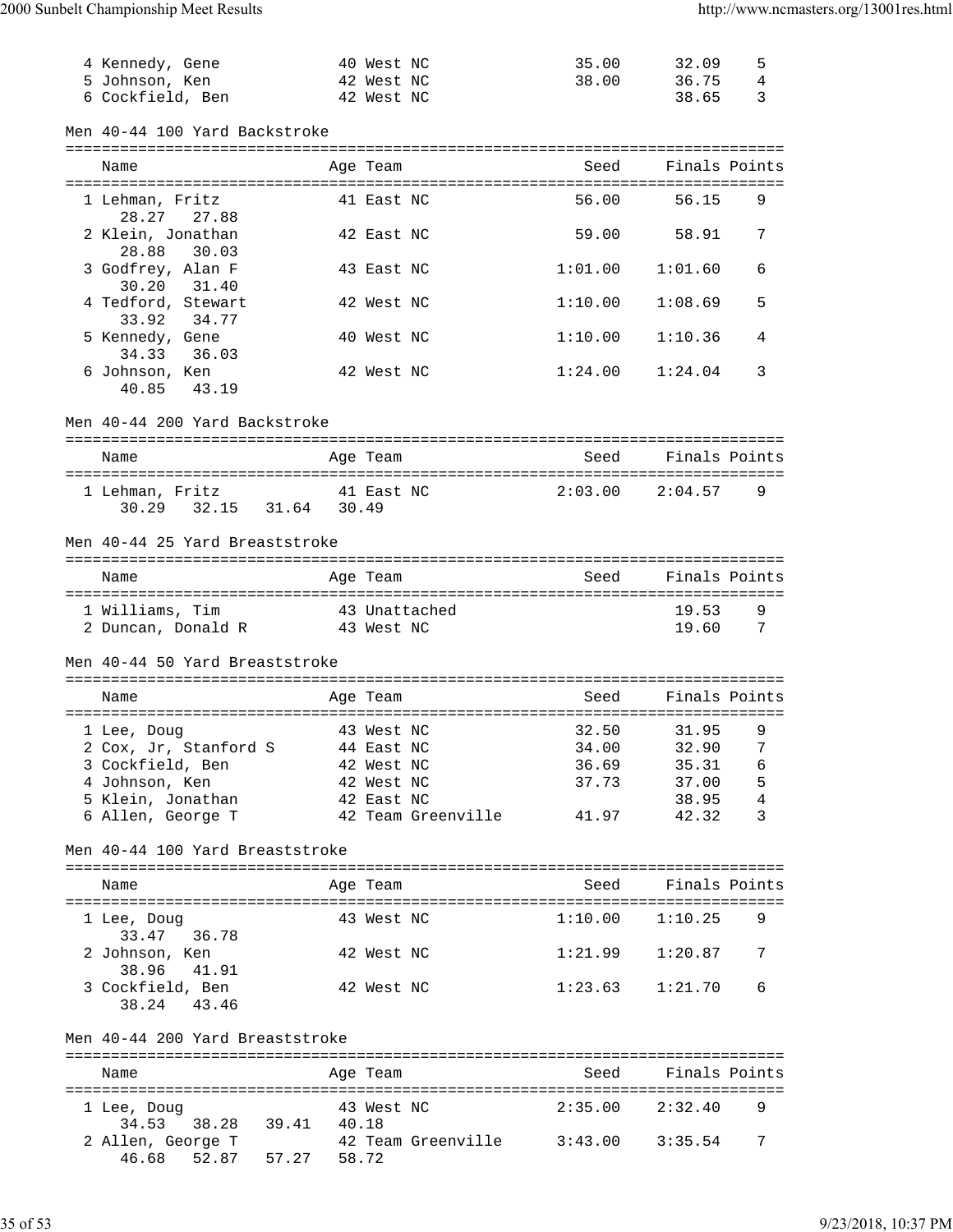| Men 40-44 25 Yard Butterfly                    |            |                            |                            |               |     |
|------------------------------------------------|------------|----------------------------|----------------------------|---------------|-----|
| Name                                           | Age Team   |                            | Seed                       | Finals Points |     |
| 1 Williams, Tim                                |            | 43 Unattached              |                            | 16.51         | 9   |
| Men 40-44 50 Yard Butterfly                    |            |                            |                            |               |     |
| Name                                           | Age Team   |                            | Seed                       | Finals Points |     |
| 1 Lehman, Fritz                                | 41 East NC |                            | 25.00                      | 25.52         | 9   |
| 2 Godfrey, Alan F                              | 43 East NC |                            | 28.00                      | 27.70         | 6.5 |
| 2 Robinson, Alan                               |            | 40 Team Greenville         | 28.00                      | 27.70         | 6.5 |
| 4 Facchine, Kevin                              | 44 East NC |                            |                            | 28.39         | 5   |
| 5 Lee, Doug                                    | 43 West NC |                            | 28.50                      | 28.67         | 4   |
| 6 Kennedy, Gene                                | 40 West NC |                            | 32.00                      | 29.83         | 3   |
| 7 Johnson, Ken                                 | 42 West NC |                            | 34.88                      | 32.72         | 2   |
| 8 Taber, Bob                                   | 40 East NC |                            | 30.00                      | 33.39         | 1   |
| 9 Cockfield, Ben                               | 42 West NC |                            |                            | 34.30         |     |
| Men 40-44 100 Yard Butterfly                   |            |                            |                            |               |     |
| Name                                           | Age Team   |                            | Seed                       | Finals Points |     |
| 1 Robinson, Alan                               |            | 40 Team Greenville 1:05.00 |                            | 59.72         | 9   |
| 30.73<br>28.99<br>2 Facchine, Kevin            | 44 East NC |                            | 1:02.01                    | 1:01.99       | 7   |
| 32.92<br>29.07<br>3 Lee, Doug                  | 43 West NC |                            | 1:05.00                    | 1:05.27       | 6   |
| 30.33<br>34.94                                 |            |                            |                            |               |     |
| Men 40-44 200 Yard Butterfly                   |            |                            |                            |               |     |
| Name                                           | Age Team   |                            | Seed                       | Finals Points |     |
| 1 Robinson, Alan<br>36.25 36.14 38.23          |            | 40 Team Greenville 2:30.00 |                            | 2:24.40       | 9   |
| 33.78                                          |            |                            |                            |               |     |
| Men 40-44 100 Yard IM                          |            |                            |                            |               |     |
| Name                                           | Age Team   |                            | Seed                       | Finals Points |     |
| 1 Lehman, Fritz 6 41 East NC<br>26.51<br>31.14 |            |                            | 58.50                      | 57.65         | 9   |
| 2 Godfrey, Alan F<br>28.17 31.87               | 43 East NC |                            | 1:00.00                    | 1:00.04       | 7   |
| 3 Robinson, Alan<br>29.22 34.47                |            |                            | 40 Team Greenville 1:05.00 | 1:03.69       | 6   |
| 4 Facchine, Kevin                              | 44 East NC |                            | 1:05.01                    | 1:03.80       | 5   |
| 29.53<br>34.27<br>5 Lee, Doug                  | 43 West NC |                            | 1:05.00                    | 1:05.24       | 4   |
| 31.06<br>34.18<br>6 Klein, Jonathan            | 42 East NC |                            | 1:04.00                    | 1:05.53       | 3   |
| 27.41<br>38.12<br>7 Tedford, Stewart           | 42 West NC |                            | 1:05.00                    | 1:06.20       | 2   |
| 32.53<br>33.67<br>8 Kennedy, Gene              | 40 West NC |                            | 1:09.00                    | 1:07.52       | 1   |
| 32.28<br>35.24<br>9 Johnson, Ken               | 42 West NC |                            | 1:16.04                    | 1:12.49       |     |
| 34.45<br>38.04<br>10 Cockfield, Ben            | 42 West NC |                            |                            | 1:15.97       |     |
| 36.12 39.85                                    |            |                            |                            |               |     |
| 11 Williams, Tim<br>41.27 46.74                |            | 43 Unattached              |                            | 1:28.01       |     |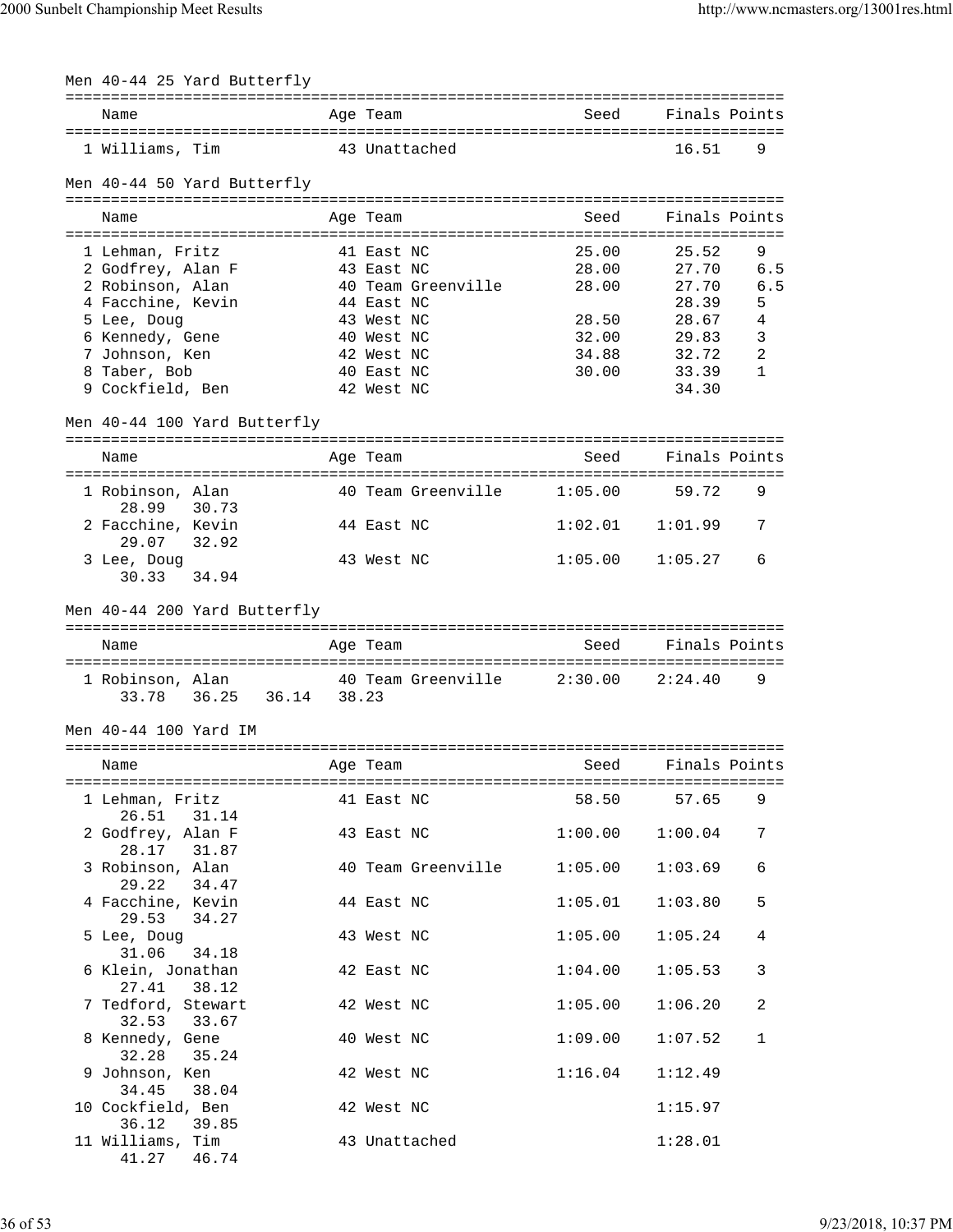| Men 40-44 200 Yard IM                                                              |             |                          |  |                |                                 |        |
|------------------------------------------------------------------------------------|-------------|--------------------------|--|----------------|---------------------------------|--------|
| Name                                                                               |             | Age Team                 |  | Seed           | Finals Points                   |        |
| 1 Facchine, Kevin<br>29.77<br>37.58                                                | 43.30 31.40 | 44 East NC               |  | 2:29.22        | 2:22.05                         | 9      |
| 2 Kennedy, Gene<br>38.26 43.51 33.06<br>30.37                                      |             | 40 West NC               |  | 2:35.00        | 2:25.20                         | 7      |
| 3 Johnson, Ken<br>33.81 46.48 45.63 37.95                                          |             | 42 West NC               |  | 2:55.00        | 2:43.87                         | 6      |
| Men 40-44 400 Yard IM                                                              |             |                          |  |                |                                 |        |
| Name                                                                               |             | Age Team                 |  | Seed           | Finals Points                   |        |
| 1 Facchine, Kevin 44 East NC<br>36.99 42.64 42.66 44.12 45.96 36.60 34.97<br>32.11 |             |                          |  |                | $5:15.15$ $5:16.05$             | 9      |
| Men 45-49 25 Yard Freestyle                                                        |             |                          |  |                |                                 |        |
| Name                                                                               |             | Age Team                 |  | Seed           | Finals Points                   |        |
| 1 Barnhouse, Michael 45 East NC                                                    |             |                          |  |                | 19.90                           | 9      |
| Men 45-49 50 Yard Freestyle                                                        |             |                          |  |                |                                 |        |
| Name                                                                               |             | Age Team                 |  | Seed           | Finals Points                   |        |
| 1 Glotzer, Rob                                                                     | 49 East NC  |                          |  | 27.00          | 26.72                           | 9      |
| Men 45-49 100 Yard Freestyle                                                       |             |                          |  |                |                                 |        |
| Name                                                                               |             | Age Team                 |  |                | Seed Finals Points              |        |
| 1 Glotzer, Rob<br>29.62 32.55                                                      |             | 49 East NC               |  |                | 1:02.17                         | 9      |
| Men 45-49 200 Yard Freestyle                                                       |             |                          |  |                |                                 |        |
| Name                                                                               |             | Age Team                 |  | Seed           | Finals Points                   |        |
| 1 Glotzer, Rob<br>35.88 38.49 39.16<br>33.14                                       |             | 49 East NC               |  |                | 2:26.67                         | 9      |
| Men 45-49 50 Yard Breaststroke                                                     |             |                          |  |                | ------------------------------- |        |
| Name                                                                               |             | Age Team                 |  | Seed           | Finals Points                   |        |
| 1 Glotzer, Rob                                                                     |             | 49 East NC               |  | 38.00          | 34.96                           | 9      |
| Men 45-49 100 Yard Breaststroke                                                    |             |                          |  |                |                                 |        |
| Name                                                                               |             | Age Team                 |  | Seed           | Finals Points                   |        |
| 1 Palmgren, Tom<br>38.44<br>34.45                                                  |             | 45 West NC               |  | 1:12.00        | 1:12.89                         | 9      |
| Men 45-49 50 Yard Butterfly                                                        |             | ---------                |  |                |                                 |        |
| Name<br>------------------------                                                   |             | Aqe Team                 |  | Seed           | Finals Points                   |        |
| 1 Palmgren, Tom<br>2 Glotzer, Rob                                                  |             | 45 West NC<br>49 East NC |  | 27.90<br>31.00 | 27.90<br>30.09                  | 9<br>7 |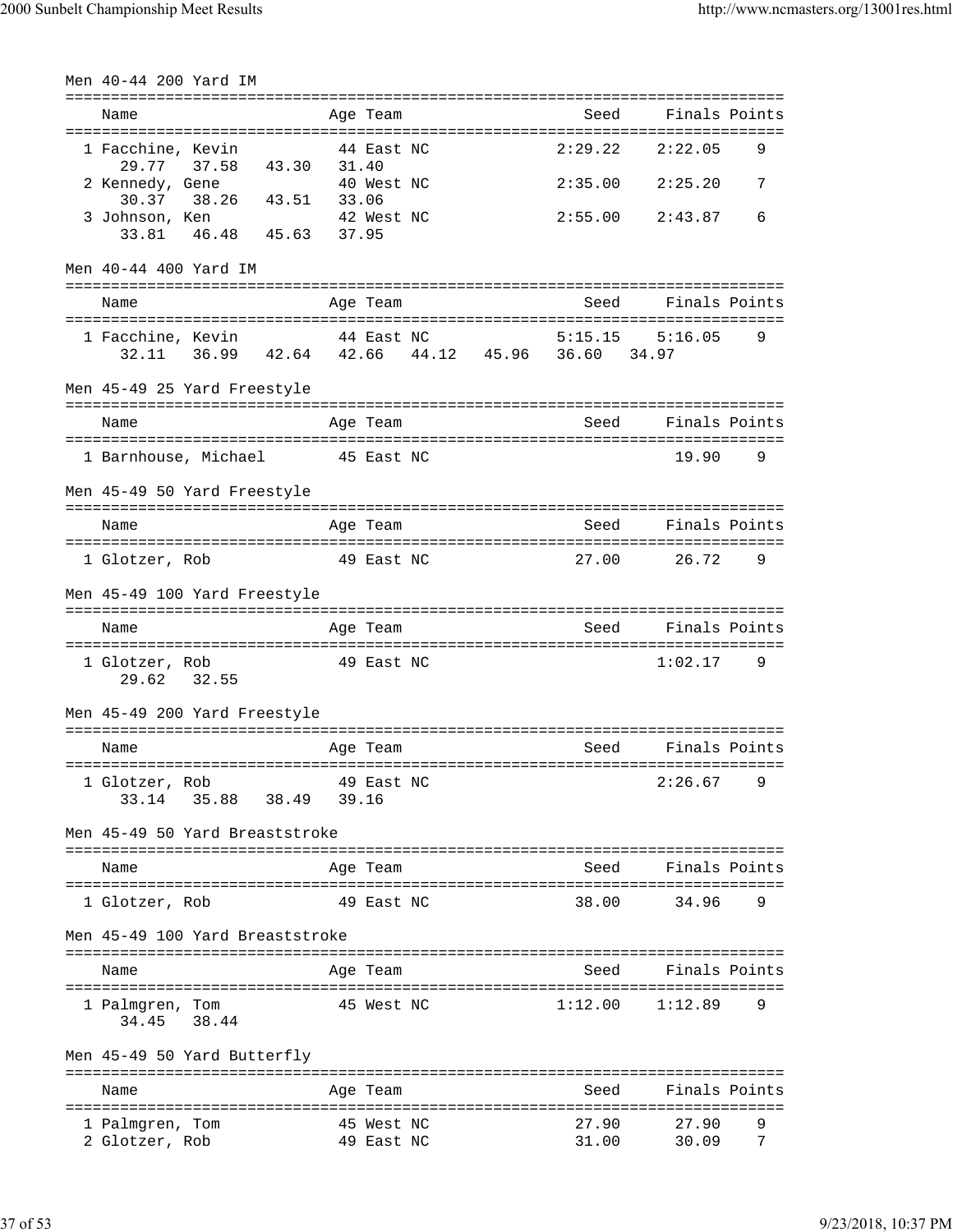| Men 45-49 100 Yard Butterfly                                                                            |       |            |                     |                                             |                         |               |
|---------------------------------------------------------------------------------------------------------|-------|------------|---------------------|---------------------------------------------|-------------------------|---------------|
| Name                                                                                                    |       | Age Team   |                     | Seed                                        |                         | Finals Points |
| 1 Glotzer, Rob<br>32.08<br>38.61                                                                        |       | 49 East NC |                     | 1:12.00                                     | 1:10.69                 | 9             |
| Men 45-49 100 Yard IM                                                                                   |       |            |                     |                                             |                         |               |
| Name                                                                                                    |       | Age Team   |                     | Seed                                        |                         | Finals Points |
| 1 Glotzer, Rob<br>33.15 36.94                                                                           |       | 49 East NC |                     | 1:12.02                                     | 1:10.09                 | 9             |
| Men 45-49 200 Yard IM                                                                                   |       |            |                     |                                             |                         |               |
| Name                                                                                                    |       | Age Team   |                     | Seed                                        |                         | Finals Points |
| 1 Palmgren, Tom<br>29.29 36.74 41.05 33.97                                                              |       | 45 West NC |                     | 2:20.80                                     | 2:21.05                 | 9             |
| 2 Glotzer, Rob<br>32.71  44.60  46.71  37.32                                                            |       | 49 East NC |                     | 2:45.00                                     | 2:41.34                 | 7             |
| Men 50-54 50 Yard Freestyle                                                                             |       |            |                     |                                             |                         |               |
| Name                                                                                                    |       | Age Team   |                     | Seed                                        |                         | Finals Points |
| 1 Glass, Ernie<br>50 West NC<br>2 Miller, Eric<br>3 Britt, Jim                                          |       | 53 West NC |                     | 25.50<br>52 Virginia Masters 27.03<br>31.50 | 25.81<br>27.91<br>30.22 | 9<br>7<br>6   |
| Men 50-54 100 Yard Freestyle                                                                            |       |            |                     |                                             |                         |               |
| Name                                                                                                    |       | Age Team   |                     | Seed                                        |                         | Finals Points |
| 1 Glass, Ernie                                                                                          |       | 50 West NC |                     | 56.80                                       | 57.39                   | 9             |
| 27.69 29.70<br>2 Miller, Eric                                                                           |       |            | 52 Virginia Masters |                                             | 1:01.34                 | 7             |
| 28.85<br>32.49<br>3 Watson, Dennis<br>32.60<br>36.31                                                    |       | 50 West NC |                     |                                             | 1:08.91                 | 6             |
| Men 50-54 200 Yard Freestyle                                                                            |       |            |                     |                                             |                         |               |
| Name                                                                                                    |       | Age Team   |                     | Seed                                        |                         | Finals Points |
| 1 Glass, Ernie                                                                                          |       | 50 West NC |                     | 2:09.00                                     | 2:10.41                 | 9             |
| 29.32<br>32.57 34.12<br>2 Britt, Jim<br>35.62 37.58 1:11.58                                             | 34.40 | 53 West NC |                     | 2:26.70                                     | 2:24.78                 | 7             |
| Men 50-54 500 Yard Freestyle                                                                            |       |            |                     |                                             |                         |               |
| Name                                                                                                    |       | Age Team   |                     | Seed                                        | Finals Points           |               |
| 1 Glass, Ernie<br>37.45 39.25<br>32.69                                                                  |       | 50 West NC | 40.21 39.55 39.99   | 38.58                                       | 6:19.59<br>37.87        | 9             |
| 37.78<br>36.22<br>2 Watson, Dennis<br>35.25 40.46 41.75 42.11 42.27 44.46 43.39 44.46<br>43.62<br>42.99 |       | 50 West NC |                     |                                             | 7:00.76                 | 7             |
| Men 50-54 50 Yard Backstroke                                                                            |       |            |                     |                                             |                         |               |
| Name                                                                                                    |       | Age Team   |                     | Seed                                        |                         | Finals Points |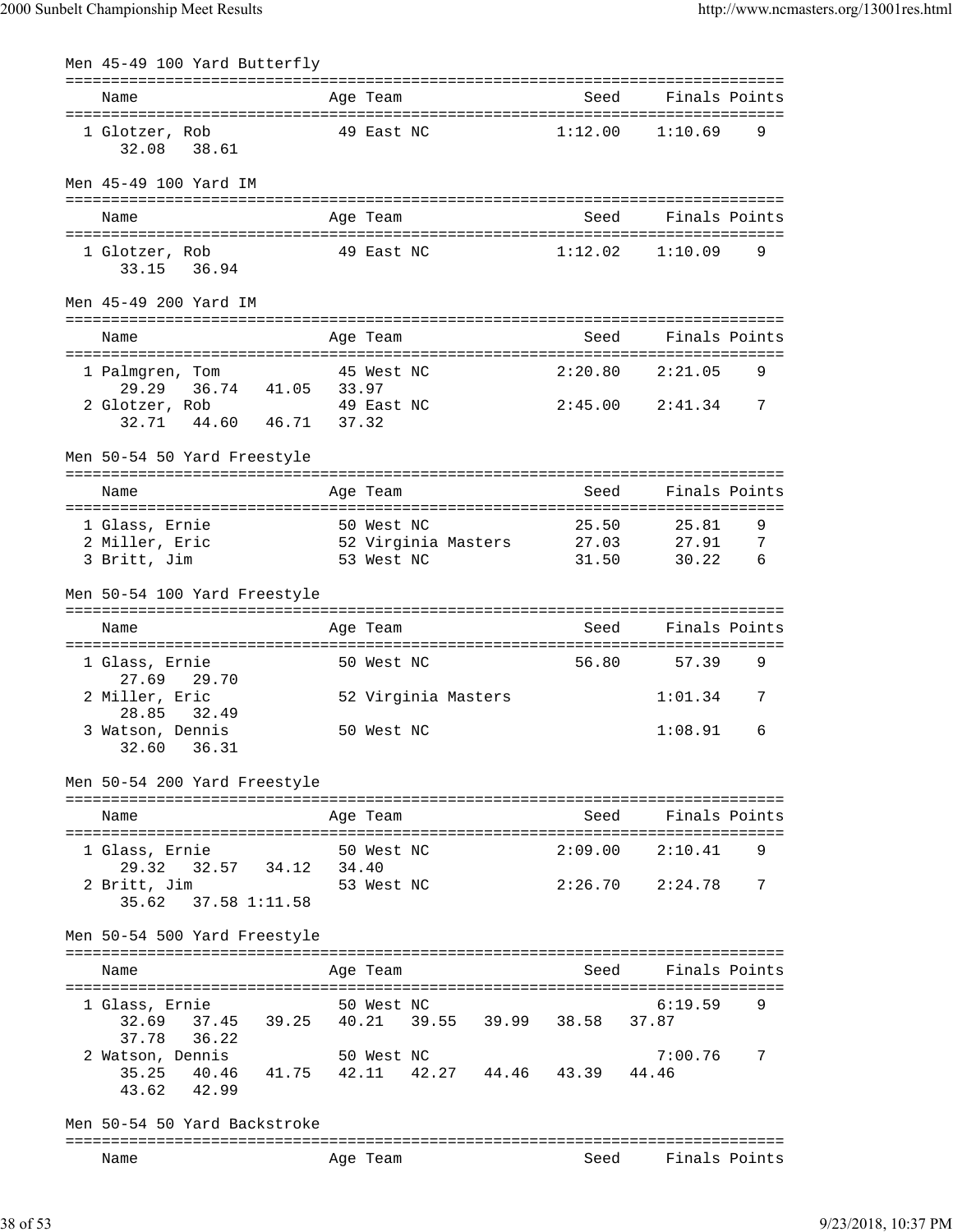2000 Sunbelt Championship Meet Results http://www.ncmasters.org/13001res.html

=============================================================================== 1 Glass, Ernie 50 West NC 32.10 31.93 9 2 Miller, Eric 52 Virginia Masters 32.21 33.15 7 Men 50-54 100 Yard Backstroke =============================================================================== Name Age Team Seed Finals Points =============================================================================== 1 Miller, Eric 52 Virginia Masters 1:13.46 1:16.02 9 35.45 40.57 2 Zeigler, John 54 Georgia 1:20.76 7 40.01 40.75 Men 50-54 200 Yard Backstroke =============================================================================== Name **Age Team** Age Team Seed Finals Points =============================================================================== 1 Zeigler, John 54 Georgia 2:45.10 2:59.31 9 40.74 45.71 46.76 46.10 Men 50-54 50 Yard Breaststroke =============================================================================== Name and Age Team Seed Finals Points =============================================================================== 1 Zeigler, John 54 Georgia 2 Britt, Jim 53 West NC 34.80 35.76 7 Men 50-54 100 Yard Breaststroke =============================================================================== Name Age Team Seed Finals Points Age Team Seed Finals Points =============================================================================== 1 Zeigler, John 54 Georgia 1:18.10 1:18.11 9 37.12 40.99 2 Watson, Dennis 50 West NC 1:24.10 7 40.38 43.72 Men 50-54 200 Yard Breaststroke =============================================================================== Name Team Age Team Seed Finals Points =============================================================================== 1 Britt, Jim 53 West NC 2:52.80 2:49.65 9 39.59 43.69 43.61 42.76 2 Zeigler, John 54 Georgia 2:55.50 2:54.93 7 39.58 45.66 46.44 43.25 Men 50-54 50 Yard Butterfly =============================================================================== Name Age Team Seed Finals Points =============================================================================== -- Miller, Eric 52 Virginia Masters 28.84 Men 50-54 100 Yard Butterfly =============================================================================== Name Age Team Seed Finals Points =============================================================================== 1 Miller, Eric 52 Virginia Masters 1:11.59 9 32.02 39.57 Men 50-54 200 Yard Butterfly =============================================================================== Name and Age Team Seed Finals Points =============================================================================== 1 Zeigler, John 54 Georgia 2:57.50 2:53.70 9 37.33 45.07 45.24 46.06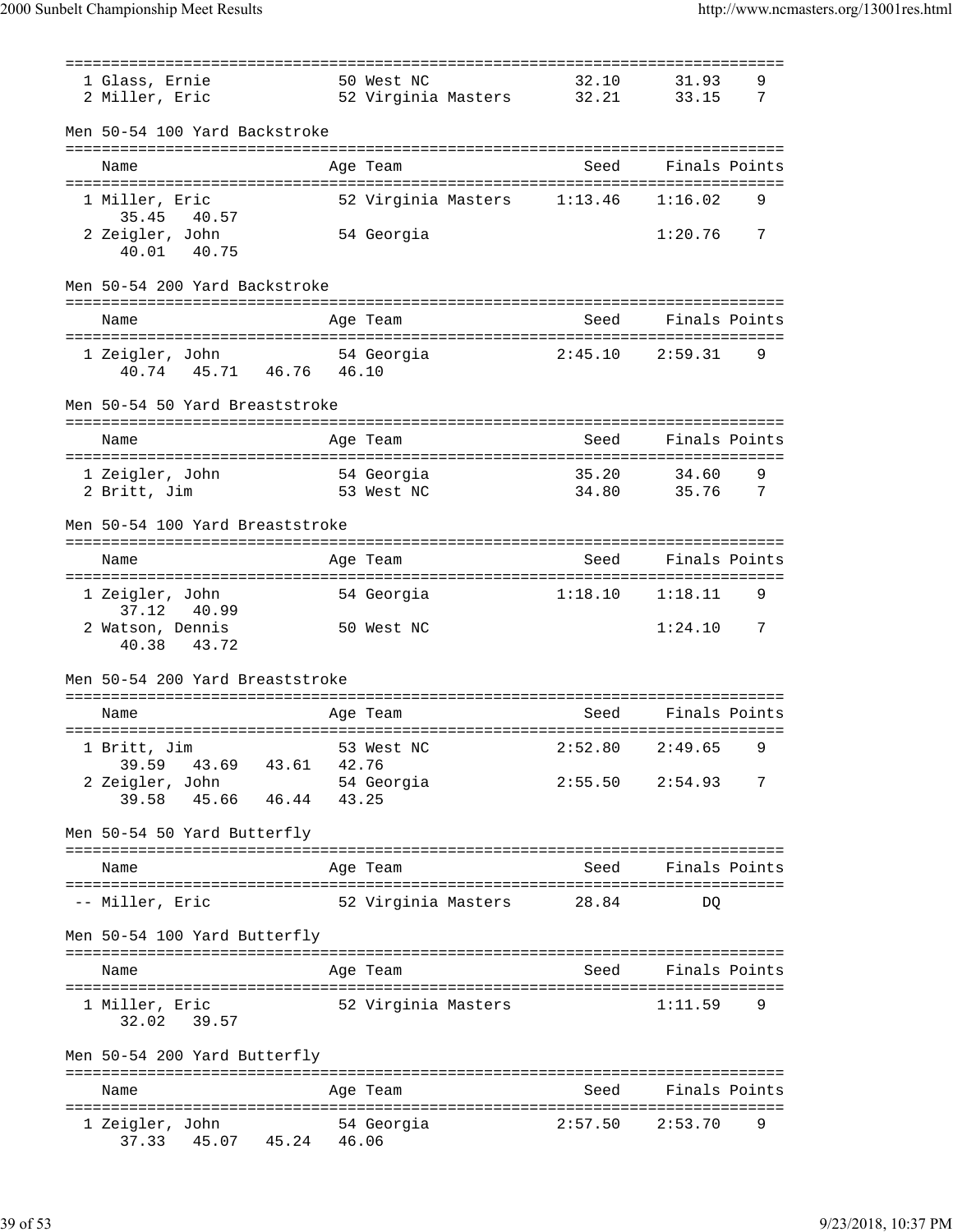| Men 50-54 100 Yard IM                                                                                    |                     |               |                       |                     |               |
|----------------------------------------------------------------------------------------------------------|---------------------|---------------|-----------------------|---------------------|---------------|
| Name                                                                                                     | Age Team            |               | -------------<br>Seed |                     | Finals Points |
| 1 Britt, Jim<br>38.15 39.21                                                                              | 53 West NC          |               | 1:17.80               | 1:17.36             | 9             |
| Men 50-54 200 Yard IM                                                                                    |                     |               |                       |                     |               |
| Name                                                                                                     | Age Team            |               | Seed                  |                     | Finals Points |
| 1 Zeigler, John<br>54 Georgia<br>35.34 44.22 45.67 38.18                                                 |                     |               | 2:39.90               | 2:43.41             | 9             |
| Men 50-54 400 Yard IM                                                                                    |                     |               |                       |                     |               |
| Name                                                                                                     | Age Team            |               | Seed                  |                     | Finals Points |
| 1 Zeigler, John<br>38.63 44.31 47.32 45.76 48.62 48.42 40.99 39.42                                       | 54 Georgia          |               | 6:41.00               | 5:53.47             | 9             |
| Men 55-59 25 Yard Freestyle                                                                              |                     |               |                       |                     |               |
| Name                                                                                                     | Age Team            |               | Seed                  |                     | Finals Points |
| 1 Odonnell, Richard                                                                                      | 57 West NC          |               |                       | 19.98               | 9             |
| Men 55-59 50 Yard Freestyle                                                                              |                     |               |                       |                     |               |
| Name                                                                                                     | Age Team            |               | Seed                  |                     | Finals Points |
| 1 White, Bernie<br>2 Kavadlo, Gene<br>55 Unattached                                                      | 56 West NC          |               | 29.70                 | 28.37<br>29.65      | 9<br>7        |
| 3 Enyart, Jim                                                                                            | 58 East NC          |               | 34.00                 | 33.97               | 6             |
| Men 55-59 100 Yard Freestyle                                                                             |                     |               |                       |                     |               |
| Name                                                                                                     | Age Team            |               | Seed                  |                     | Finals Points |
| 1 Poiletman, Robert<br>27.44<br>29.36                                                                    | 56 Gamecock         |               | 55.99                 | 56.80               | 9             |
| 2 Havnaer, Dick<br>28.98<br>31.52                                                                        | 55 West NC          |               | 1:03.00               | 1:00.50             | 7             |
| 3 Kavadlo, Gene<br>35.26<br>32.20                                                                        |                     | 55 Unattached |                       | 1:07.46             | 6             |
| 4 Enyart, Jim<br>35.72<br>39.45                                                                          | 58 East NC          |               | 1:18.00               | 1:15.17             | 5             |
| Men 55-59 200 Yard Freestyle                                                                             |                     |               |                       |                     |               |
| Name                                                                                                     | Age Team            |               | Seed                  | Finals Points       |               |
| 1 Enyart, Jim                                                                                            | 58 East NC<br>45.59 |               |                       | $2:55.00$ $2:56.26$ | 9             |
| Men 55-59 500 Yard Freestyle                                                                             |                     |               |                       |                     |               |
| Name                                                                                                     | Age Team            |               | Seed                  |                     | Finals Points |
| 1 Poiletman, Robert 56 Gamecock<br>31.60  35.25  36.26  36.07  36.46  36.81  36.05  36.10<br>35.78 34.14 |                     |               | 5:50.00               | 5:54.52             | 9             |
| 2 Havnaer, Dick<br>33.47 36.47 38.12 38.68 38.91 39.57 39.38 39.53<br>39.09<br>35.75                     | 55 West NC          |               |                       | $6:40.00$ $6:18.97$ | 7             |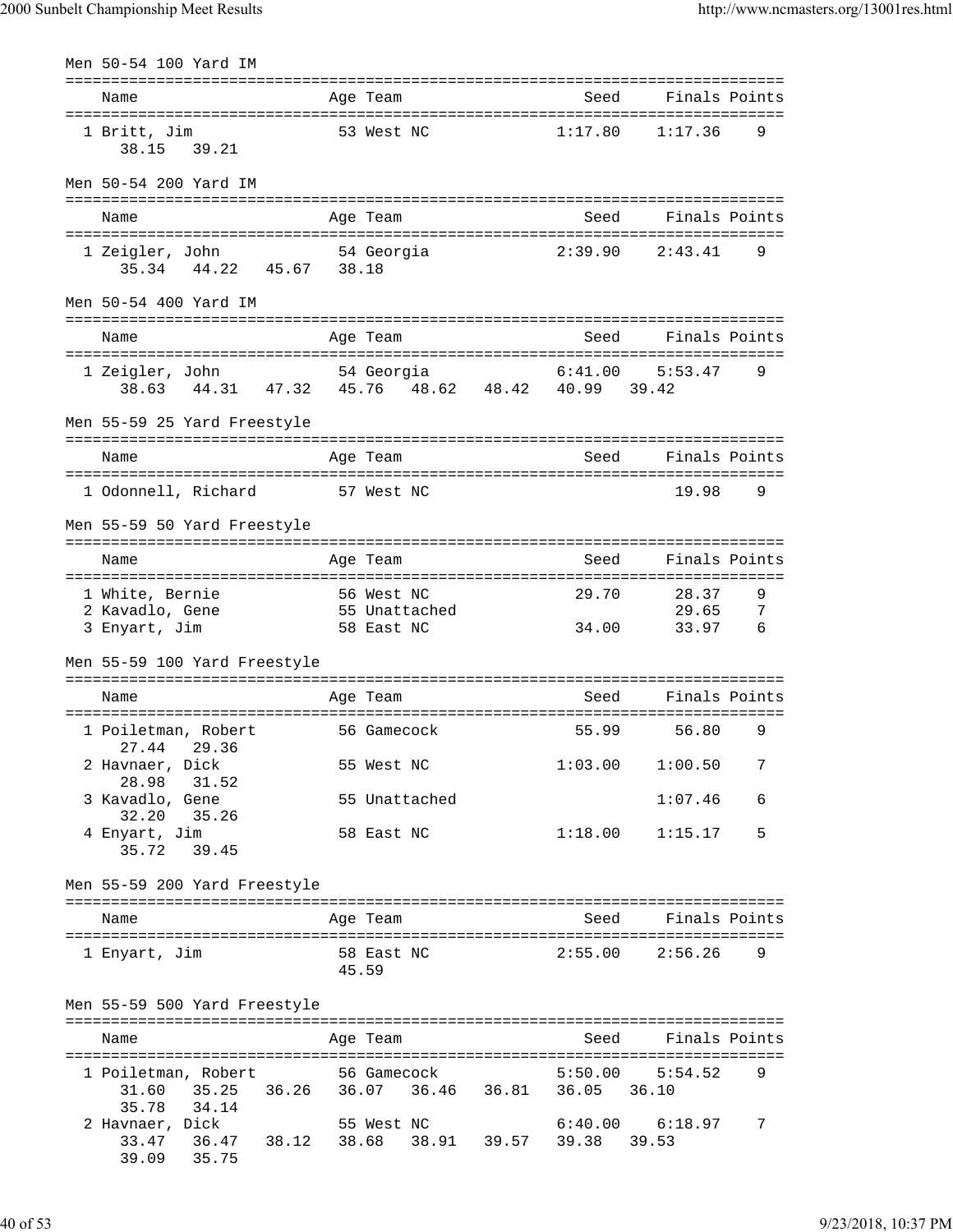3 Enyart, Jim 58 East NC 7:55.00 7:59.80 6 40.26 47.61 48.90 49.12 49.54 50.02 49.43 49.80 48.75 46.37 Men 55-59 1000 Yard Freestyle =============================================================================== Name Age Team Seed Finals Points =============================================================================== 1 Enyart, Jim 58 East NC 16:09.00 16:19.58 9 42.68 46.23 48.76 49.34 48.59 49.42 49.97 50.34 50.08 48.73 49.84 49.32 49.72 49.72 49.21 49.79 49.60 49.26 50.10 48.99 Men 55-59 1650 Yard Freestyle =============================================================================== Name and Age Team Seed Finals Points =============================================================================== 1 Collins, Ken 55 Unattached 26:00.00 25:41.45 9 40.10 44.25 47.90 48.66 47.81 48.09 47.62 47.85 47.05 47.86 49.03 45.96 47.74 47.74 46.98 47.43 46.81 47.66 45.92 46.33 45.81 45.70 46.46 46.27 46.79 47.15 46.40 48.05 45.33 47.58 44.74 45.83 46.99 Men 55-59 25 Yard Backstroke =============================================================================== Name and Age Team Seed Finals Points =============================================================================== 1 Odonnell, Richard 57 West NC 26.04 9 Men 55-59 50 Yard Backstroke =============================================================================== Name and Age Team Seed Finals Points =============================================================================== 1 White, Bernie 37.000 56 West NC 2 Enyart, Jim 58 East NC 48.00 49.33 7 Men 55-59 100 Yard Backstroke =============================================================================== Name Age Team Seed Finals Points =============================================================================== 1 Enyart, Jim 58 East NC 1:51.90 9 Men 55-59 50 Yard Breaststroke =============================================================================== Name and Age Team Seed Finals Points =============================================================================== 1 White, Bernie 66 West NC 40.00 39.78 Men 55-59 100 Yard Breaststroke =============================================================================== Name Age Team Seed Finals Points =============================================================================== 1 Poiletman, Robert 56 Gamecock 1:12.00 1:13.61 9 35.16 38.45 Men 55-59 50 Yard Butterfly =============================================================================== Name **Age Team** Age Team Seed Finals Points =============================================================================== 1 Poiletman, Robert 56 Gamecock 27.08 27.83<br>2 White, Bernie 56 West NC 30.70 30.17 2 White, Bernie 56 West NC 30.70 30.17 7 Men 55-59 100 Yard Butterfly

===============================================================================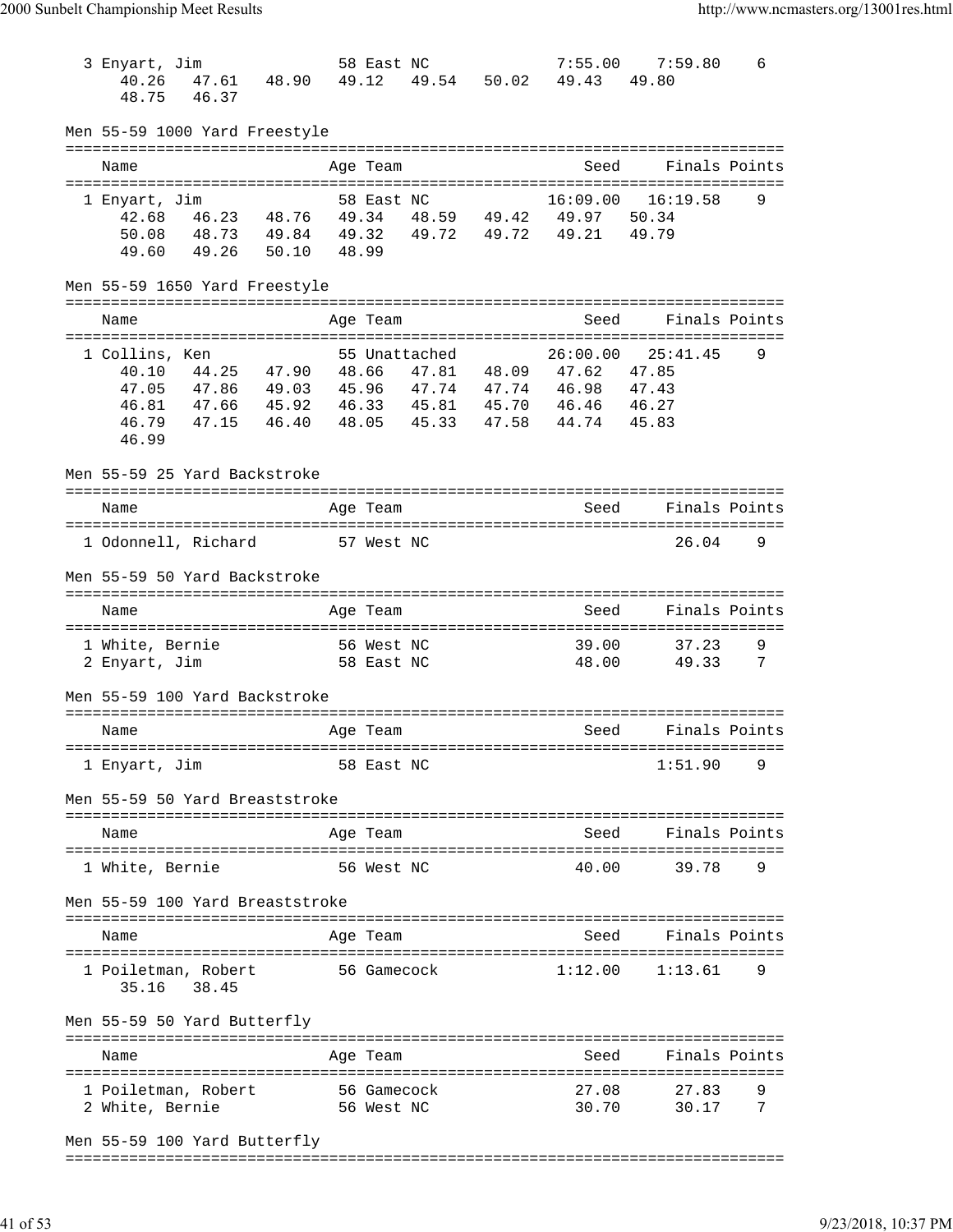| Name                                                                             |       | Age Team    |  | Seed    | Finals Points |   |
|----------------------------------------------------------------------------------|-------|-------------|--|---------|---------------|---|
| ======================================<br>1 Poiletman, Robert<br>27.99<br>32.17  |       | 56 Gamecock |  | 58.11   | 1:00.16       | 9 |
| Men 55-59 200 Yard Butterfly                                                     |       |             |  |         |               |   |
| Name                                                                             |       | Age Team    |  | Seed    | Finals Points |   |
| 1 Poiletman, Robert<br>34.10 34.75 33.83<br>29.67                                |       | 56 Gamecock |  | 2:10.20 | 2:12.35       | 9 |
| Men 55-59 100 Yard IM                                                            |       |             |  |         |               |   |
| Name                                                                             |       | Age Team    |  | Seed    | Finals Points |   |
| 1 Enyart, Jim<br>48.86<br>56.71                                                  |       | 58 East NC  |  | 1:45.00 | 1:45.57       | 9 |
| Men 55-59 200 Yard IM                                                            |       |             |  |         |               |   |
| Name                                                                             |       | Age Team    |  | Seed    | Finals Points |   |
| 1 White, Bernie<br>36.37 46.92 53.11                                             | 37.58 | 56 West NC  |  |         | 2:53.98       | 9 |
| Men 60-64 50 Yard Freestyle                                                      |       |             |  |         |               |   |
| Name                                                                             |       | Age Team    |  | Seed    | Finals Points |   |
| 1 Clark, Jerry                                                                   |       | 62 West NC  |  | 26.50   | 26.59         | 9 |
| 2 Appelbaum, Bill 64 West NC                                                     |       |             |  | 42.00   | 43.46         | 7 |
|                                                                                  |       |             |  |         |               |   |
| Men 60-64 100 Yard Freestyle                                                     |       |             |  |         |               |   |
| Name                                                                             |       | Age Team    |  | Seed    | Finals Points |   |
| 1 Clark, Jerry                                                                   |       | 62 West NC  |  | 57.75   | 59.05         | 9 |
| 28.35<br>30.70<br>2 Appelbaum, Bill<br>44.39 49.62                               |       | 64 West NC  |  | 1:33.00 | 1:34.01       | 7 |
| Men 60-64 200 Yard Freestyle                                                     |       |             |  |         |               |   |
| Name                                                                             |       | Age Team    |  | Seed    | Finals Points |   |
|                                                                                  |       |             |  |         |               | 9 |
| 1 Clark, Jerry<br>35.19 34.30<br>32.52<br>35.32                                  |       | 62 West NC  |  | 2:11.00 | 2:17.33       |   |
| 2 Appelbaum, Bill<br>45.93 50.70 51.22                                           | 50.27 | 64 West NC  |  | 3:05.00 | 3:18.12       | 7 |
| Men 60-64 500 Yard Freestyle                                                     |       |             |  |         |               |   |
| Name                                                                             |       | Age Team    |  | Seed    | Finals Points |   |
|                                                                                  |       |             |  |         |               |   |
| 1 Clark, Jerry<br>35.38 37.74 38.83 39.32 38.90 38.67 39.18 38.34<br>37.67 35.39 |       | 62 West NC  |  | 6:50.00 | 6:19.42       | 9 |
| Men 60-64 1000 Yard Freestyle                                                    |       |             |  |         |               |   |
| Name                                                                             |       | Age Team    |  | Seed    | Finals Points |   |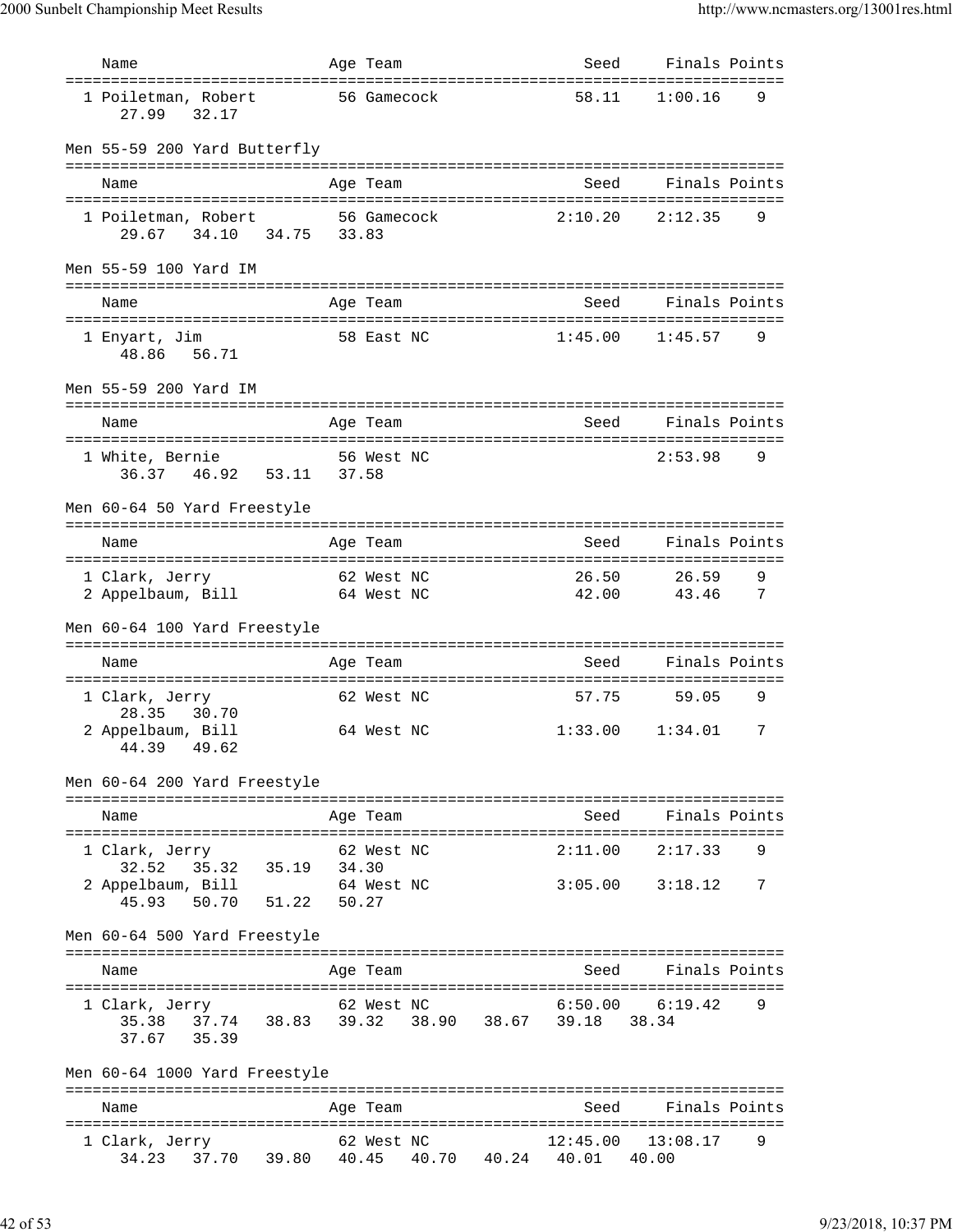| 39.84                          | 40.09       | 39.97             |       | 39.88      | 40.17 | 40.17 39.30 |                                                                                        | 38.84                 |               |
|--------------------------------|-------------|-------------------|-------|------------|-------|-------------|----------------------------------------------------------------------------------------|-----------------------|---------------|
| 40.38                          | 39.30 39.52 |                   | 38.45 |            |       |             |                                                                                        |                       |               |
| 2 Appelbaum, Bill              |             |                   |       | 64 West NC |       |             |                                                                                        | $16:30.00$ $17:44.62$ | 7             |
| 48.01                          |             |                   |       |            |       |             | 53.49 53.48 54.67 53.79 54.95 54.68 54.02                                              |                       |               |
|                                |             |                   |       |            |       |             | 55.65 52.83 52.75 53.74 53.94 53.94 53.41 52.22                                        |                       |               |
| 53.21                          | 52.44 53.39 |                   | 50.21 |            |       |             |                                                                                        |                       |               |
| Men 60-64 1650 Yard Freestyle  |             |                   |       |            |       |             |                                                                                        |                       |               |
|                                |             |                   |       |            |       |             |                                                                                        |                       |               |
| Name                           |             |                   |       | Age Team   |       |             | Seed                                                                                   |                       | Finals Points |
|                                |             |                   |       |            |       |             |                                                                                        |                       |               |
| 1 Appelbaum, Bill              |             |                   |       | 64 West NC |       |             |                                                                                        | $27:00.00$ $27:54.79$ | 9             |
| 45.58                          |             |                   |       |            |       |             | 50.63 51.19 51.15 50.97 50.99 50.96 50.51<br>50.47 50.33 50.88 50.76 50.76 51.17 51.50 |                       |               |
| 50.91                          |             |                   |       |            |       |             | 50.95 51.32 51.00 52.53 49.86 51.89 51.41 50.98                                        |                       |               |
|                                |             |                   |       |            |       |             | 51.08 51.06 50.53 51.30 51.61 50.48 50.30 50.15                                        |                       |               |
| 49.34                          |             |                   |       |            |       |             |                                                                                        |                       |               |
|                                |             |                   |       |            |       |             |                                                                                        |                       |               |
| Men 65-69 50 Yard Freestyle    |             |                   |       |            |       |             |                                                                                        |                       |               |
|                                |             |                   |       |            |       |             |                                                                                        |                       |               |
| Name                           |             |                   |       | Age Team   |       |             | Seed                                                                                   |                       | Finals Points |
| 1 Mitchell, Clarke 67 West NC  |             |                   |       |            |       |             | 30.00                                                                                  | 29.93                 | 9             |
| 2 Alkire, David                |             | 66 West NC        |       |            |       |             |                                                                                        | 44.36                 | 7             |
|                                |             |                   |       |            |       |             |                                                                                        |                       |               |
| Men 65-69 100 Yard Freestyle   |             |                   |       |            |       |             |                                                                                        |                       |               |
|                                |             |                   |       |            |       |             |                                                                                        |                       |               |
| Name                           |             |                   |       | Age Team   |       |             | Seed                                                                                   | Finals Points         |               |
| 1 Mitchell, Clarke 67 West NC  |             |                   |       |            |       |             |                                                                                        | 1:08.19               | 9             |
| 33.00                          | 35.19       |                   |       |            |       |             |                                                                                        |                       |               |
|                                |             |                   |       |            |       |             |                                                                                        |                       |               |
| Men 65-69 200 Yard Freestyle   |             |                   |       |            |       |             |                                                                                        |                       |               |
|                                |             |                   |       |            |       |             |                                                                                        |                       |               |
| Name                           |             |                   |       | Age Team   |       |             | Seed                                                                                   | Finals Points         |               |
| 1 Mitchell, Clarke             |             |                   |       | 67 West NC |       |             |                                                                                        | 2:34.44               | 9             |
| 35.67                          |             | 39.72 40.08 38.97 |       |            |       |             |                                                                                        |                       |               |
|                                |             |                   |       |            |       |             |                                                                                        |                       |               |
| Men 65-69 50 Yard Backstroke   |             |                   |       |            |       |             |                                                                                        |                       |               |
|                                |             |                   |       |            |       |             |                                                                                        |                       |               |
| Name                           |             |                   |       | Age Team   |       |             | Seed                                                                                   | Finals Points         |               |
|                                |             |                   |       |            |       |             |                                                                                        |                       |               |
| 1 Mitchell, Clarke             |             |                   |       | 67 West NC |       |             | 32.50                                                                                  | 32.15                 | 9             |
| 2 Alkire, David                |             |                   |       | 66 West NC |       |             |                                                                                        | 53.40                 | 7             |
| Men 65-69 100 Yard Backstroke  |             |                   |       |            |       |             |                                                                                        |                       |               |
|                                |             |                   |       |            |       |             |                                                                                        |                       |               |
| Name                           |             |                   |       | Age Team   |       |             | Seed                                                                                   | Finals Points         |               |
|                                |             |                   |       |            |       |             |                                                                                        |                       |               |
| 1 Mitchell, Clarke             |             |                   |       | 67 West NC |       |             | 1:16.00                                                                                | 1:18.12               | 9             |
| 38.44 39.68                    |             |                   |       |            |       |             |                                                                                        |                       |               |
| Men 65-69 200 Yard Backstroke  |             |                   |       |            |       |             |                                                                                        |                       |               |
|                                |             |                   |       |            |       |             |                                                                                        |                       |               |
| Name                           |             |                   |       | Age Team   |       |             |                                                                                        | Seed Finals Points    |               |
|                                |             |                   |       |            |       |             |                                                                                        |                       |               |
| 1 Mitchell, Clarke             |             | 67 West NC        |       |            |       |             | 2:54.00                                                                                | 2:47.79               | 9             |
| 40.26                          |             | 42.69 43.16 41.68 |       |            |       |             |                                                                                        |                       |               |
| Men 65-69 50 Yard Breaststroke |             |                   |       |            |       |             |                                                                                        |                       |               |
|                                |             |                   |       |            |       |             |                                                                                        |                       |               |
| Name                           |             |                   |       | Age Team   |       |             | Seed                                                                                   |                       | Finals Points |
|                                |             |                   |       |            |       |             |                                                                                        |                       |               |
| 1 Mitchell, Clarke             |             |                   |       | 67 West NC |       |             |                                                                                        | 38.58                 | 9             |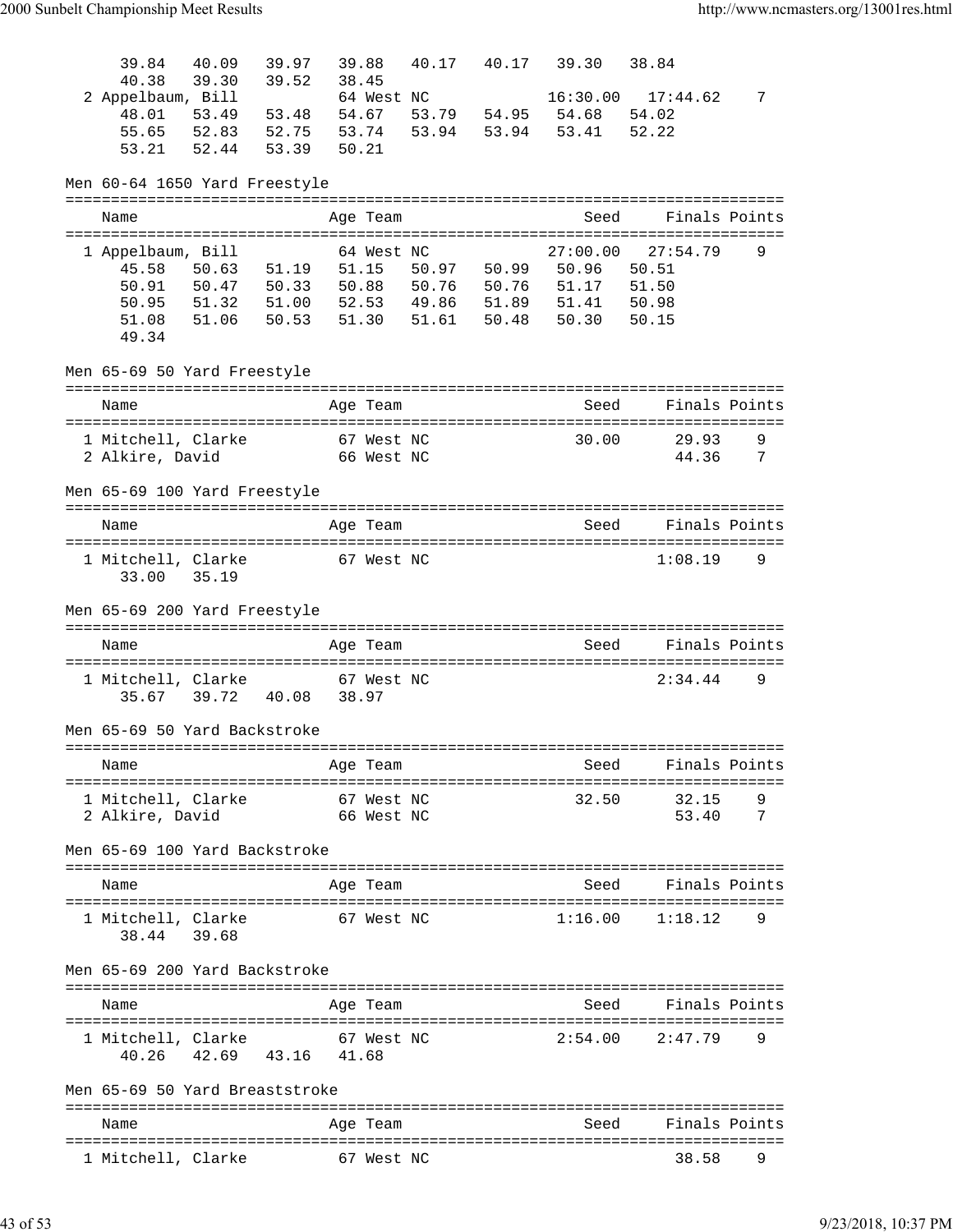| 2 Alkire, David                                                                                          |            | 66 West NC |            |                | 53.48                  | 7             |
|----------------------------------------------------------------------------------------------------------|------------|------------|------------|----------------|------------------------|---------------|
| Men 65-69 100 Yard Breaststroke                                                                          |            |            |            |                |                        |               |
| Name                                                                                                     |            | Age Team   |            | Seed           | Finals Points          |               |
| 1 Alkire, David<br>57.21 1:03.56                                                                         |            | 66 West NC |            |                | 2:00.77                | 9             |
| Men 65-69 50 Yard Butterfly                                                                              |            |            |            |                |                        |               |
| Name                                                                                                     |            | Age Team   |            | Seed           | Finals Points          |               |
| 1 Mitchell, Clarke<br>2 Alkire, David<br>66 West NC                                                      | 67 West NC |            |            |                | 33.00 32.93<br>1:02.14 | 9<br>7        |
| Men 65-69 100 Yard IM                                                                                    |            |            |            |                |                        |               |
| Name                                                                                                     |            | Age Team   |            | Seed           |                        | Finals Points |
| 1 Mitchell, Clarke<br>35.59 41.78                                                                        |            | 67 West NC |            | 1:16.00        | 1:17.37                | 9             |
| 2 Alkire, David<br>58.26 1:06.50                                                                         |            | 66 West NC |            |                | 2:04.76                | 7             |
| Men 65-69 200 Yard IM                                                                                    |            |            |            |                |                        |               |
| Name                                                                                                     |            | Age Team   |            | Seed           | Finals Points          |               |
| 1 Mitchell, Clarke 67 West NC<br>37.46  45.61  51.61  41.60                                              |            |            |            |                | 2:56.28                | 9             |
| Men 70-74 50 Yard Freestyle                                                                              |            |            |            |                |                        |               |
| Name                                                                                                     |            | Age Team   |            | Seed           | Finals Points          |               |
| 1 Webber, Dick<br>70 East NC<br>74 West NC<br>2 McCarthy, Ed                                             |            |            |            | 28.50<br>55.00 | 29.00<br>54.24         | 9<br>7        |
| Men 70-74 100 Yard Freestyle                                                                             |            |            |            |                |                        |               |
| Name                                                                                                     |            | Age Team   |            | Seed           | Finals Points          |               |
| ===============================<br>1 Stolz, Irwin<br>34.50<br>38.77                                      |            | 70 Georgia |            | 1:15.00        | 1:13.27                | 9             |
| 2 McCarthy, Ed<br>59.39 1:07.97                                                                          |            | 74 West NC |            |                | $2:08.00$ $2:07.36$    | 7             |
| Men 70-74 200 Yard Freestyle                                                                             |            |            |            |                |                        |               |
| Name                                                                                                     |            | Age Team   |            | Seed           | Finals Points          |               |
| 1 McCarthy, Ed<br>58.69 1:10.63 1:13.10 1:12.51                                                          |            | 74 West NC |            |                | 4:34.93                | 9             |
| Men 70-74 500 Yard Freestyle                                                                             |            |            |            |                |                        |               |
| Name                                                                                                     |            | Age Team   |            | Seed           |                        | Finals Points |
| 1 McCarthy, Ed<br>1:01.33 1:13.23 1:15.24 1:13.54 1:13.54 1:15.21 1:14.44 1:16.32<br>$1:15.20$ $1:14.89$ |            |            | 74 West NC |                | $12:20.00$ $12:12.94$  | 9             |
| Men 70-74 1650 Yard Freestyle                                                                            |            |            |            |                |                        |               |
|                                                                                                          |            |            |            |                |                        |               |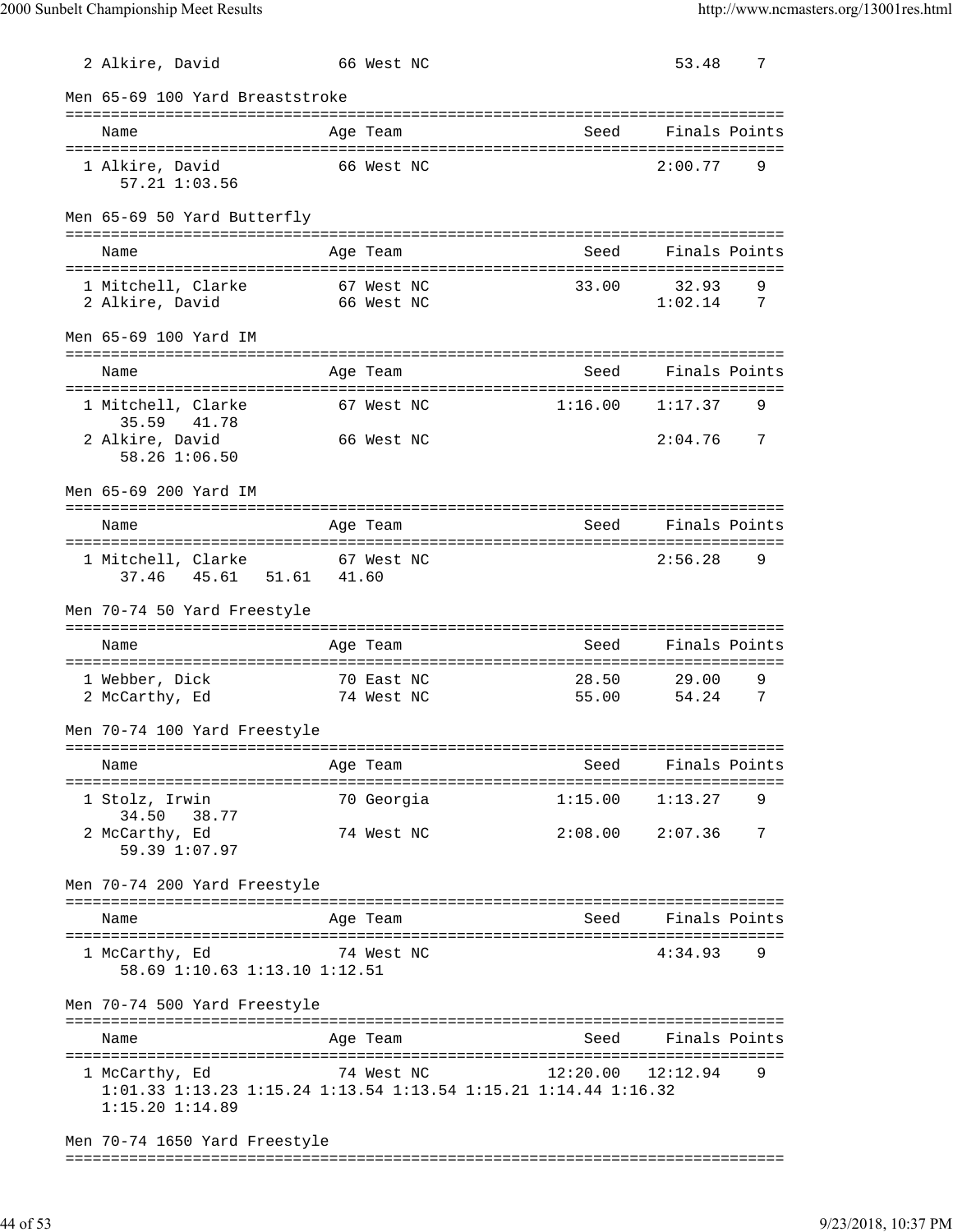| Name                            |       | Age Team                         | Seed              | Finals Points       |   |
|---------------------------------|-------|----------------------------------|-------------------|---------------------|---|
| =============================== |       |                                  |                   |                     |   |
| 1 Stolz, Irwin                  |       | 70 Georgia                       | 27:30.00          | 26:21.29            | 9 |
| 45.32 46.55<br>39.73            |       | 47.37 47.44<br>47.42             | 47.43             | 47.81               |   |
| 47.21<br>47.48 47.47            |       | 47.42<br>47.66 47.66 48.17 47.75 |                   |                     |   |
| 47.60<br>48.10 48.27            |       | 48.93 49.79                      | 49.75 49.49 49.65 |                     |   |
| 49.23<br>49.93<br>49.07         | 49.23 | 49.27                            | 48.87 49.14       | 49.14               |   |
| 46.02                           |       |                                  |                   |                     |   |
| Men 70-74 100 Yard Backstroke   |       |                                  |                   |                     |   |
| Name                            |       | Age Team                         | Seed              | Finals Points       |   |
| 1 Webber, Dick                  |       | 70 East NC                       |                   | 1:36.55             | 9 |
| 45.95<br>50.60                  |       |                                  |                   |                     |   |
| Men 70-74 50 Yard Breaststroke  |       |                                  |                   |                     |   |
| Name                            |       | Age Team                         | Seed              | Finals Points       |   |
|                                 |       |                                  |                   |                     |   |
| 1 Stolz, Irwin                  |       | 70 Georgia                       | 42.00             | 41.28               | 9 |
| 2 Webber, Dick                  |       | 70 East NC                       | 46.00             | 45.62               | 7 |
| 3 McCarthy, Ed                  |       | 74 West NC                       | 1:05.00           | 1:10.10             | 6 |
|                                 |       |                                  |                   |                     |   |
| Men 70-74 100 Yard Breaststroke |       |                                  |                   |                     |   |
| Name                            |       | Age Team                         | Seed              | Finals Points       |   |
| 1 Stolz, Irwin                  |       | 70 Georgia                       | 1:35.00           | 1:36.49             | 9 |
| 46.38<br>50.11                  |       |                                  |                   |                     |   |
| 2 McCarthy, Ed                  |       | 74 West NC                       | 2:25.00           | 2:31.73             | 7 |
| $1:11.38$ $1:20.35$             |       |                                  |                   |                     |   |
|                                 |       |                                  |                   |                     |   |
| Men 70-74 200 Yard Breaststroke |       |                                  |                   |                     |   |
|                                 |       |                                  |                   |                     |   |
| Name                            |       | Age Team                         | Seed              | Finals Points       |   |
|                                 |       |                                  |                   |                     |   |
| 1 Stolz, Irwin                  |       | 70 Georgia                       | 3:30.00           | 3:17.32             | 9 |
| 50.34 50.61<br>45.56            | 50.81 |                                  |                   |                     |   |
| Men 70-74 50 Yard Butterfly     |       |                                  |                   |                     |   |
|                                 |       |                                  |                   |                     |   |
| Name                            |       | Age Team                         | Seed              | Finals Points       |   |
| 1 Stolz, Irwin                  |       | 70 Georgia                       |                   | 45.04               | 9 |
| Men 70-74 100 Yard Butterfly    |       |                                  |                   |                     |   |
| Name                            |       | Age Team                         | Seed              | Finals Points       |   |
|                                 |       |                                  |                   |                     |   |
| -- Webber, Dick                 |       | 70 East NC                       | 1:31.00           | DO                  |   |
| 39.32 57.49                     |       |                                  |                   |                     |   |
|                                 |       |                                  |                   |                     |   |
| Men 70-74 100 Yard IM           |       |                                  |                   |                     |   |
|                                 |       |                                  |                   |                     |   |
| Name                            |       | Age Team                         | Seed              | Finals Points       |   |
|                                 |       |                                  |                   |                     |   |
| 1 Webber, Dick                  |       | 70 East NC                       | 1:22.00           | 1:22.81             | 9 |
| 38.25<br>44.56                  |       |                                  |                   |                     |   |
| 2 Stolz, Irwin                  |       | 70 Georgia                       |                   | $1:30.00$ $1:25.69$ | 7 |
| 42.00 43.69                     |       |                                  |                   |                     |   |
| Men 70-74 200 Yard IM           |       |                                  |                   |                     |   |
| Name                            |       | Age Team                         | Seed              | Finals Points       |   |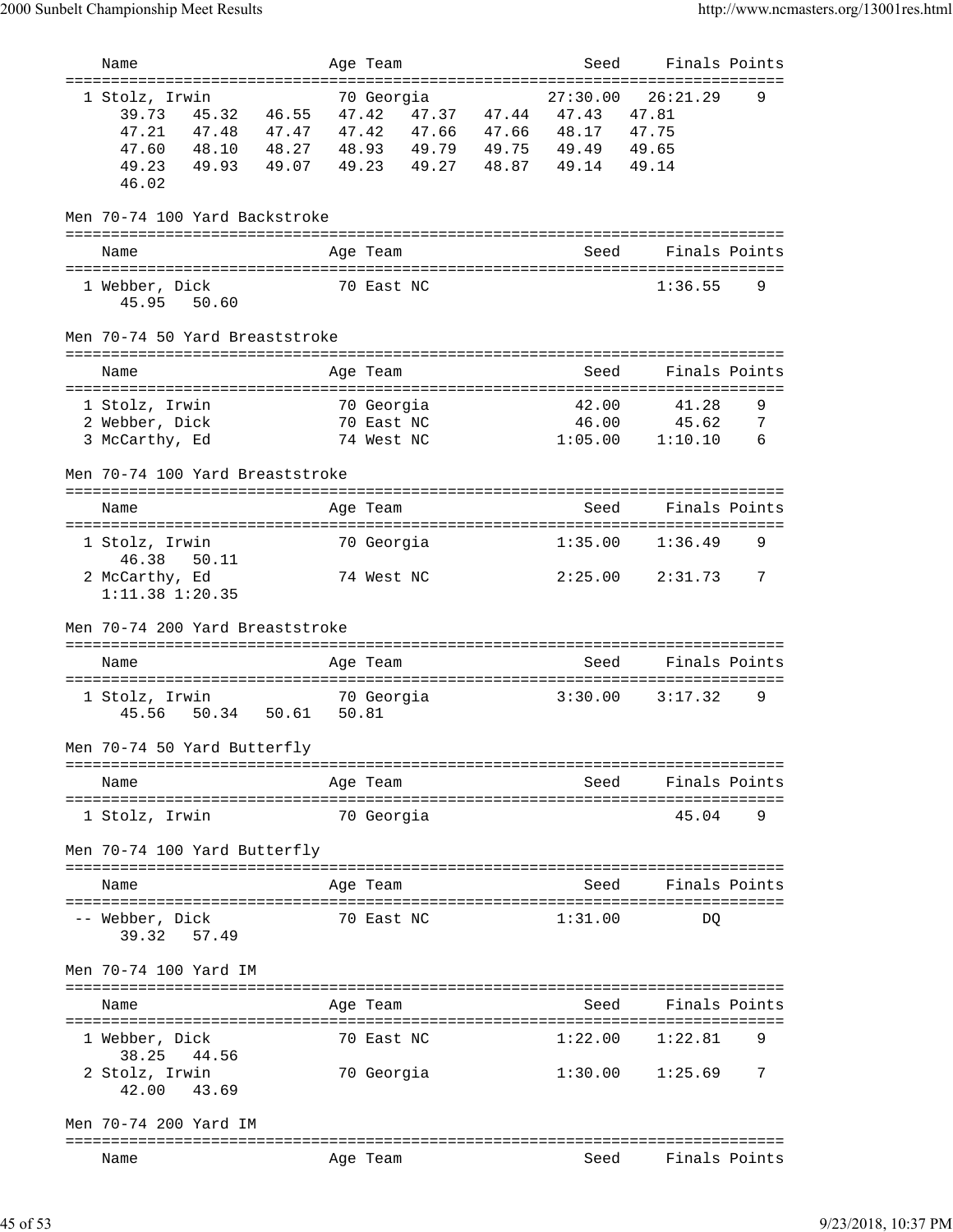| 1 Stolz, Irwin<br>53.73                              |       | 70 Georgia<br>43.19 | 3:30.00                                        | 3:10.54       | 9  |
|------------------------------------------------------|-------|---------------------|------------------------------------------------|---------------|----|
| 2 Webber, Dick<br>57.46 59.54<br>41.02               |       | 70 East NC<br>41.47 | 3:20.00                                        | 3:19.49       | 7  |
| Men 75-79 25 Yard Freestyle                          |       |                     |                                                |               |    |
| Name                                                 |       | Age Team            | Seed                                           | Finals Points |    |
|                                                      |       | 75 West NC          | 18.63                                          | 14.62         | 9  |
| 1 Carrington, R. Gray<br>2 Scherbarth, Jim           |       | 76 East NC          |                                                | 18.47         | 7  |
| Men 75-79 50 Yard Freestyle                          |       |                     |                                                |               |    |
| Name                                                 |       | Age Team            | Seed                                           | Finals Points |    |
|                                                      |       |                     |                                                |               |    |
| 1 Carrington, R. Gray                                |       | 75 West NC          | 41.76                                          | 33.16         | 9  |
| 2 Scherbarth, Jim                                    |       | 76 East NC          | 42.66                                          | 42.46         | 7  |
| Men 75-79 100 Yard Freestyle                         |       |                     |                                                |               |    |
| Name                                                 |       | Age Team            | Seed                                           | Finals Points |    |
| 1 Murphy, John T<br>38.44<br>36.03                   |       | 75 West NC          | 1:16.00                                        | 1:14.47       | 9  |
| Men 75-79 50 Yard Backstroke                         |       |                     |                                                |               |    |
| Name                                                 |       | Age Team            | Seed                                           | Finals Points |    |
| 1 Murphy, John T                                     |       | 75 West NC          | 40.00                                          | 40.03         | 9  |
| 2 Scherbarth, Jim<br>76 East NC                      |       |                     | 1:01.00                                        | 57.36         | 7  |
| Men 75-79 100 Yard Backstroke                        |       |                     |                                                |               |    |
| Name                                                 |       | Age Team            | Seed                                           | Finals Points |    |
|                                                      |       |                     |                                                |               |    |
| 1 Scherbarth, Jim<br>$1:03.00$ $1:13.68$             |       | 76 East NC          | 2:22.00                                        | 2:16.68       | 9  |
| Men 75-79 200 Yard Backstroke                        |       |                     |                                                |               |    |
| Name                                                 |       | Age Team            | Seed                                           | Finals Points |    |
|                                                      |       |                     |                                                |               |    |
| 1 Scherbarth, Jim<br>1:06.00 1:23.03 1:25.08 1:23.88 |       | 76 East NC          | 5:01.00                                        | 5:17.99       | 9  |
| Women 19+ 200 Yard Freestyle Relay                   |       |                     |                                                |               |    |
| Team                                                 |       |                     | Seed                                           | Finals Points |    |
|                                                      |       |                     |                                                |               |    |
| 1 East North Carolina 'A'                            |       |                     |                                                | 1:48.62       | 18 |
| 1) Britt, Lee Anne 25<br>3) Haugh, Sue 38            |       |                     | 2) Simon, Noelle 22<br>4) Mancini, Jennifer 23 |               |    |
| 27.37<br>29.09<br>27.40                              |       | 24.76               |                                                |               |    |
| Women 19+ 200 Yard Medley Relay                      |       |                     |                                                |               |    |
| Team                                                 |       |                     | Seed                                           | Finals Points |    |
|                                                      |       |                     |                                                |               |    |
| 1 West North Carolina<br>י ב <i>ו</i>                |       |                     |                                                | 2:20.38       | 18 |
| 1) Rector, Susan G 23                                |       |                     | 2) Person, Jennifer 24                         |               |    |
| 3) Shrum, Mandy 21<br>42.96 32.97<br>34.10           | 30.35 |                     | 4) Booth, Meg 23                               |               |    |
|                                                      |       |                     |                                                |               |    |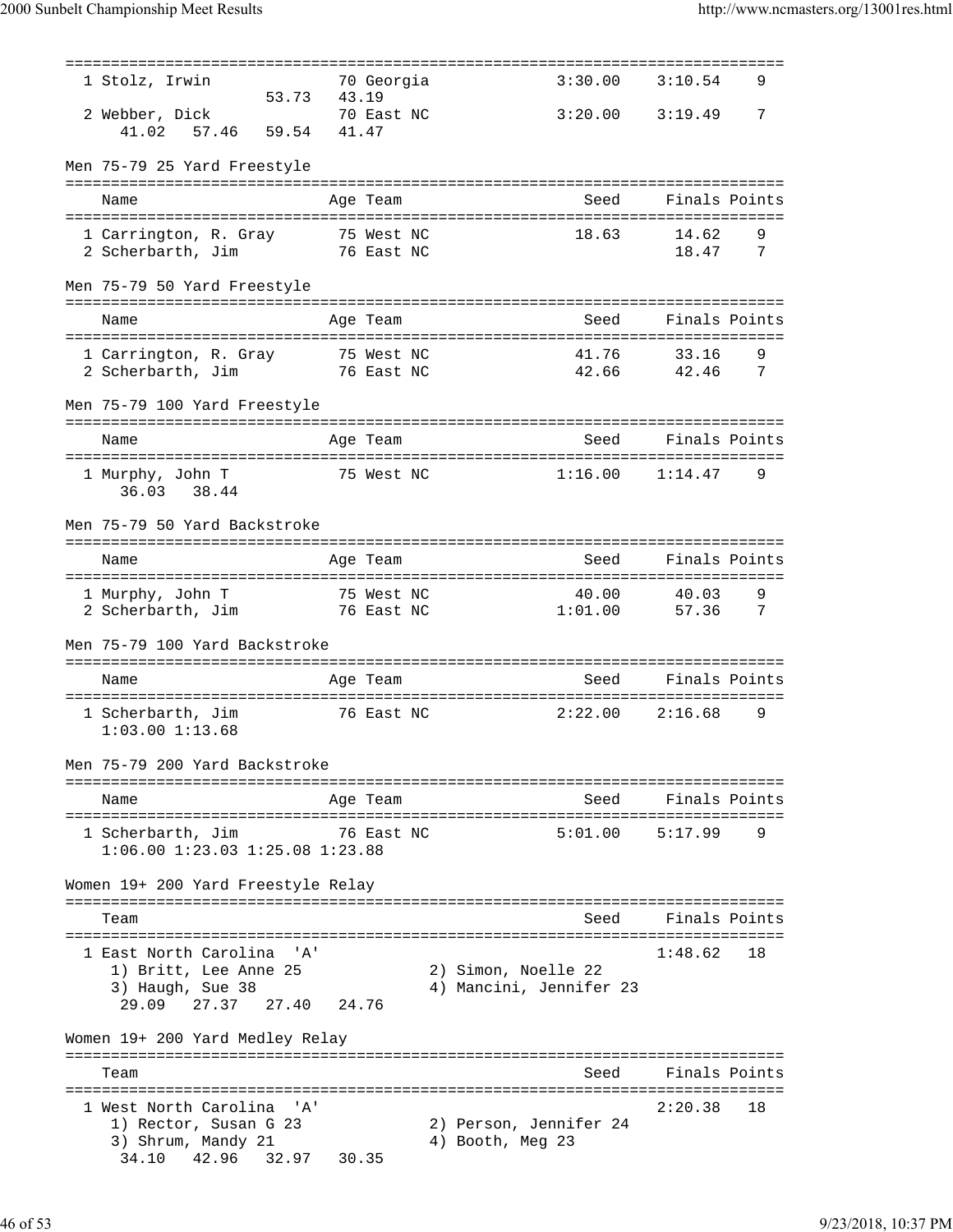Women 25+ 200 Yard Freestyle Relay =============================================================================== Team Seed Finals Points =============================================================================== 1 West North Carolina 'A' 1:56.46 18 1) Rector, Susan G 23 2) Amerson, Lydia 28 3) Hageman, Heather 29 4) Hartnett, Maureen 30 30.56 31.49 24.86 29.55 2 West North Carolina 'C' 2:09.08 14<br>
2) Hill, Katy 41 2:09.08 14 1) Frederick, Bette 40 2) Hill, Katy 41 3) Weatherford, Denise 32 4) Tallmadge, Karen 37 32.08 31.84 32.12 33.04 3 West North Carolina 'B' 2:16.47 12 2) Spencer, Melanie 39 3) Brigden, Lorin 32 4) Woodard, Alis R 39 32.24 36.37 1:07.99 4 East North Carolina 'A' 2:37.99 10 1) Kraine, Meredith 27  $2)$  Cole, Cathy 53 3) Hogan, Patricia 30 4) Brooks, Sam 56 47.82 43.76 36.27 30.14 Women 25+ 200 Yard Medley Relay =============================================================================== Team Seed Finals Points =============================================================================== 1 West North Carolina 'B' 2:06.59 18 1) Amerson, Lydia 28 2) Hageman, Heather 29 3) Hartnett, Maureen 30 4) Vess, Christine 35 31.09 35.07 35.76 24.67 2 West North Carolina 'C' 2:38.33 14 1) Weatherford, Denise 32 2) Sanders, Ann 42 3) Brigden, Lorin 32 4) Woodard, Alis R 39 44.07 46.26 36.64 31.36 3 East North Carolina 'B' 2:42.15 12 42.93 52.09 37.35 29.78 4 East North Carolina 'A' 3:06.59 10 1) Brooks, Sam 56 2) Cole, Cathy 53 3) Hogan, Patricia 30 4) Kraine, Meredith 27 1:05.93 49.57 35.32 35.77 Women 35+ 200 Yard Medley Relay =============================================================================== Team Seed Finals Points =============================================================================== 1 West North Carolina 'B' 2:18.75 18<br>1) Stott, Kim 40 2) Newell, Sally 62 1) Stott, Kim 40 2) Newell, Sally 62 3) Haugh, Sue 38 4) Springer, Margie 38 36.49 42.42 29.44 30.40 2 West North Carolina 'C' 2:19.44 14 1) Groce, Michelle 39 2) Nestor, Susan 37 3) Tallmadge, Karen 37 4) Speight, Peggy 38 39.19 37.07 35.05 28.13 3 West North Carolina 'A' 2:33.15 12 1) Orr, Becky 45 2) Frederick, Bette 40 3) Mitchell, Jeannie R 53 (4) Hill, Katy 41 44.88 36.78 39.99 31.50 Women 45+ 200 Yard Medley Relay =============================================================================== Team Team Seed Finals Points =============================================================================== 1 West North Carolina 'A' 2:47.87 18 1) Wilson, Debbie 46 2) Friesen, Ingrid 46 3) Rogers, Jennie 47 (4) Phillips, Rita 46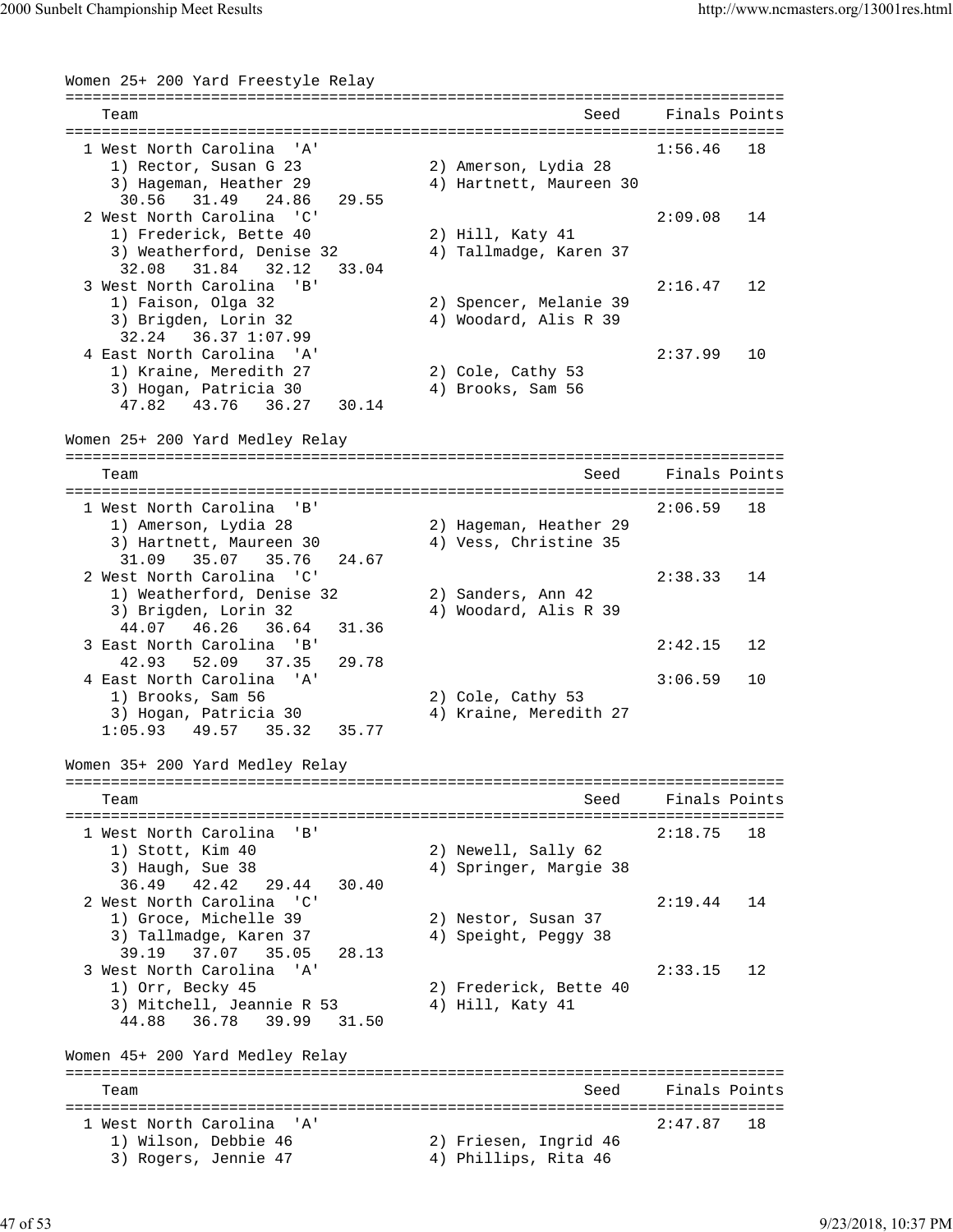56.37 38.86 39.74 32.90 Women 55+ 200 Yard Freestyle Relay =============================================================================== Team Seed Finals Points =============================================================================== 1 West North Carolina 'A' 3:23.21 18 1) Billings, Betty 74 2) McIntosh, Anita J 62 3) Goble, Lynne 77 4) Vass, Mary Katherine 63 51.10 1:08.14 43.27 40.70 Women 55+ 200 Yard Medley Relay =============================================================================== Team Seed Finals Points =============================================================================== 1 West North Carolina 'A' 3:22.84 18<br>1) Billings, Betty 74 2) McIntosh, Anita J 62 1) Billings, Betty 74 3) ,, Penny 65 4) Vass, Mary Katherine 63 50.92 54.00 51.84 46.08 Men 19+ 200 Yard Freestyle Relay =============================================================================== Team Seed Finals Points =============================================================================== 1 West North Carolina 'A' 1.33.47 18<br>1) Green, Marcus E 24 2) Hughes, Richard 20 1) Green, Marcus E 24 2) Hughes, Richard 20 3) Murray, Jeff 30 4) Kosofsky, Jaime A 29 21.01 24.99 24.56 22.91 2 East North Carolina 'B' 1:38.00 14 1) Stringer, Sean 24 2) Duffy, Shawn 36 3) Boshoff, Alton 31 4) Taber, Bob 40 23.18 24.04 26.45 24.33 3 East North Carolina 'A' 1:49.52 12 1) Holshouser, Boyce Jay 37 2) Glotzer, Rob 49<br>3) Shamlin, David 34 4) Britt, Charles 19 3) Shamlin, David 34 30.07 27.10 26.90 25.45 Men 19+ 200 Yard Medley Relay =============================================================================== Team Seed Finals Points =============================================================================== 1 West North Carolina 'A' 1:42.93 18 1) Murray, Jeff 30 2) Hughes, Richard 20 3) Green, Marcus E 24 4) Smith, Jeff 36 27.46 28.82 23.42 23.23 2 East North Carolina 'A' 1:45.08 14<br>1) Stringer, Sean 24 2) Green, Marcus E 24 1) Stringer, Sean 24 2) Green, Marcus E 24 3) Doom, Brian D 29 4) Boshoff, Alton 31 25.71 27.64 26.96 24.77 3 East North Carolina 'B' 2:06.12 12 1) Britt, Charles 19 2) Hinckley, Scott 39 3) Glotzer, Rob 49 4) Swoap, Bob 34 33.61 37.79 28.97 25.75 Men 25+ 200 Yard Freestyle Relay =============================================================================== Team Seed Finals Points =============================================================================== 1 Xmen of Raleigh 'A' 1:33.08 18 1) Ditscheiner, Ivan 28 2) Brady, Michael 30 3) Hannold, Zane 28 4) Stutts, David 27 23.24 23.91 23.69 22.24 2 West North Carolina 'A' 1:47.70 14 1) Kucharski, Michael 32 2) Murray, Tom 31 3) Green, Kelly 34 4) Hosch, Tom 29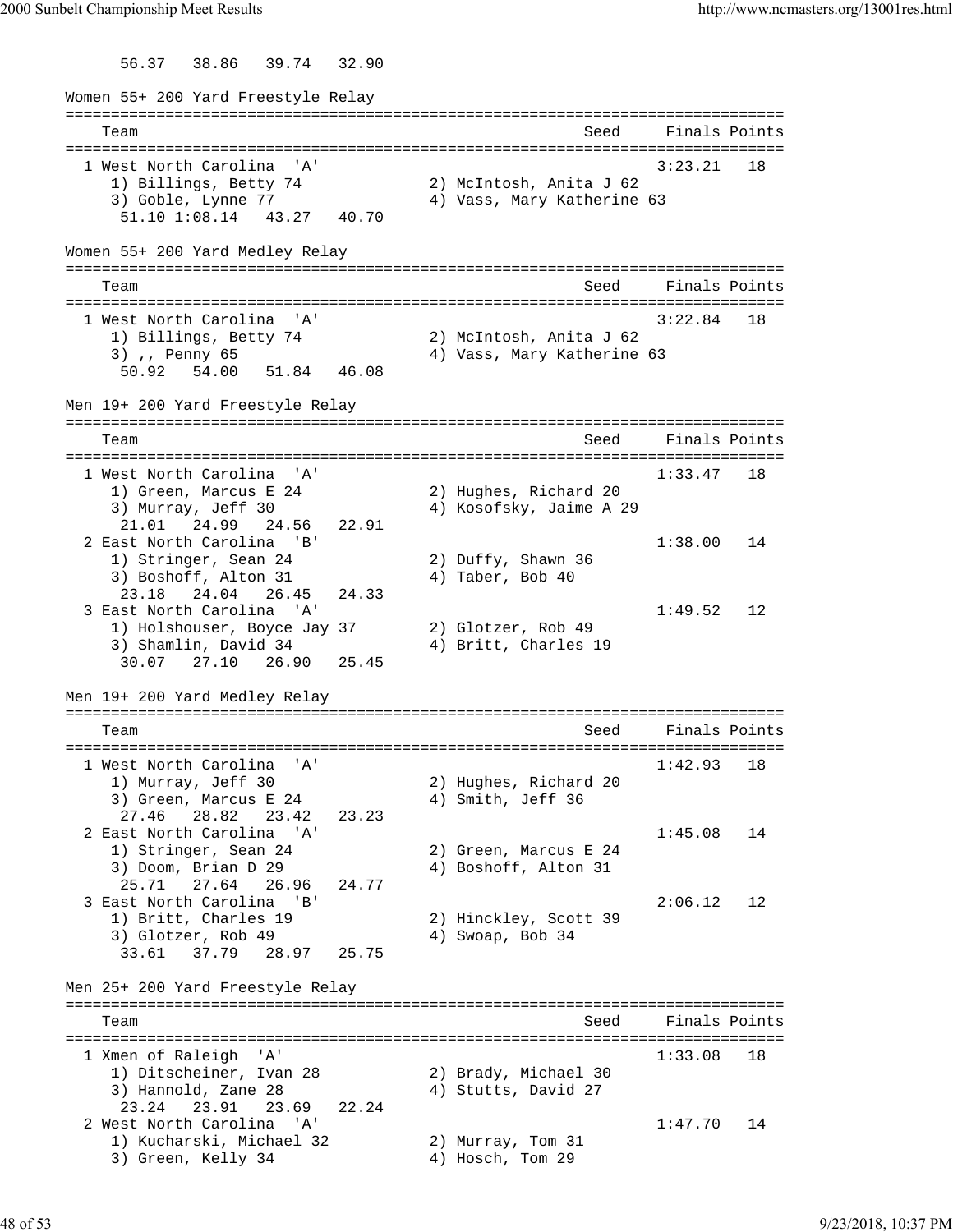```
 27.88 27.74 26.35 25.73
 3 West North Carolina 'B' 1:51.97 12
 1) Vess, Eric 29 2) Yamauchi, Eric 39
 3) Duncan, Donald R 43 4) Seidler, Howard 38
 27.31 29.09 28.33 27.24
 -- West North Carolina 'D' DQ
 1) Fary, Robert 35 2) Birnie, Steve 30
3) Parrish, Christopher 29 (4) Flowe, Layne 31
 27.44 28.01 34.34 25.89
Men 25+ 200 Yard Medley Relay
===============================================================================
  Team Team Seed Finals Points
===============================================================================
 1 East North Carolina 'A' 1:46.87 18
 1) Stutts, David 27 2) Hannold, Zane 28
3) Ditscheiner, Ivan 28 (4) Brady, Michael 30
    28.52 30.26 24.15 23.94
 2 West North Carolina 'A' 1:57.35 14<br>1) Kosofsky, Jaime A 29 2) Kucharski, Michael 32
 1) Kosofsky, Jaime A 29 2) Kucharski, Michael 32
3) Fary, Robert 35 4) Pollard, Greg 37
 31.48 34.40 27.03 24.44
  3 West North Carolina 'D' 2:06.63 12
 1) Yamauchi, Eric 39 2) Myerscough, Gary 35
3) Hosch, Tom 29 4) Green, Kelly 34
    35.42 33.17 30.38 27.66
  4 East North Carolina 'B' 2:07.82 10
 1) Zoltners, Greg 35 2) Holshouser, Boyce Jay 37
3) Shamlin, David 34 (4) Sexauer, Tim D 34
 36.22 34.43 30.08 27.09
  5 West North Carolina 'B' 2:14.61 8
 1) Aber, Dan 26 2) Vess, Eric 29
 3) Parrish, Christopher 29 4) Johnson, Chris C 32
    37.88 31.99 36.45 28.29
 6 West North Carolina 'C' 2:16.56 6
 1) Birnie, Steve 30 2) Flowe, Layne 31
3) Seidler, Howard 38 4) Murray, Tom 31
     32.64 40.52 35.42 27.98
Men 35+ 200 Yard Freestyle Relay
===============================================================================
  Team Seed Finals Points
===============================================================================
  1 East North Carolina 'A' 1:40.36 18
 1) Godfrey, Alan F 43 2) Lehman, Fritz 41
3) Facchine, Kevin 44 \hskip 4cm 4) Reece, Jeff 39
 24.63 22.91 26.12 26.70
  2 West North Carolina 'A' 1:45.65 14
 1) Johnson, Ken 42 2) Lee, Doug 43
3) Cockfield, Ben 42 4) Kennedy, Gene 40
     25.55 26.77 27.45 25.88
Men 35+ 200 Yard Medley Relay
===============================================================================
  Team Seed Finals Points
===============================================================================
  1 East North Carolina 'A' 1:50.20 18
1) Lehman, Fritz 41 (2) Reece, Jeff 39
3) Godfrey, Alan F 43 4) Facchine, Kevin 44
 26.15 30.65 27.16 26.24
  2 East North Carolina 'B' 1:57.46 14
                     2) \cos, Jr, Stanford S 44
   1) Klein, Jonathan 42 (2) Cox, Jr, Stanfor<br>3) Taber, Bob 40 (4) Duffy, Shawn 36
    29.55 37.72 26.36 23.83
  3 West North Carolina 'B' 1:58.44 12
```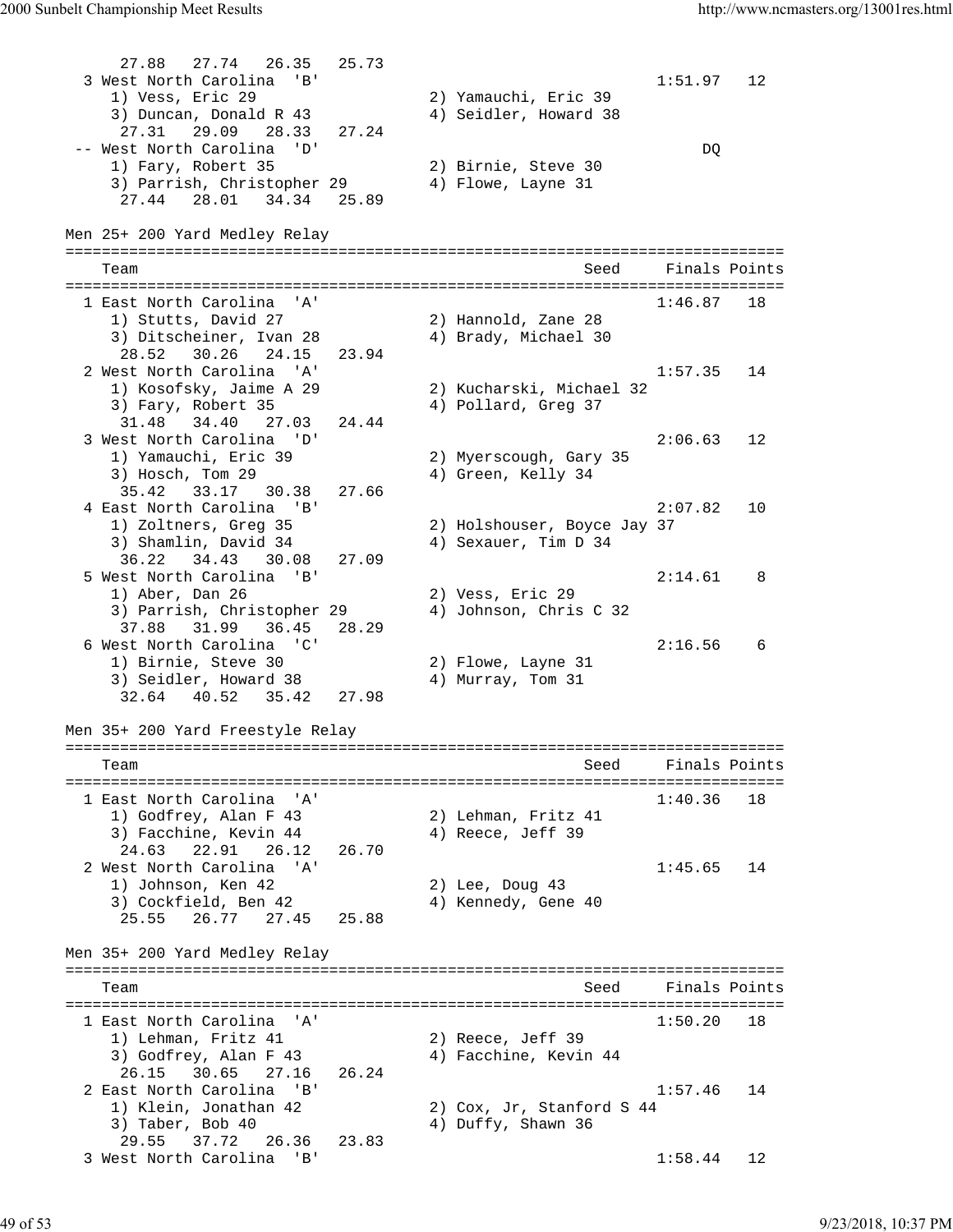1) Ashe, Trip 36 2) Dressler, Tom 36 3) Newcombe, Artie 36 4) Quigley, Robert 39 29.42 35.18 25.84 28.00 4 West North Carolina 'C' 2:03.75 10 1) Kennedy, Gene 40 2) Lee, Doug 43 3) Johnson, Ken 42 4) Cockfield, Ben 42 32.16 34.83 28.65 28.11 Men 45+ 200 Yard Freestyle Relay =============================================================================== Seed Finals Points =============================================================================== 1 West North Carolina 'A' 1:45.65 18 1) Clark, Jerry 62 2) White, Bernie 56 3) Palmgren, Tom 45 4) Glass, Ernie 50 27.05 27.60 25.27 25.73 Men 45+ 200 Yard Medley Relay =============================================================================== Team Seed Finals Points =============================================================================== 1 West North Carolina 'A' 2:05.40 18 1) Clark, Jerry 62 2) White, Bernie 56 3) Britt, Jim 53 4) Glass, Ernie 50 32.22 35.09 29.52 28.57 Mixed 19+ 200 Yard Freestyle Relay =============================================================================== Team Seed Finals Points =============================================================================== 1 West North Carolina 'A' 1:39.97 18 1) Hageman, Heather 29 2) Person, Jennifer 24 3) Murray, Jeff 30 4) Hughes, Richard 20 29.09 24.73 25.79 20.36 2 East North Carolina 'A' 1:39.99 14 1) Stringer, Sean 24 2) Britt, Lee Anne 25 3) Mancini, Jennifer 23 (4) Boshoff, Alton 31 23.57 27.37 24.84 24.21 3 West North Carolina 'B' 1:58.51 12<br>12 13 Nector, Susan G 23 21 21 Neatherford, Denise 32 1) Rector, Susan G 23 2) Weatherford, Denise 32 3) Parrish, Christopher 29 4) Green, Marcus E 24 29.81 31.75 33.12 23.83 Mixed 19+ 200 Yard Medley Relay =============================================================================== Team Seed Finals Points =============================================================================== 1 East North Carolina 'B' 1:48.73 18<br>1) Britt, Lee Anne 25 2) Doom, Brian D 29 1) Britt, Lee Anne 25 2) Doom, Brian D 29 3) Stringer, Sean 24 4) Mancini, Jennifer 23 32.40 27.84 24.49 24.00 2 West North Carolina 'C' 1:49.45 14<br>1) Vess, Christine 35 29 2) Green, Marcus E 24 1) Vess, Christine 35 3) Hageman, Heather 29 4) Hughes, Richard 20 31.46 28.57 26.59 22.83 3 West North Carolina 'B' 2:08.64 12 1) Dressler, Tom 36 2) Hosch, Tom 29 3) Person, Jennifer 24 4) Shrum, Mandy 21 29.19 33.47 36.61 29.37 -- West North Carolina 'A' DQ 1) Rector, Susan G 23 2) Booth, Meg 23 3) Kosofsky, Jaime A 29 4) Parrish, Christopher 29 38.23 37.42 35.15 25.36 -- East North Carolina 'A' DQ 1) Britt, Charles 19 2) Shamlin, David 34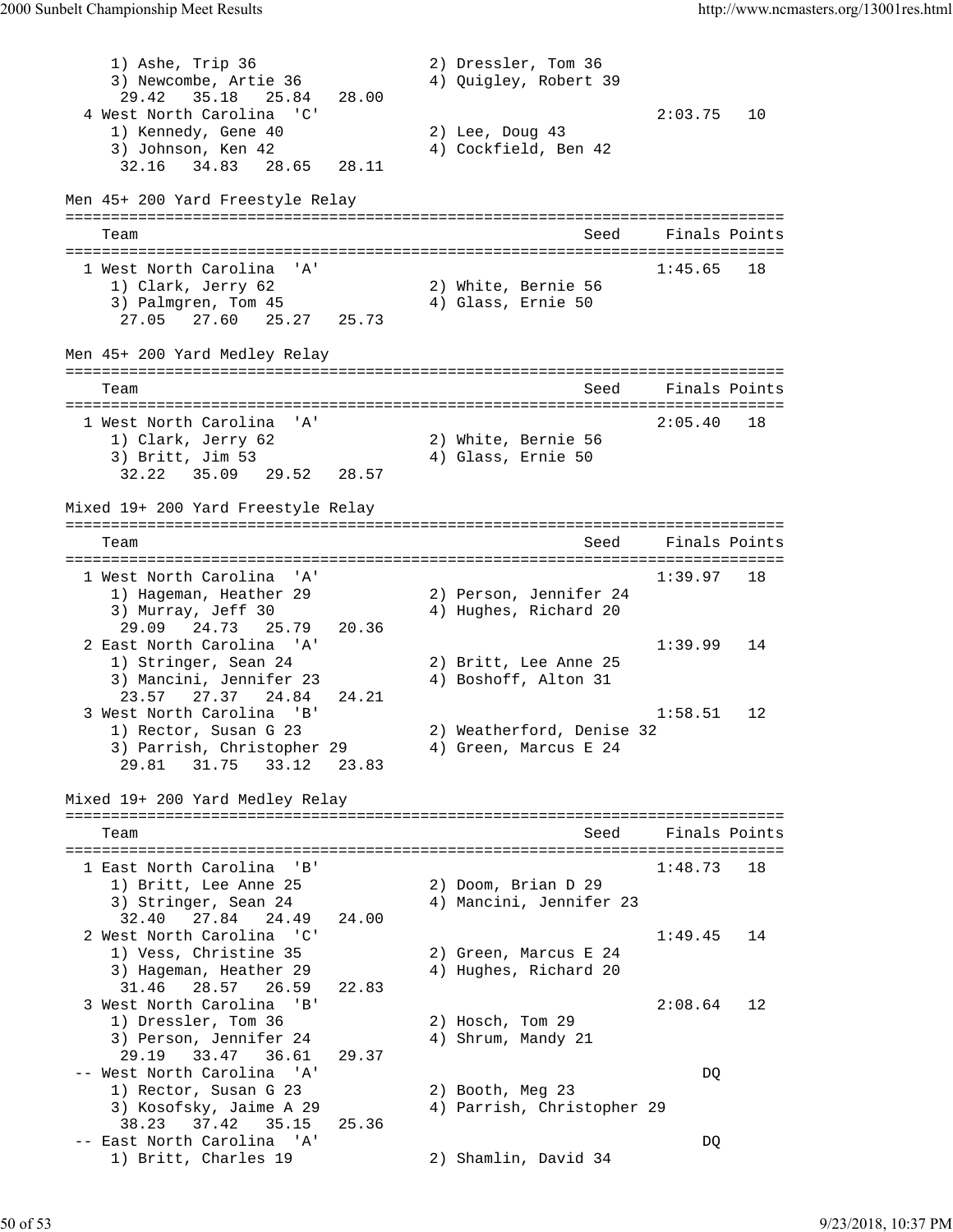3) Simon, Noelle 22 4) Braunstein, Cheryl 30 33.86 29.52 40.68 30.93 Mixed 25+ 200 Yard Freestyle Relay =============================================================================== Team Seed Finals Points =============================================================================== 1 West North Carolina 'B' 1:51.82 18 1) Amerson, Lydia 28 2) Hartnett, Maureen 30 3) Fary, Robert 35 4) Kosofsky, Jaime A 29 30.86 29.72 25.84 25.40 2 East North Carolina 'A' 1:54.38 14 1) Duffy, Shawn 36 2) Braunstein, Cheryl 30 3) Reece, Jeff 39 4) Duval, Michelle 30 27.23 31.58 29.38 26.19 3 West North Carolina 'D' 1:54.41 12 1) Sonnier, Sharon 32 2) Faison, Olga 32 1) Sonnier, Sharon 32 (2) Faison, Olga 32<br>3) Glass, Ernie 50 (4) Kucharski, Michael 32 29.61 32.88 25.78 26.14<br>4 West North Carolina 'A' 4 West North Carolina 'A' 1:56.61 10 1) Frederick, Bette 40 2) Groce, Michelle 39 3) Hosch, Tom 29 4) Murray, Tom 31 31.04 30.84 27.94 26.79 5 West North Carolina 'C' 31 (2:09.28 8)<br>19 Flowe, Layne 31 (2) Brigden, Lorin 32 1) Flowe, Layne 31 2) Brigden, Lorin 32 3) Spencer, Melanie 39 (4) Lee, Doug 43 28.61 37.20 36.13 27.34 Mixed 25+ 200 Yard Medley Relay =============================================================================== Team Seed Finals Points =============================================================================== 1 West North Carolina 'B' 2:03.63 18 1) Fary, Robert 35 2) Smith, Jeff 36 3) Amerson, Lydia 28 4) Hartnett, Maureen 30 27.76 35.09 35.36 25.42 2 Team Greenville Masters 'A' 2:06.65 14<br>1) Kothe, Mark 33 2) Scheimann, Beth 37<br>2) Pehinson Alan 40 4) Hill, Mary Lou 51 1) Kothe, Mark 33<br>3) Robinson, Alan 40 3) Robinson, Alan 40  $\hskip1cm$  4) Hill, Mary Lou 51 29.33 34.48 28.25 34.59 3 West North Carolina 'A' 2:09.27 12 1) Kucharski, Michael 32 2) Pollard, Greg 37 3) Groce, Michelle 39 4) Speight, Peggy 38 31.45 33.11 36.70 28.01<br>4 West North Carolina 'C' 4 West North Carolina 'C' 2:31.32 10 1) Weatherford, Denise 32 2) Brigden, Lorin 32 3) Flowe, Layne 31 4) Murray, Tom 31 33.55 53.71 30.96 33.10 Mixed 35+ 200 Yard Freestyle Relay =============================================================================== Team Seed Finals Points =============================================================================== 1 East North Carolina 'A' 1:49.32 18 1) Godfrey, Alan F 43 2) Springer, Margie 38 3) Haugh, Sue 38 4) Lehman, Fritz 41 25.07 31.90 28.64 23.71 2 West North Carolina 'B' 2:00.54 14 1) Hill, Katy 41 3) Duncan, Donald R 43 4) Seidler, Howard 38 28.99 32.63 31.10 27.82 3 West North Carolina 'A' 2:21.72 12 1) Tallmadge, Karen 37 2) Phillips, Rita 46 3) Johnson, Ken 42  $\hskip1cm 4$ ) Kennedy, Gene 40 29.30 50.60 34.50 27.32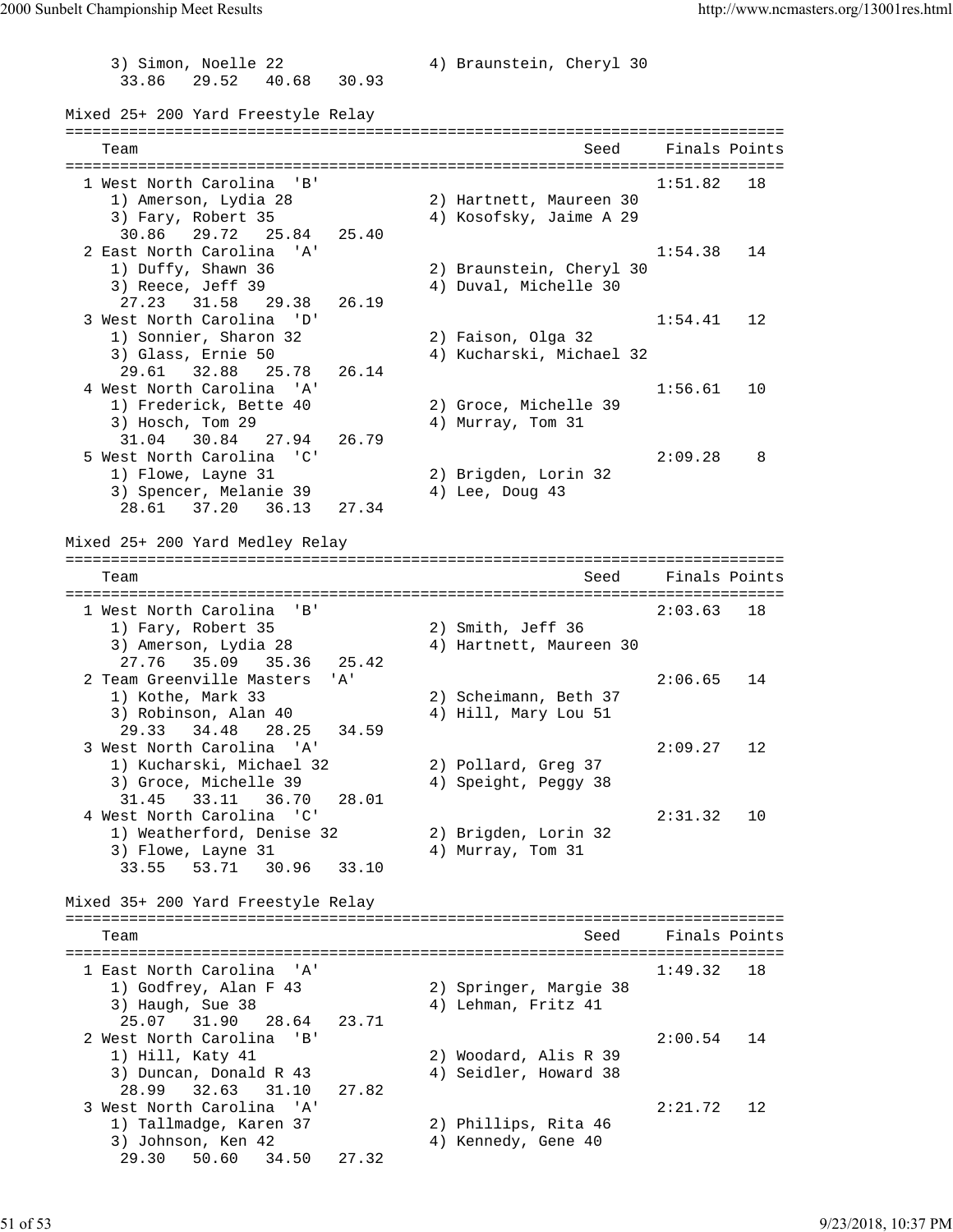Mixed 35+ 200 Yard Medley Relay =============================================================================== Team Seed Finals Points =============================================================================== 1 East North Carolina 'A' 2:03.90 18 1) Klein, Jonathan 42 2) Haugh, Sue 38 3) Facchine, Kevin 44 4) Springer, Margie 38 27.36 36.76 28.66 31.12 2 West North Carolina 'B' 2:13.27 14 1) Tallmadge, Karen 37 2) Nestor, Susan 37 3) Ashe, Trip 36 4) Myerscough, Gary 35 37.67 40.10 26.45 29.05 3 West North Carolina 'C' 2:16.74 12 1) Lee, Doug 43 2) Kennedy, Gene 40 3) Amick, Beverly 45 4) Sanders, Ann 42 44.49 33.34 32.49 26.42 4 West North Carolina 'A' 2:26.74 10 1) Orr, Becky 45 2) Hill, Katy 41 3) Johnson, Ken 42 4) Cockfield, Ben 42 41.40 45.90 31.85 27.59 Mixed 45+ 200 Yard Freestyle Relay =============================================================================== Team Seed Finals Points =============================================================================== 1 West North Carolina 'B' 2:06.92 18<br>
1) Orr, Becky 45<br>
2) Amick, Beverly 45 1) Orr, Becky 45 2) Amick, Beverly 45 3) Clark, Jerry 62 (4) Palmgren, Tom 45 31.49 31.57 34.76 29.10 2 East North Carolina 'A' 2:14.68 14 1) Enyart, Jim 58 2) Blackwell, Ceil 59 3) Newell, Sally 62 4) Glotzer, Rob 49 34.96 37.33 33.92 28.47 3 West North Carolina 'A' 2:23.63 12 1) McIntosh, Anita J 62 2) Mitchell, Jeannie R 53 3) Appelbaum, Bill 64 4) Mitchell, Clarke 67 41.91 40.61 31.45 29.66 Mixed 45+ 200 Yard Medley Relay =============================================================================== Team Seed Finals Points =============================================================================== 1 West North Carolina 'A' 2:13.43 18 1) Wilson, Debbie 46 2) Sims, Ann 48 3) Glass, Ernie 50 (4) White, Bernie 56 49.80 27.02 30.90 25.71 Mixed 55+ 200 Yard Medley Relay =============================================================================== Team Seed Finals Points =============================================================================== 1 West North Carolina 'A' 1) Newell, Sally 62 2) Blackwell, Ceil 59 3) Enyart, Jim 58 4) Webber, Dick 70 44.54 41.89 37.39 35.65 Mixed 65+ 200 Yard Freestyle Relay =============================================================================== Team Seed Finals Points =============================================================================== 1 West North Carolina 'A' 3:36.33 18 1) Billings, Betty 74 2) Goble, Lynne 77 3) Alkire, David 66 4) McCarthy, Ed 74 43.62 1:14.72 52.91 45.08